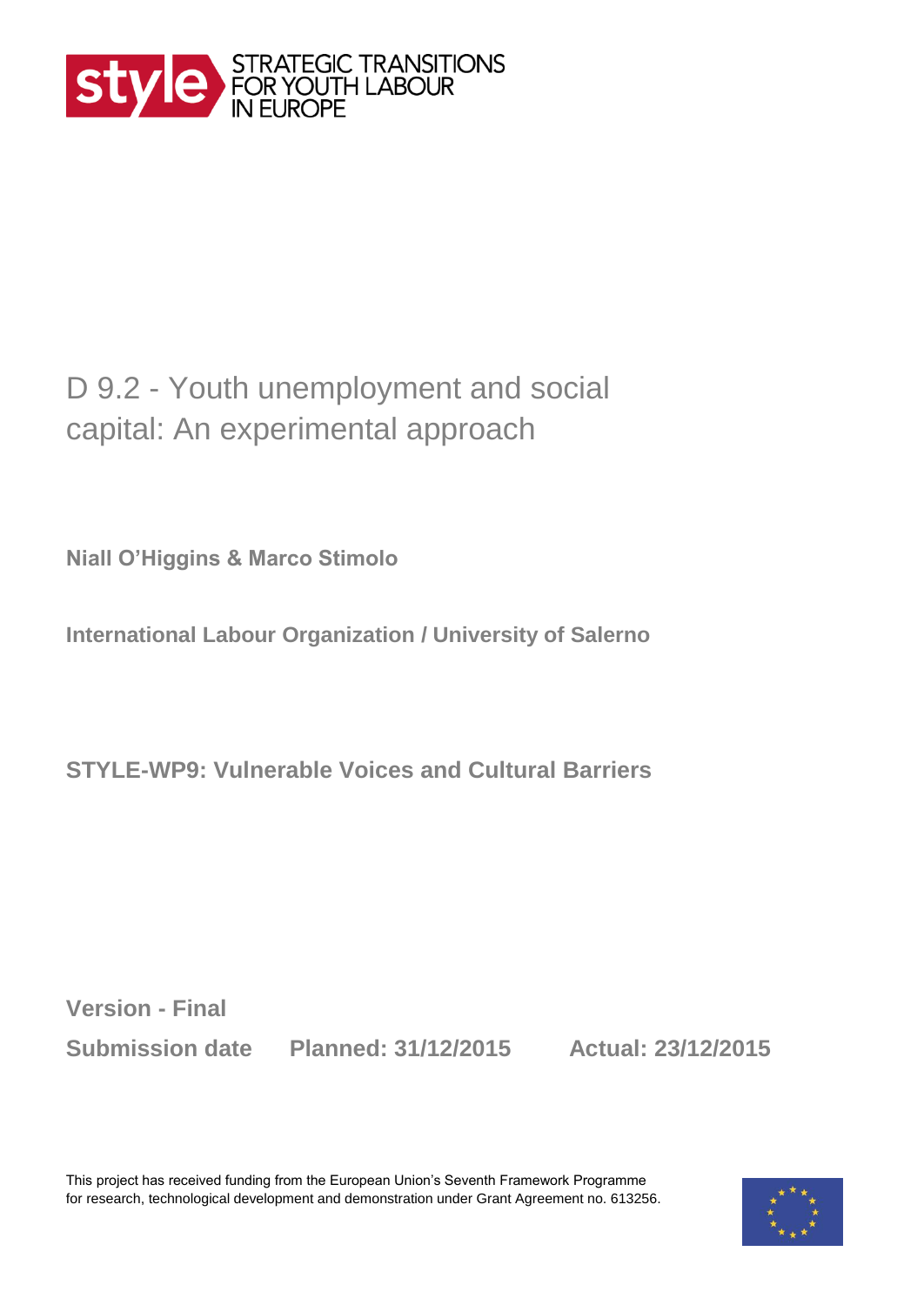**STYLE Working Papers** are peer-reviewed outputs from the [www.style-research.eu](http://www.style-research.eu/) project. The series is edited by the project coordinator Professor Jacqueline O'Reilly. These working papers are intended to meet the European Commission's expected impact from the project:

- i) to 'advance the knowledge base that underpins the formulation and implementation of relevant policies in Europe with the aim of enhancing the employment of young people and their transition to economic and social independence', and
- ii) to engage with 'relevant communities, stakeholders and practitioners in the research with a view to supporting employment policies in Europe.' Contributions to a dialogue about these results can be made through the project website [www.style-research.eu,](http://www.style-research.eu/) or by following us on twitter @STYLEEU.

#### To cite this report:

O'Higgins, N. and Stimolo, M. (2015) *Youth Unemployment and Social Capital: An experimental approach,* STYLE Working Papers, WP9.2. CROME, University of Brighton, Brighton. <http://www.style-research.eu/publications>

© Copyright is held by the authors

#### **About the authors**

**Niall O'Higgins** – <http://www.style-research.eu/team/niall-ohiggins/>

**Marco Stimolo** – http://www.style-research.eu/team/marco-stimolo/

### **Acknowledgements**

The research leading to these results has received funding from the European Union's Seventh Framework Programme for research, technological development and demonstration under grant agreement no. 613256.

The authors would like to thank the helpful comments received from participants at STYLE meetings in Brighton and London, particularly those of Seamus McGuinness and Jackie O'Reilly. The usual disclaimer applies.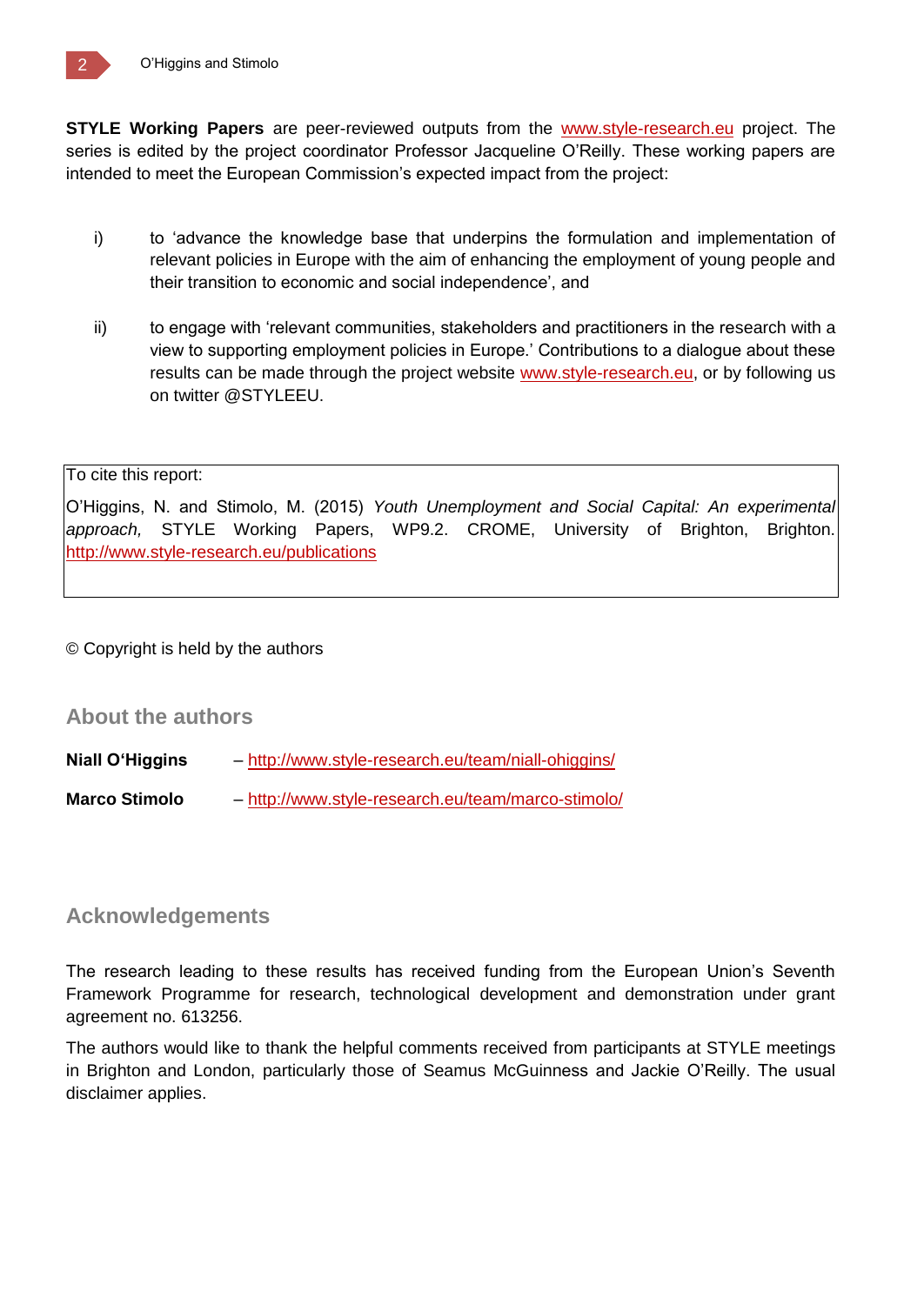#### **Executive Summary**

This paper seeks to identify the systematic effect of individuals' labour market status on their behavioural trust and trustworthiness. Furthermore, the main treatment of the experimental design seeks to test the extent to which – and in which direction - subjects' trusting and trustworthy behaviour is affected by the information on the labour market status of their counterpart.

We implement two one-shot trust games with random and anonymous matching: in the first game, subjects receive no information on the counterpart; in the second one, the labour market state of both players is common knowledge. We implement a dictator game and individual decision problems (i.e. lottery choice) to control for other motivational factors such as unconditional preferences (i.e. altruism and inequity aversion) and attitude towards risk that might affect trusting and trustworthy behaviour. Moreover, we combine survey and behavioural data to pursue two main objectives: first, we explore whether behavioural trust and trustworthiness are systematically affected by subjects' socio-economic characteristics; second, we want to test whether subjects' answers to attitudinal questions on trust, cooperation and reciprocity are predictive of their trusting and trustworthy behaviour.

The analysis produces various interesting results as well as suggesting a number of possible avenues for further investigation. We find in the first place statistically significant differences in behaviour – of both senders and recipients in the trust game – across countries and across labour market states. Econometric analysis allows us to qualify this basic observation, and in particular demonstrates the importance of distinguishing amongst different types of NEET.

A second major finding is the importance of precariousness in employment in its deleterious effects on behavioural trust. Concerns have regularly been voiced in recent years about the negative effects of the increasing prevalence of temporary employment forms on young people's early labour market experiences and the results presented here appear to strongly support these concerns. Temporary employment appears to be at least as damaging to behavioural trust as unemployment, adding further support to those who would question the ever increasing flexibilization of youth labour markets.

On the other hand, the findings are in line with – and throw light on - some of the other findings in the behavioural economics literature. In terms of the impact of unemployment on behaviour, there are quite striking similarities in the results presented here and those of Fehr et al. (2003) which analysed working age adults in Germany.

#### **Key words:**

Youth labour markets, Experimental economics, Trust game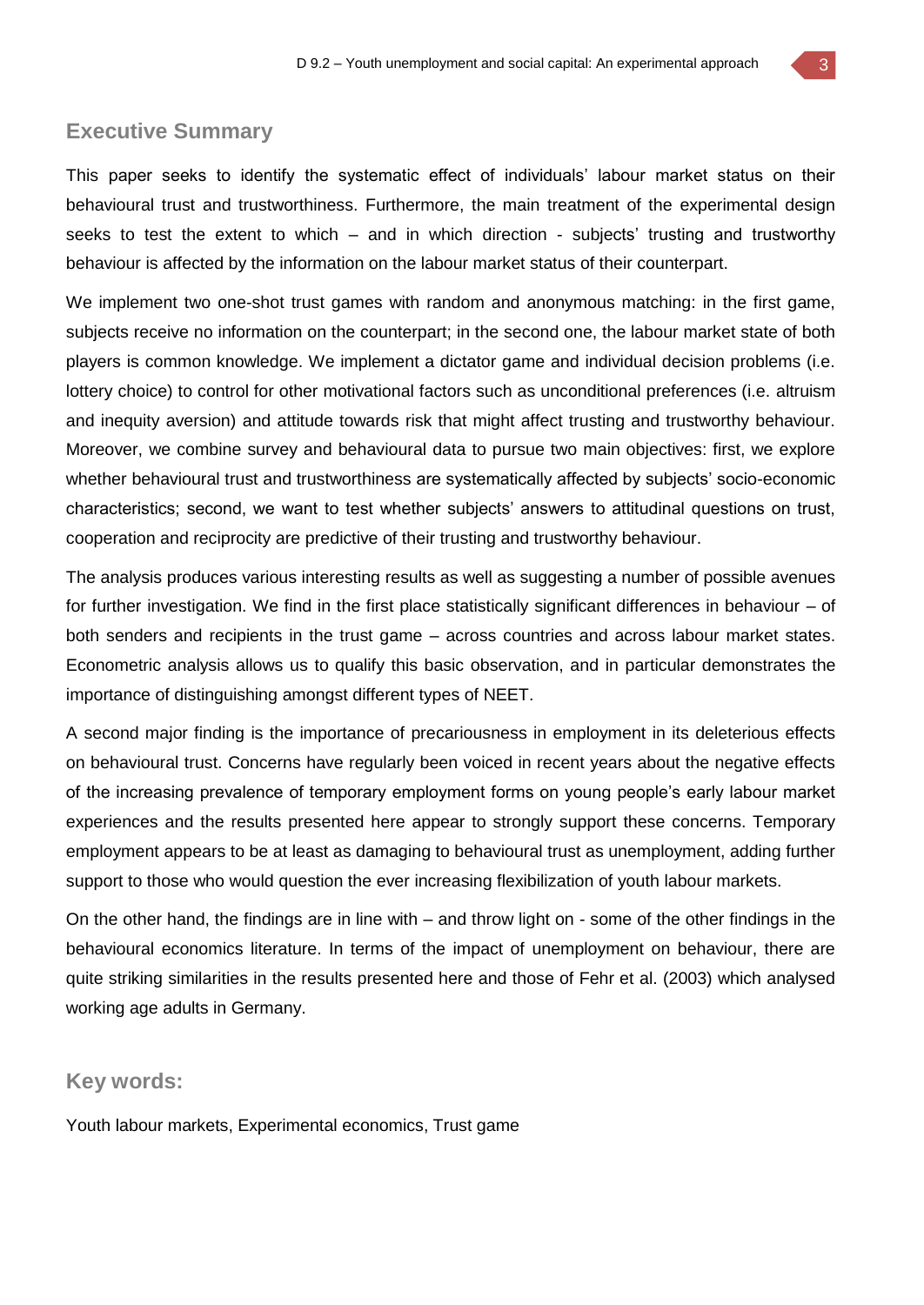## **Table of Contents**

| 1.  |                                                                              |  |
|-----|------------------------------------------------------------------------------|--|
| 1.1 |                                                                              |  |
| 1.2 |                                                                              |  |
| 1.3 |                                                                              |  |
| 2.  |                                                                              |  |
| 2.1 |                                                                              |  |
| 2.2 |                                                                              |  |
| 3.  |                                                                              |  |
| 3.1 |                                                                              |  |
| 3.2 |                                                                              |  |
| 3.3 |                                                                              |  |
| 3.4 |                                                                              |  |
| 3.5 |                                                                              |  |
| 4.  | The Determinants of Trust and Trustworthiness: Econometric analysis25        |  |
| 4.1 |                                                                              |  |
| 4.2 | The role of information: determinants of trust and trustworthiness in TG2 30 |  |
| 5.  |                                                                              |  |
| 6.  |                                                                              |  |
| 7.  |                                                                              |  |
| 8.  |                                                                              |  |
| 9.  |                                                                              |  |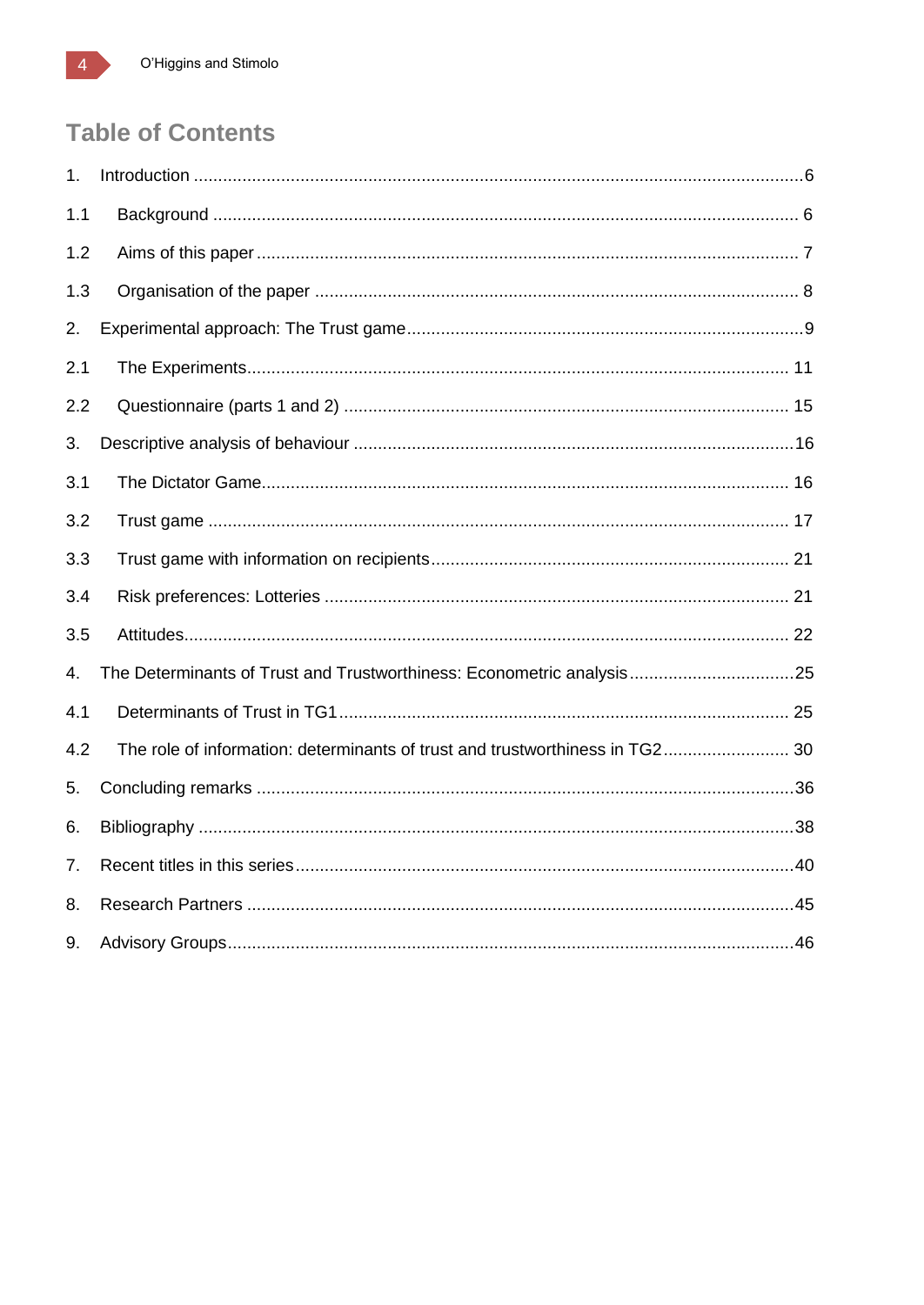## **Abbreviations**

| DG           | <b>Dictator Game</b>                                     |
|--------------|----------------------------------------------------------|
| HU           | Hungary                                                  |
| ΙT           | Italy                                                    |
| <b>NEET</b>  | Not in Employment, Education or Training                 |
| <b>NLFET</b> | Neither in the Labour Force nor in Education or Training |
| <b>OLS</b>   | <b>Ordinary Least Squares</b>                            |
| <b>STW</b>   | <b>School to Work</b>                                    |
| TG           | <b>Trust Game</b>                                        |
| UK           | United Kingdom                                           |
| <b>VET</b>   | <b>Vocational Education and Training</b>                 |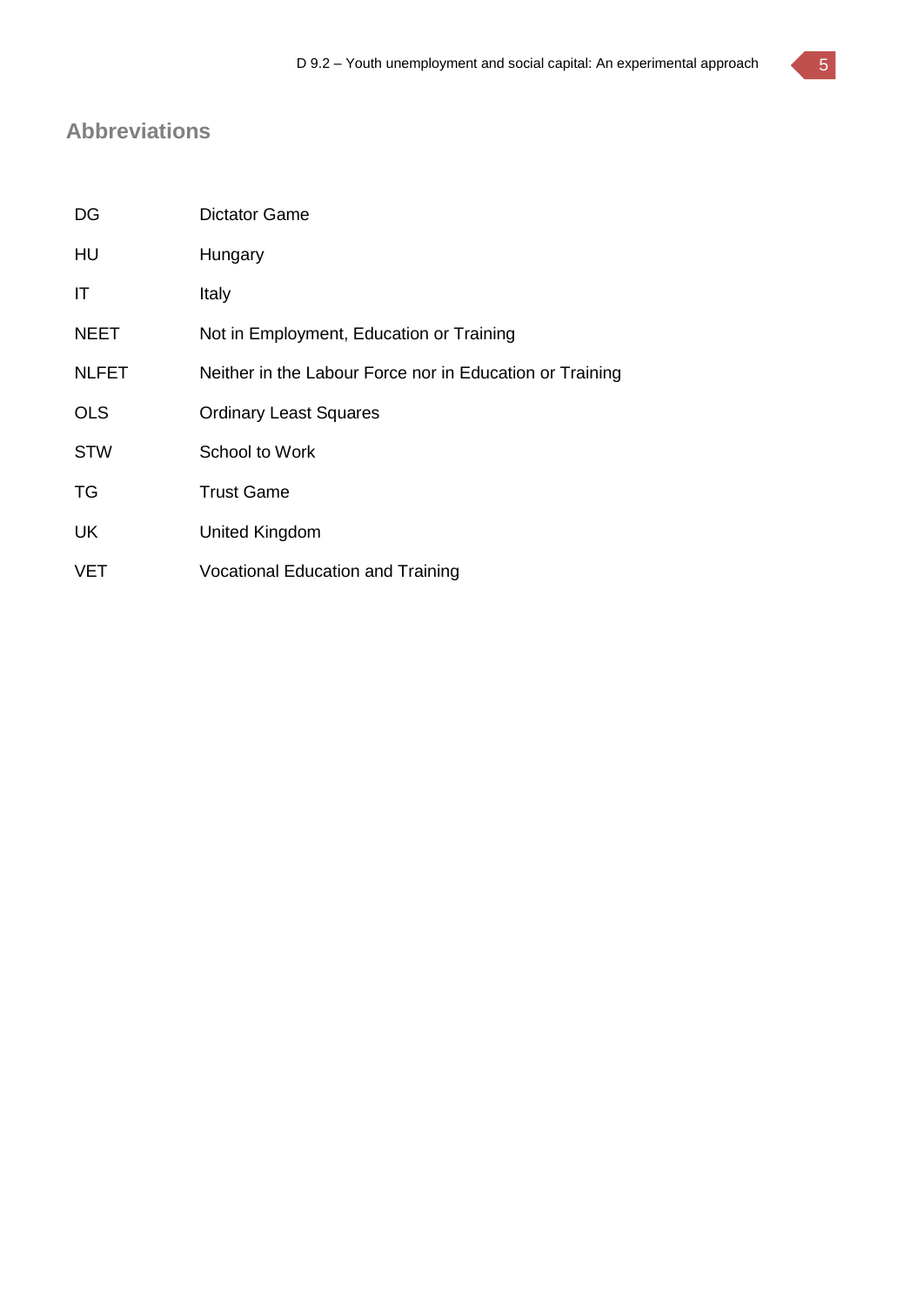## **1. Introduction**

## **1.1 Background**

The analysis presented here has its origins in a number of different lines of research primarily from labour economics but also covering experimental economics.

First, there is a relatively long tradition in labour economics looking at the question of whether unemployment and other forms of NEET – sometimes called NLFET (Not in the Labour Force, Education or Training<sup>1</sup>) - are behaviourally different states. Early work on labour market transitions suggesting that unemployment and NLFET were not substantively different states; specifically, Clark and Summers (1979) found a high rate of transition between unemployed and out of the labour force status. These findings led them to conclude that "many of those classified as not in the labour force are functionally indistinguishable from the unemployed." Flinn and Heckman (1982, 1983) were fairly quick to question the validity of these conclusions in their seminal work on the subject and a few more recent analyses (e.g. Jones & Riddell, 2000, Brandolini et al., 2004, Battistin et al., 2007) have thrown further light on this issue. Overall, researchers have indeed found behavioural differences between the unemployed and some of the NLFET although the analyses differ in exactly where they suggest in drawing the line between labour force participants and non-participants – the key policy related question underlying this line of analysis.

Second, it is well established that unemployment and non-employment may have lasting consequences in terms of long term wage and employment penalties experienced later on in life (e.g. Gregg, 2001, and Gregg and Tominey, 2005, Cockx and Picchio, 2011).

Third, recent research has also provided evidence that unemployment has consequences in terms of its negative effect on the social capital and trust of young people (Eurofound 2012). These latter effects are likely to contribute to the phenomenon of social exclusion producing both an immediate negative consequence on young people's welfare as well as contributing to the longerterm negative consequences due to the aforementioned wage and employment penalties.

Finally, the research evidence on social capital and youth unemployment is based on only a very few studies and, in contrast to the evidence presented here, where such analyses exist, they

 $\overline{a}$ 

<sup>&</sup>lt;sup>1</sup> Inter alia the ILO's 2013 Global Employment Trends for Youth uses this term (ILO, 2013). Of course neither NEET nor NLFET were in use as descriptive terms until well into the new millennium when the OECD began to apply the term NEET. Previously, 'joblessness', 'non-employment', 'broad unemployment', 'discouraged workers' were all terms which found gainful usage – often with different meanings being applied by different authors – to describe the NEET or the NLFET in part or in their entirety.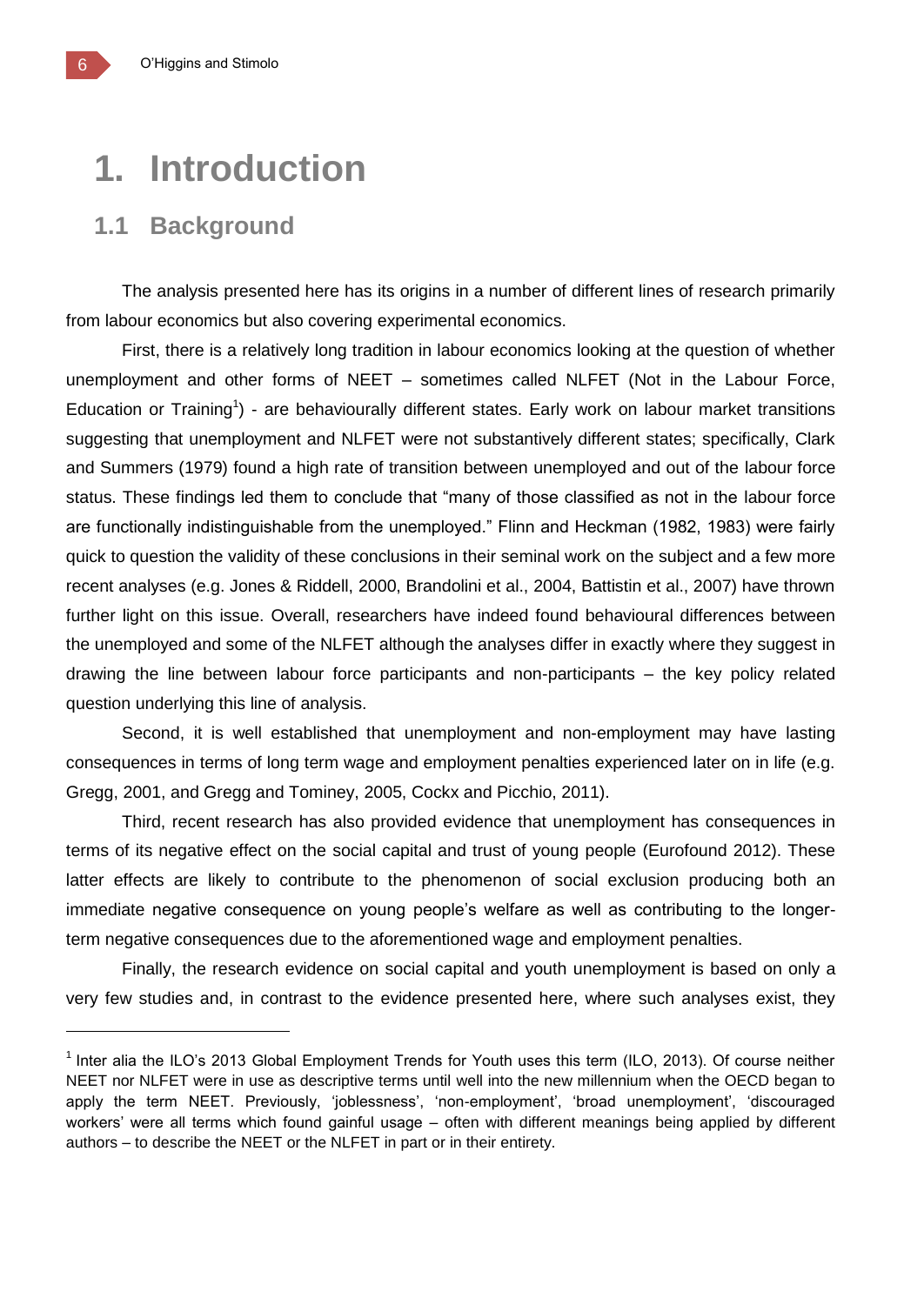have thus far been based purely on survey measures of social capital. Several papers have shown that such measures are not strongly related to the more relevant behavioural measures derivable from laboratory experiments (e.g. Glaeser et al., 2000, Fehr et al. 2003, and Farina et al., 2009). The only exception to these negative results is the contribution of Sapienza et al. (2013), which, due to the specific features of their design, have identified a significant correlation of survey measures of trust to both trusting and trustworthy behaviour. Moreover, Fehr et al. (2003) also examined the impact of individual characteristics on behavioural trust and found negative effects of unemployment on trust and above-all reciprocity in a nationally representative sample of participants in a Trust Game<sup>2</sup>.

## **1.2 Aims of this paper**

This paper seeks to identify the systematic effect of individuals' labour market status on their behavioural trust and trustworthiness. Furthermore, the main treatment of the experimental design seeks to test the extent to which  $-$  and in which direction - subjects' trusting and trustworthy behaviour is affected by the information on the labour market status of their counterpart.

In principle, the behaviour in trust games is the consequence of differing motives, typically expressed in terms of other-regarding motivations such as altruism, notions of fairness as well as more directly strategic motives. Information on one's counterpart may affect any of these components. In this context, information on one's partner in the game may influence one's behaviour by altering any of these motivations. The purpose here is to establish whether there is something to explain, rather than provide a definitive answer concerning what is underlying such altered behaviour. Within the context of the specific games analysed we seek to throw light on which types of motivation are being affected but we do not claim to provide a definitive answer.

We implement two one-shot trust games with random and anonymous matching: in the first game, subjects receive no information on the counterpart; in the second one, the labour market state of both players is common knowledge. We implement a dictator game and individual decision problems (i.e. lottery choice) to control for other motivational factors such as unconditional preferences (i.e. altruism and inequity aversion) and attitude towards risk that might affect trusting and trustworthy behaviour. Moreover, we combine survey and behavioural data to pursue two main objectives: first, we explore whether behavioural trust and trustworthiness are systematically affected by subjects' socio-economic characteristics; second, we want to test whether subjects' answers to attitudinal questions on trust, cooperation and reciprocity are predictive of their trusting and trustworthy behaviour.

 $2$  Specifically, the coefficient on unemployment was negative for both senders and receivers in Fehr et al. (op. cit.), however, it was only statistically significant for receivers; i.e. it was a statistically significant determinant of behavioural reciprocity but not trust.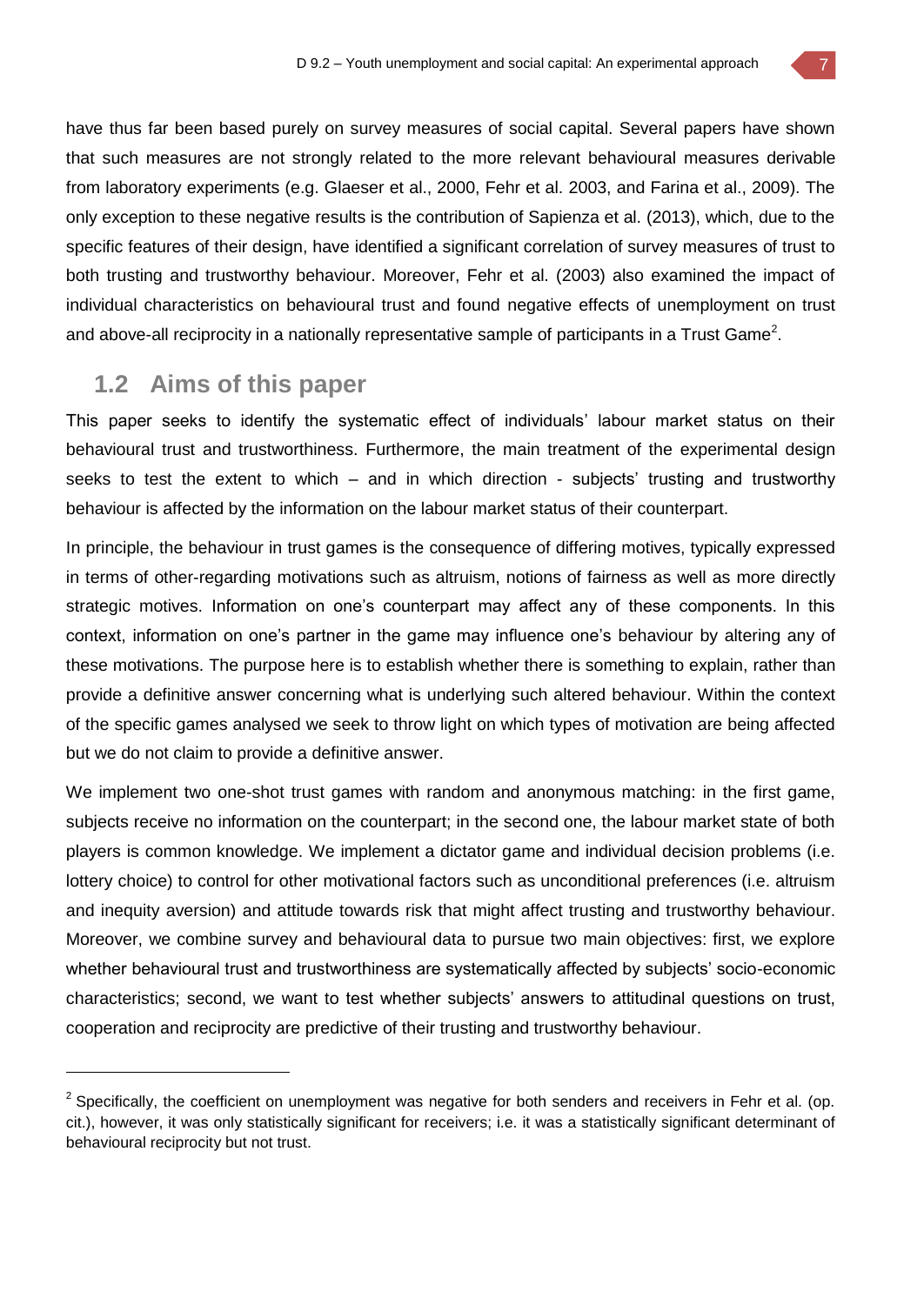## **1.3 Organisation of the paper**

The paper is organized as follows. Section 2 describes the experimental design which comprises five phases: 1) Questionnaire eliciting subjects' socio-economic characteristics; 1) Dictator Game; 3) Two one-shot and anonymous Trust Games; 4) Lottery choice; 5) A second questionnaire eliciting subjects' attitudes. Section 3 provides a descriptive analysis of behaviour. Section 4 reports the results of the econometric analysis of behavioural trust and trustworthiness in the two trust games. Section 5 concludes.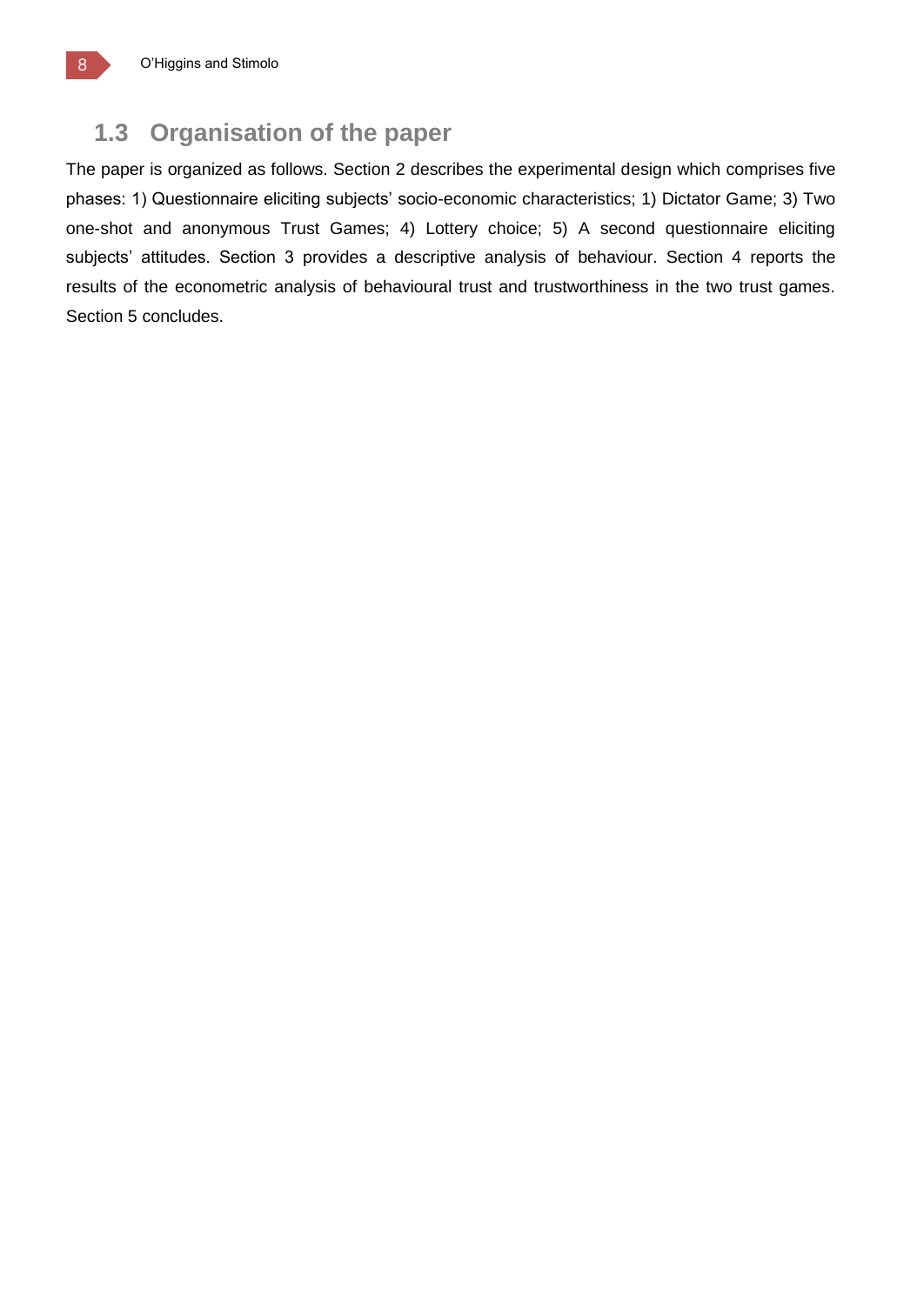## **2. Experimental approach: The Trust game**

The approach adopted here comprises a combination of more traditional survey based measures of attitudes, behaviour and status with a laboratory based experiments on young people. The aim of the experimental design is to study the behavioural differences amongst individuals in different labour market states as well as to study if and how subjects' trusting and trustworthy behaviours are affected by information on the labour market status of their co-players.

The entire process took place in the laboratory. Young people aged 19-29 were recruited from outside the University environment more commonly used. Subjects were invited to participate in experimental sessions which, articulate in the following six computer-based tasks, managed by a server running a z-tree script (Fischbacher 2007):

#### 1) Survey I

At the very beginning of the experiment, subjects were required to answer to a questionnaire aimed at eliciting their socio-economic characteristics.

#### 2) Dictator Game (DG)

Players were randomly (and anonymously) matched and invited to play a DG, described in more detail below, with no information on their counterparts;

#### 3) Trust Game (TG1) with 'no information' (TG1)

Players were then randomly re-paired and asked to play a TG with no information on their counterparts;

#### 4) Trust Game with 'status information' (TG2)

Players were randomly re-matched and played a second trust game. This time, however, they were given information on the labour market status (in Education, in Employment or NEET) of their corespondent, but no other information;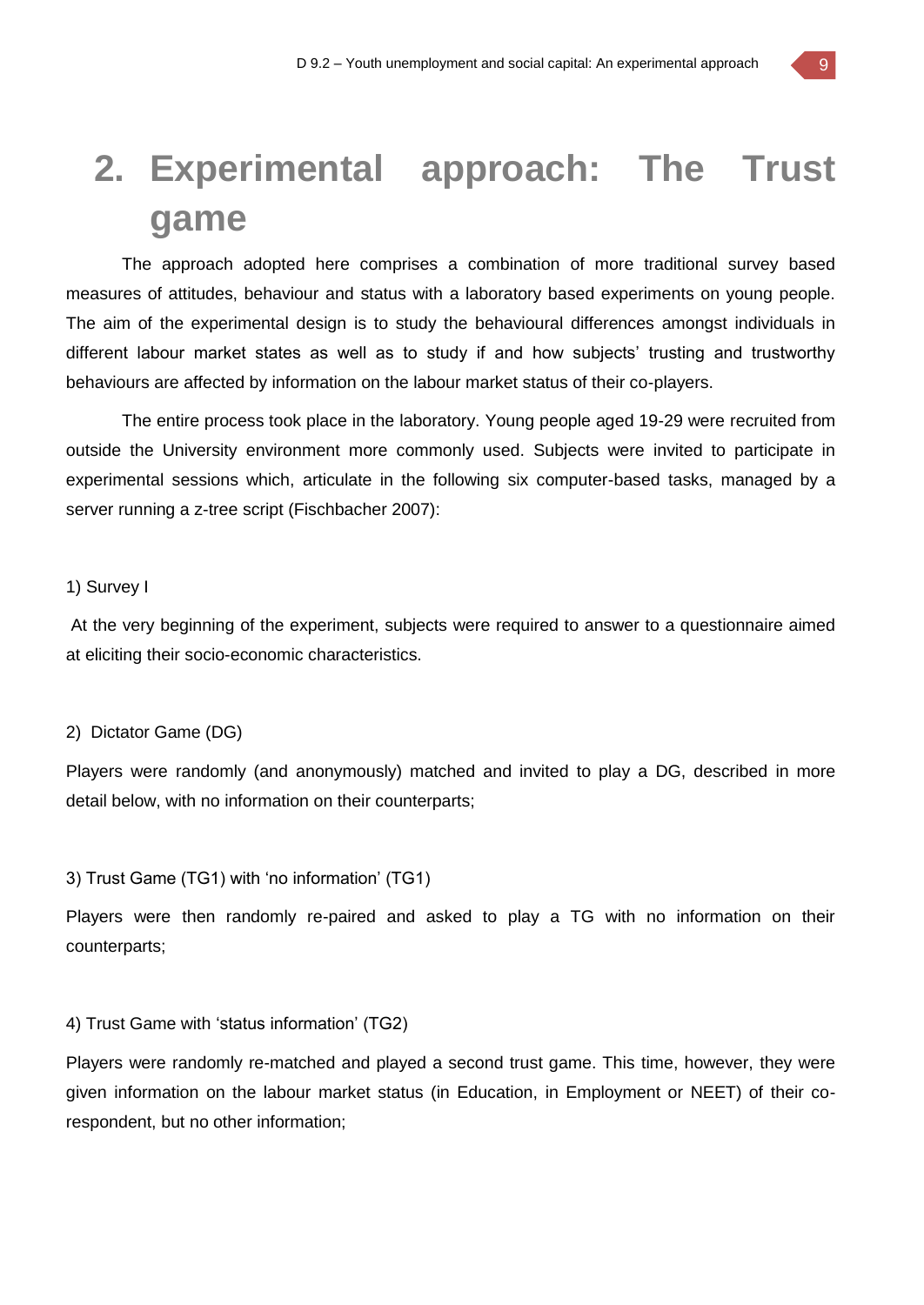

#### 5) Lottery choice

To elicit their risk preferences, players were then asked to choose one out of six lotteries put in an order of increasing risk;

#### 6) Survey II

 $\overline{a}$ 

Players filled out a questionnaire eliciting more qualitative, and potentially sensitive, information on their attitudes towards trust and reciprocity, their locus of behavioural control and their family background.

Each of these elements is described in more detail below. It is important to observe at the outset, however, that elements  $(2) - (5)$  inclusive all involved choices which had direct financial consequences. Apart from individuals playing the role of dictators in the DG, in the remaining behavioural tasks actual outcomes depended on the behaviour of others (TG1 and TG2) or upon chance (lottery choice). Furthermore, players received the instructions on the experimental task they were about to face phase-by-phase. Therefore, subjects did not know the entire structure of the experiment at the outset. All players knew that they would have received a turn-up fee. All payments were made only at the very end of the experimental session and, apart from the turn-up fee and for dictators in the DG, players came to know of the behaviour of their counterparts and hence the size of their payments only at the very end of the experiment.

At the beginning of the experimental sessions players were attributed a role of either A (sender) or B (receiver) which they maintained throughout the experimental sessions. However, in each separate phase of the experiment, players were randomly (and anonymously) (re-)matched with a corespondent such that in each of the three paired games, they played with a different partner without however ever being aware who that partner was.

The experiments were run in three countries, Hungary, Italy and the UK. The three countries were chosen to cover differing economic, institutional and cultural contexts and to allow a consideration of how these affect behavioural choices<sup>3</sup>. Indeed, the specific sites of the experiment within the countries were also chosen with a view to accentuate any such cross country differences. Hungary is a Central European country with a history of centralized planning and subsequent transition to the

 $3$  The importance of culture in determining institutions and vice versa has been discussed at length recently by Alesina and Giuliano (2015). A key focus in this debate has been on the role of trust in cultural and institutional development.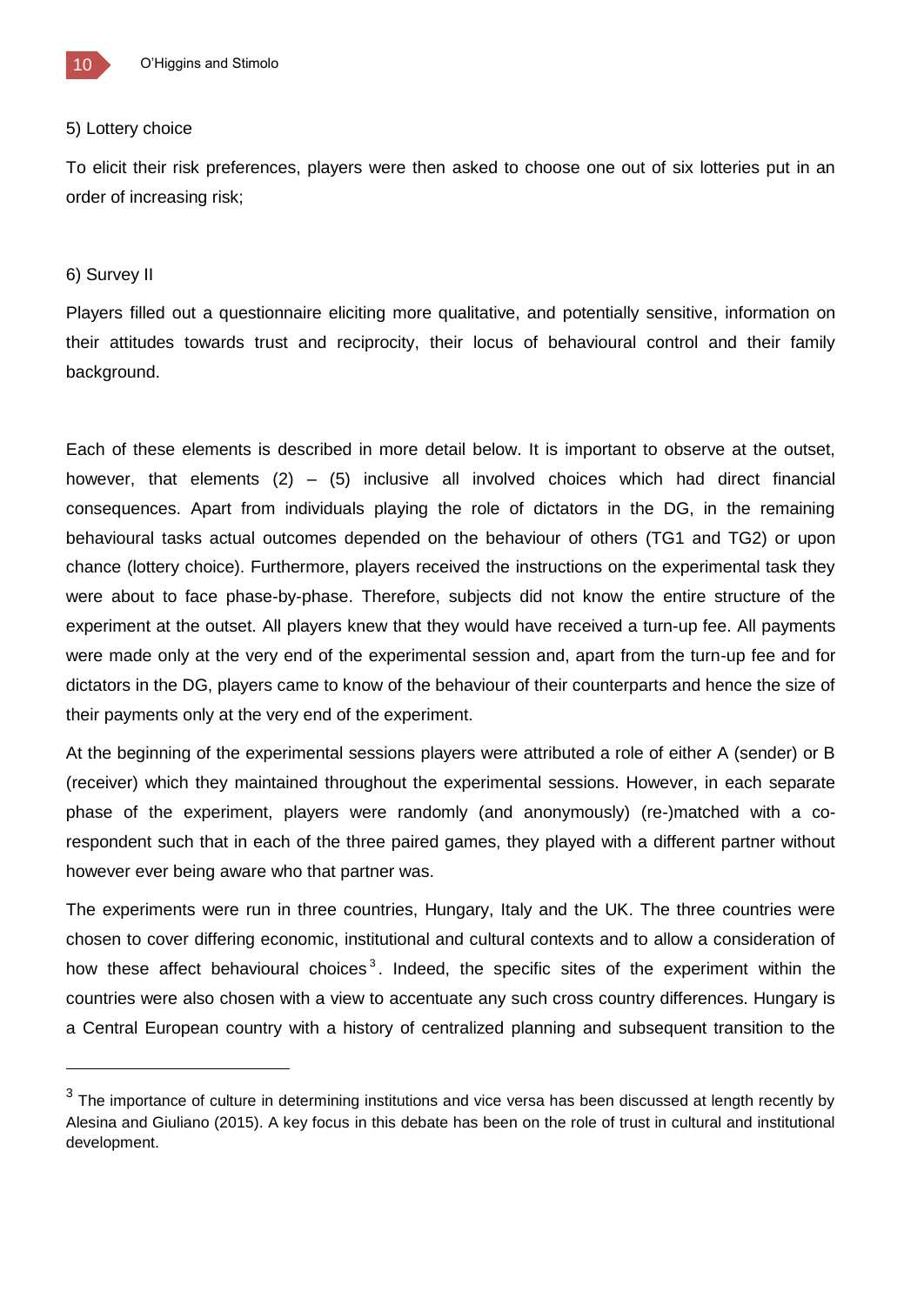

market. It has a relatively low unemployment rate (7.1% in December 2014)<sup>4</sup> and a (medium level) ratio of youth to adult unemployment of 2.8 (last quarter, 2014). Budapest, the site of the experiment, has a rate of aggregate unemployment which is significantly lower than the national average (5.2% in the last quarter of 2014). On the other hand, the UK is also characterized by a relatively low rate of unemployment (5.8% in the last quarter of 2014) but has a relatively high ratio of youth to adult unemployment (3.9 in the last quarter of 2014). As regards the institutional context, the UK labour market is relatively flexible with low levels of employment protection. Once again, Oxford, where the experimental sessions were run, is a relatively prosperous and well-educated part of the country with an unemployment rate significantly below the national average (3.6% in late 2014). In stark contrast, Italy has a relatively high unemployment rate – 12.4% at the end of 2014 - **and** a relatively high youthadult ratio of unemployment rates (3.2 in the last quarter of 2014). Moreover, Naples, where the experiments took place, is characterized by unemployment rates which are well above the national average (24.6%) with a correspondingly high rate of youth unemployment (57% in 2014). The Italian labour market is characterised by the so-called Mediterranean model with highly protected core (primarily prime age male) employees and a secondary labour market for the young and – to some extent - females in primarily precarious employment with limited access to the core.

Thus, the countries, and the sites within countries where the experimental sessions were run, were chosen to allow for significant variation in both institutional and economic context. Although not the main focus of this paper, this allows for more detailed analysis of cross-country differences and in particular, the variations in 'meaning' and effects of different labour market states across countries. For example, it is reasonable to suggest that being neither in employment nor education *is*, but also *sends,* a different signal in an area characterised by very high as opposed to very low levels of unemployment. Hence, both behaviour of, and the behaviour towards, people in different labour market states may well vary across countries for this reason.

## **2.1 The Experiments**

 $\overline{a}$ 

### 2.1.1 **The Dictator game (DG)**

The Dictator Game (DG) is a simple and oft used game in experimental economics. It provides a measure of unconditional other-regarding behaviour<sup>5</sup> in a context where any strategic motives for behaviour are excluded by design. Thus, in principle, the dictator game serves here as a benchmark

<sup>&</sup>lt;sup>4</sup> Data at the national level and by age are drawn from Eurostat; local unemployment statistics from national statistical services. In both cases these are labour force survey based estimates.

<sup>&</sup>lt;sup>5</sup> This is too be distinguished from the conditional other-regarding behaviour (reciprocity) elicited from receivers in the trust game.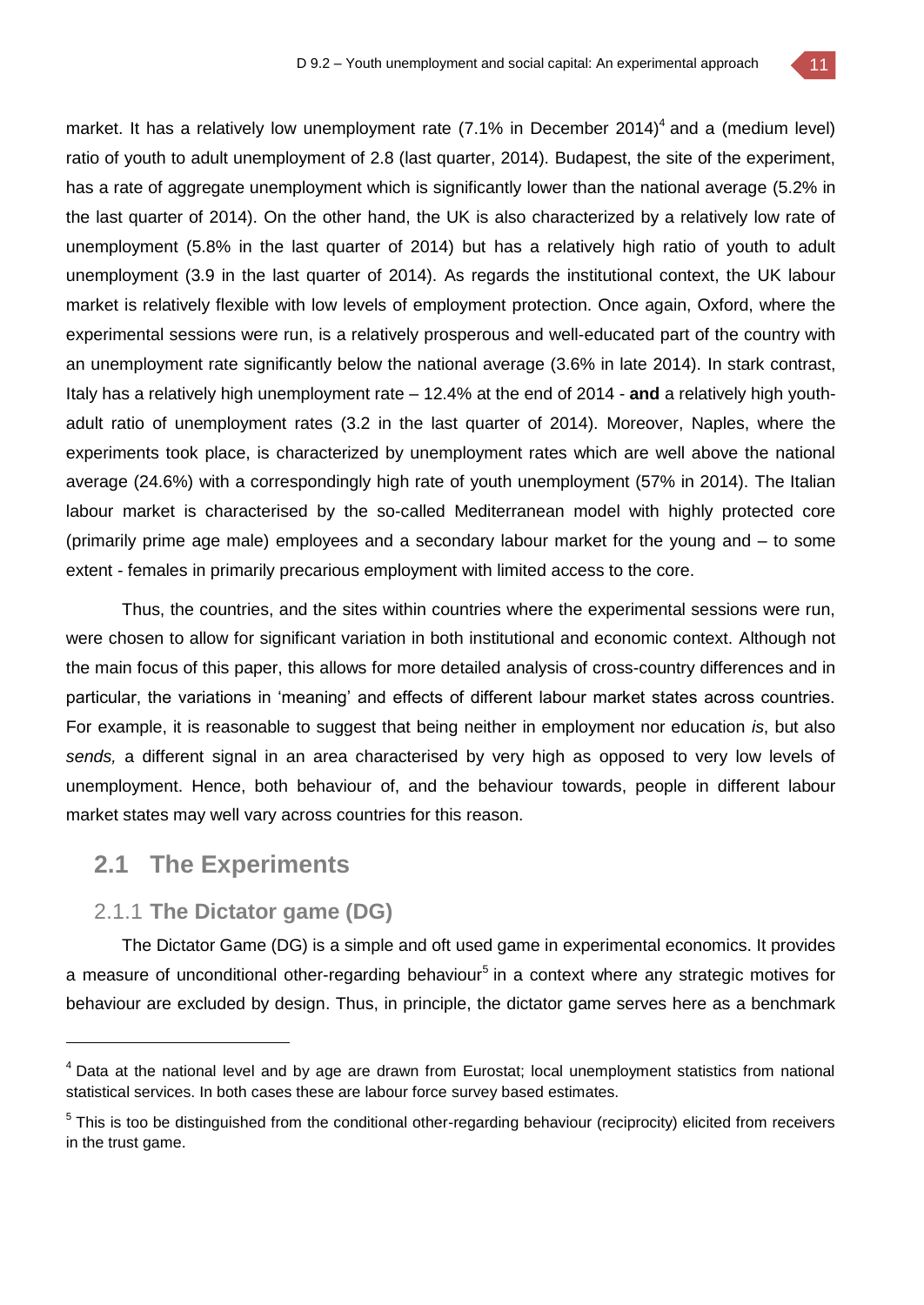of unconditional other-regarding preferences for the subsequent trust game, where givers' strategic motives of action come into play. The game involves two players, A and B. In addition to the turn-up fee, A players were given 10 tokens<sup>6</sup> which they could keep or, if they so wished, give some or all to the corresponding B player – who they were aware did not receive any tokens (save those passed by player A). Any sums thus shared provide a measure of other-regarding behaviour since there is no economic incentive to share any of the money given them by the experimenter. Whilst A players were making decisions about how many tokens to send, B players were asked to report how many tokens they expected their corresponding A player to send<sup>7</sup>.

#### 2.1.2 **Trust Game (version 1, no information; TG1)**

The Trust Game<sup>8</sup> may be seen as a development of the DG outlined above. Player A receives 10 tokens and may pass some or all of these tokens to player B. Here the similarity with the DG ends; player B receives the tokens sent by A multiplied by  $3<sup>9</sup>$ . B may then either keep any tokens sent by A or may send back to A all or some of the tokens received. In the implementation of this game, we adopted the strategy method in eliciting B's response to A's play; in practical terms, this means that A and B made their decisions simultaneously, with B having to decide his/her response for each of the possible amount of tokens  $(3, 6,..., 30)$  received from  $A^{10}$ . This method permits the collection of information on B's decisions about how much to send back for each of the 10 possible non-zero transfers of player A. Obviously, the amount actually returned to the sender depended on the actual amount sent by A in the first place. In any event, the outcome of the game was revealed to both players at the end of the complete experimental session.

The sense underlying the Trust Game is that 'A' players are faced with what amounts to a risky investment. Indeed, because any amount sent is multiplied by 3, there are potential gains from trade for an A player if the matched B player send back an amount higher than the one originally sent

 $6$  The cash value of the tokens varied slightly across countries with the intention of maintaining a roughly constant real value. Specifically, in Hungary the exchange rate was 1 token = Hft.100; in Italy, 1 token = €0.50; and, in the UK, 1 token =  $£0.50$ .

 $<sup>7</sup>$  Inter alia, this made it harder for any player to identify A and B players in the experimental laboratory since</sup> both were involved in a similar task simultaneously.

 $8$  The first use of the trust game is generally attributed to Berg et al. (1995), for reasons which should become clear below, although always intended to elicit trust (and reciprocity) on the part of participants, the game was originally called the Investment Game.

<sup>&</sup>lt;sup>9</sup> Various elements of the TG may be varied in different circumstances; for example, the multiple of A's 'investment' which is received by B. We limit ourselves here to describing the game as implemented here.

 $10$  Obviously if A decided to keep all ten tokens, B has no decision to make since (s)he received no tokens.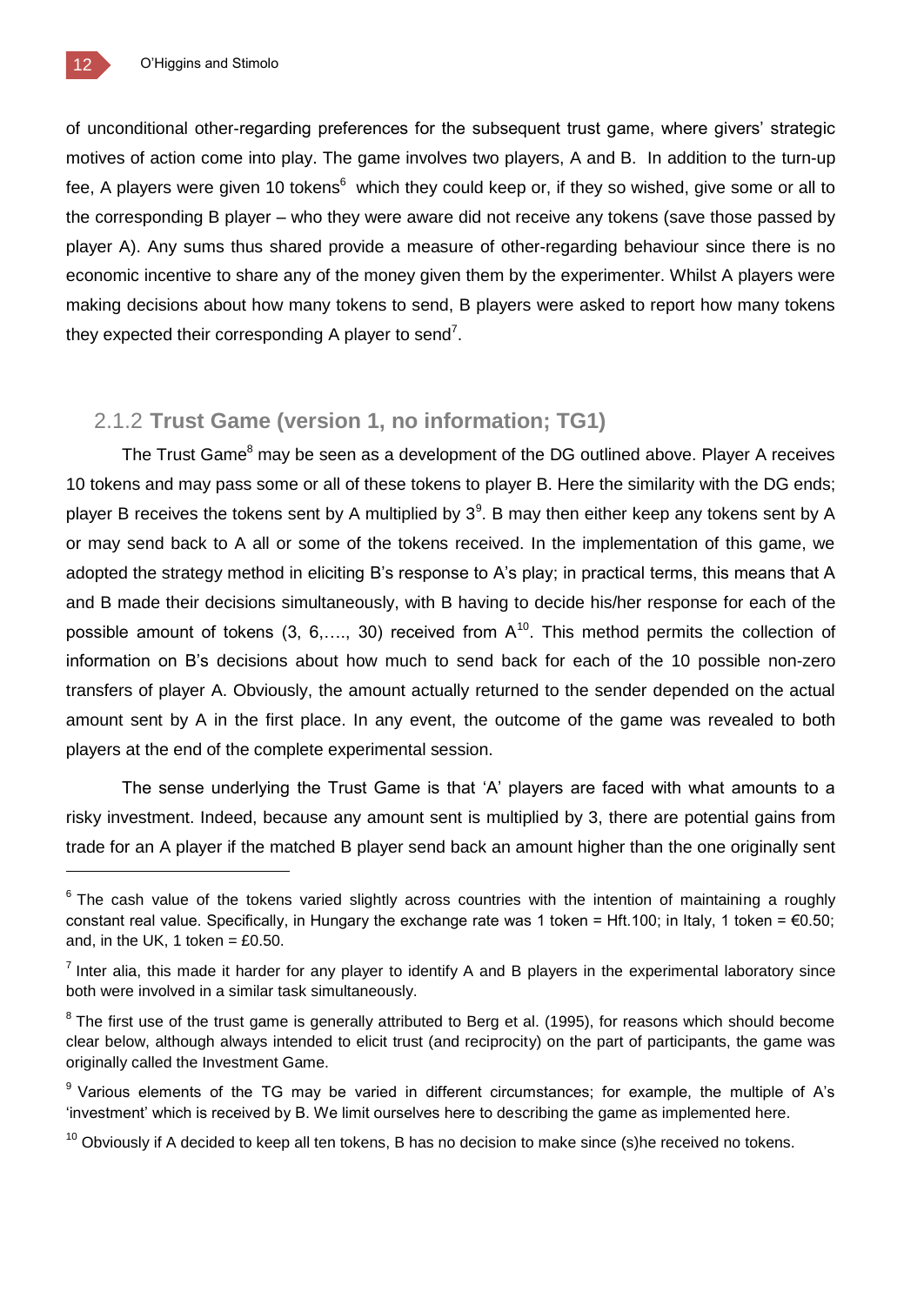by A (Berg et al. 1995). In principle, to maximize social welfare (the total surplus), player 'A' must send all of his/her tokens to B, hence the initial 10 tokens become 30; if they were able to agree beforehand, one might imagine the two players opting to split equally the surplus so that A sends 10 tokens to B so that B receives 30 tokens from A and sends back 15 to A. Under the usual assumptions of traditional neoclassical microeconomics, however, it is absolutely clear that a rational 'A' player will never send any tokens to B because A 'knows' that (a rational) B will never send anything A sends him/her back since there is no mechanism to ensure 'B's cooperation and since it is a one-shot game, there are no reputation effects to consider. Any implicit agreement entailing cooperation between players is not enforceable so players will have – in the traditional neoclassical view – no incentive to invest in the strategic interaction.

Typically, however, this does not happen. A sends some tokens to B and B sends some tokens back. There is a substantial literature seeking to explain the motivations underlying the cooperative – and apparently irrational – behaviour of A and B. What interests us here in particular, however, is how behaviour changes according to circumstances and in particular according to labour market status.

The behaviour of senders  $-$  A players  $-$  in the trust game is, or can be understood as being, determined by a combination of other-regarding and strategic motives. Econometric analysis of the behaviour of senders in the trust game thus takes into account players' behaviour in the dictator game. The second, strategic motive related to the choice as a risky investment may be influenced by a variety of factors; attitudes towards risk (risk aversion), the desire to avoid disappointment in placing trust in the correspondent (betrayal aversion). In determining one's choice, of course, players formulate beliefs about the behaviour of their correspondents. In what follows we use the results to throw light on these various issues, although, as noted above, our main aim here is establish that whether or not there is something to explain rather than to fully explore all the possible underlying factors determining choices.

#### 2.1.3 **Trust Game (version 2, status information; TG2)**

The same basic format of the trust game was then repeated – with random re-matching (without replacement) of participants. In the second trust game, however, players were informed on the (broad) labour market status of their counterpart before making their decisions; specifically whether their counterpart was employed, in education or NEET.

The principal purpose here is to see if, and how, behaviour in the trust game is affected by, albeit very limited, information on the corresponding player. Specifically, if and how, behaviour is affected by information on the labour market condition of the other player. Why should this occur?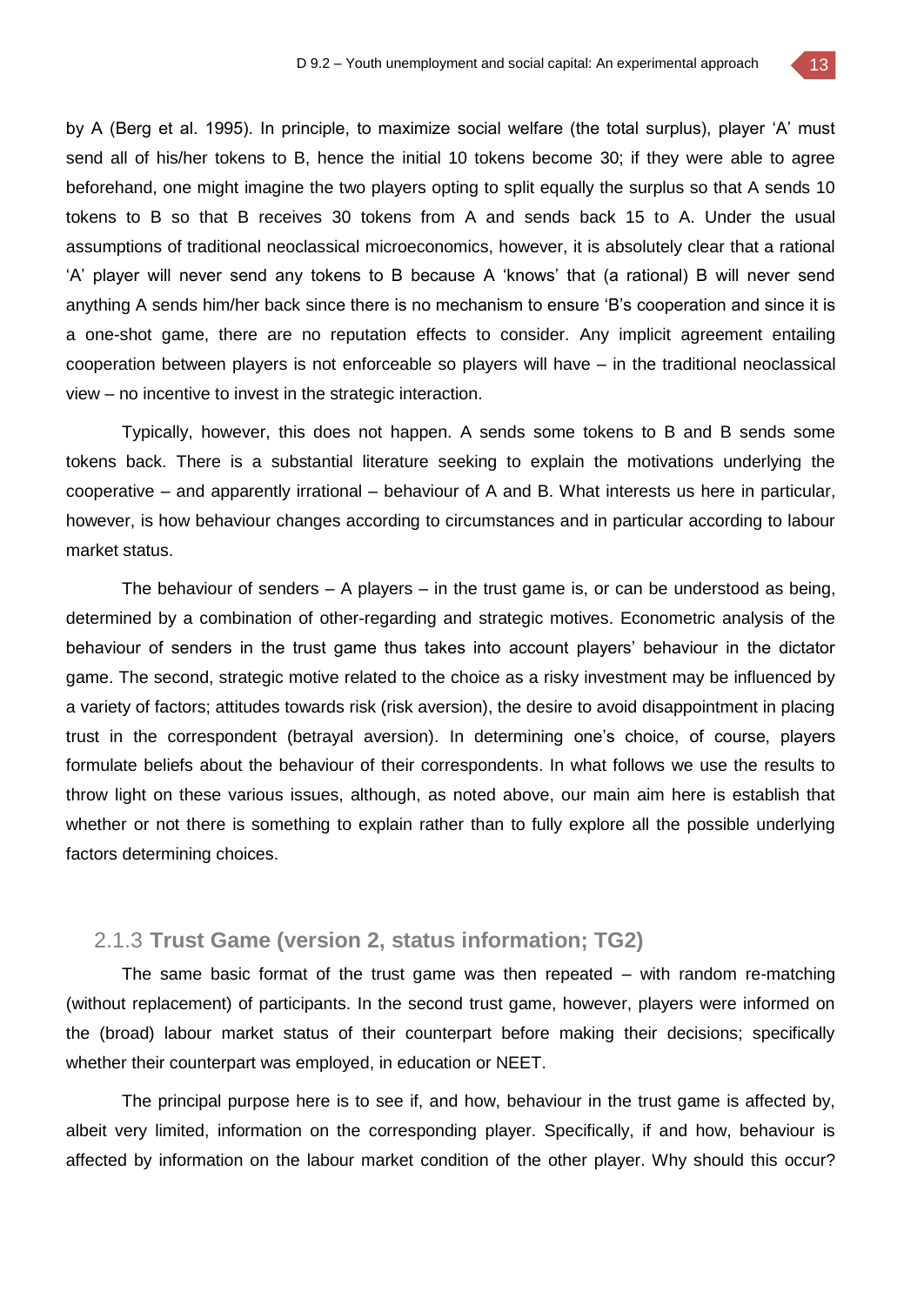Either because the knowledge affects senders' other-regarding motives towards the anonymous recipient with whom they are paired, or because the knowledge is interpreted as a signal of recipients' expected trustworthiness.

On the other hand, the effects of information on B players' choices are closer to A players other-regarding motives in as much as they lack any strategic component linked to a potential financial gain. Both issues will be returned to below.

#### 2.1.4 **Lottery**

The final behavioural task involved the choice of a lottery by each individual; the purpose being to elicit risk attitudes amongst the participants (Eckel and Wilson 2004, Houser et al. 2008). The elicitation of individuals' risk attitude is relevant for the analysis of trust because the senders' choice problem in the trust game resembles a risky investment. Therefore, the lottery choice task allows us, in what follows, to test the hypothesis that the more risk averse a subject is, the lower his/her level of behavioural trust is. Moreover, controlling for risk aversion in the econometric analysis allows us to test whether (or not) differences in behavioural trust observable across different individuals in differing labour market states are due to differences in attitudes to risk across those individuals.

#### **Table 1: Lottery Choice**

|                  | <b>Heads</b>   | <b>Tails</b>   |
|------------------|----------------|----------------|
|                  |                |                |
| <b>Lottery 1</b> | $\overline{7}$ | $\overline{7}$ |
| <b>Lottery 2</b> | 9              | 6              |
| <b>Lottery 3</b> | 11             | 5              |
| Lottery 4        | 13             | 4              |
| <b>Lottery 5</b> | 15             | 3              |
| Lottery 6        | 17,6           | 0,4            |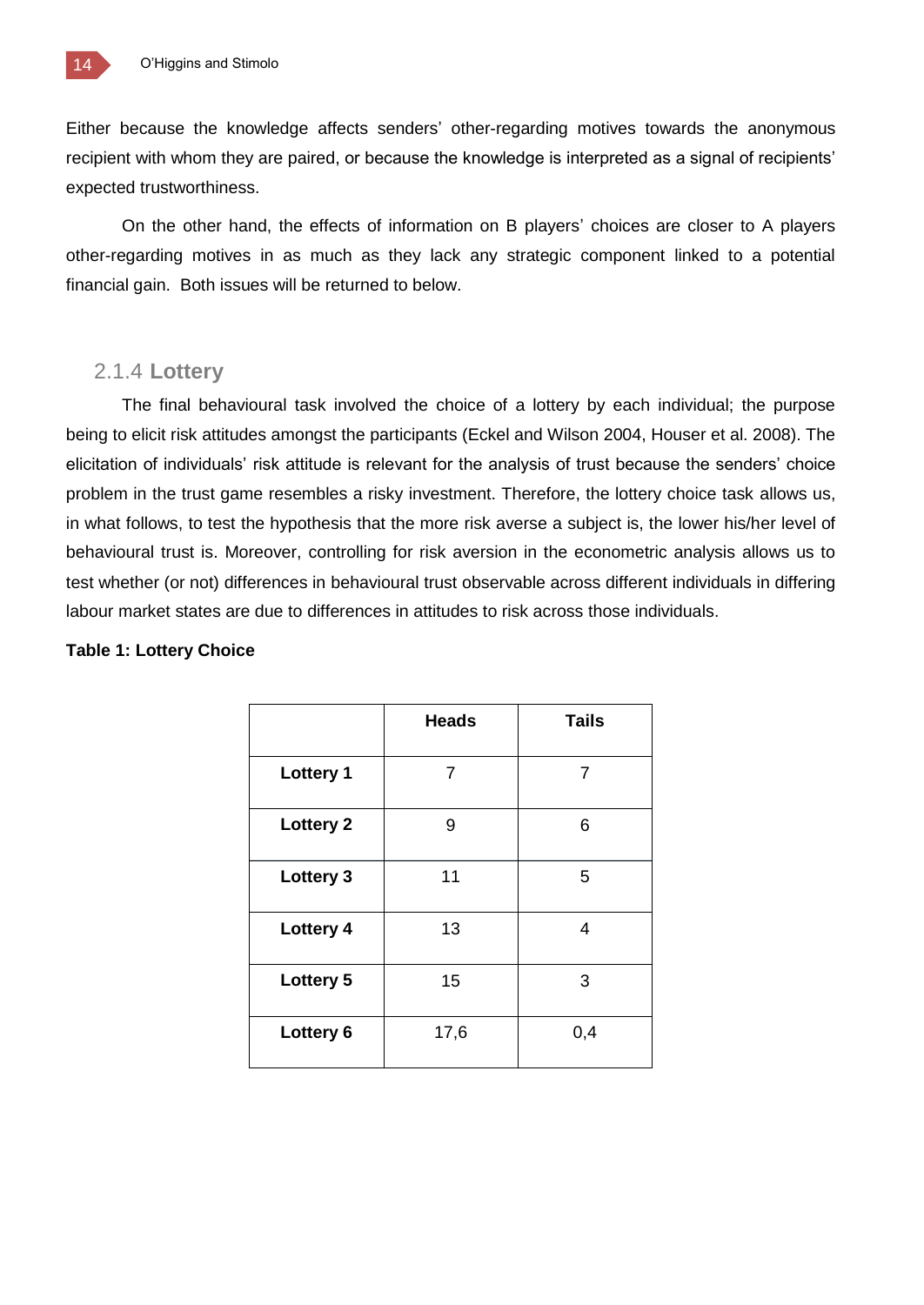Players were shown a table (table 1) which listed 6 different – and increasingly risky – lotteries<sup>11</sup>. Participants had to choose one out of the six lotteries and, subsequently, a coin was physically tossed to decide which outcome was to be applied. To illustrate the point, suppose a player chose lottery 1, corresponding to the riskless choice<sup>12</sup> this would imply that they would receive 7 tokens independently of the toss of the coin (specifically, heads  $= 7$  or tails  $= 7$ ); on the other hand, if they chose lottery 4, they would receive 13 tokens if heads was tossed, or 4 tokens if tails. A rapid perusal of the table is sufficient to verify that the expected value of the outcome increases as does the distance between the better and worse outcomes as one moves from lottery 1 through to  $5^{13}$ . It is possible to calculate the range of values of (Constant Relative) Risk aversion to which each choice corresponds; the main point here is that the lottery choice provides a measure of the risk preferences of individuals which is employed in the empirical analysis of the results below.

### 2.2 **Questionnaire (parts 1 and 2)**

At the beginning and at the end of the experiments, subjects were asked to respond to a questionnaire. The first part, undertaken at the start of the experiment was concerned with more 'neutral' fact based questions concerning educational attainment, current status, working experience and so on. Following the decisions taken during the experimental sessions, questions seeking to elicit attitudes, opinions and/or expectations along with questions of a possibly more sensitive nature (e.g. on family income and wealth) were introduced. The splitting in two parts of the questionnaire was determined by: a) the necessity to find out individuals' labour market status for use in TG2; and, at the same time b) the desire to avoid conditioning or framing responses by discussing issues related to trust, reciprocity and other attitudinal questions before the decisions were taken during the experiment. At the same time, having information on attitudes allows us to examine in more details the nature of the choices taken.

 $\overline{a}$ 

<sup>&</sup>lt;sup>11</sup> The lottery is a slight modification of those used by Eckell & Grossman (2008) and Casari et al. (2013).

 $12$  And a very high degree of Constant Relative Risk Aversion (CRRA) of more than 3.64.

 $13$  Note however, that lottery 6 is riskier than, but has the same expected value as, lottery 5 hence allowing for the possibility of negative risk aversion (i.e. risk loving behaviour).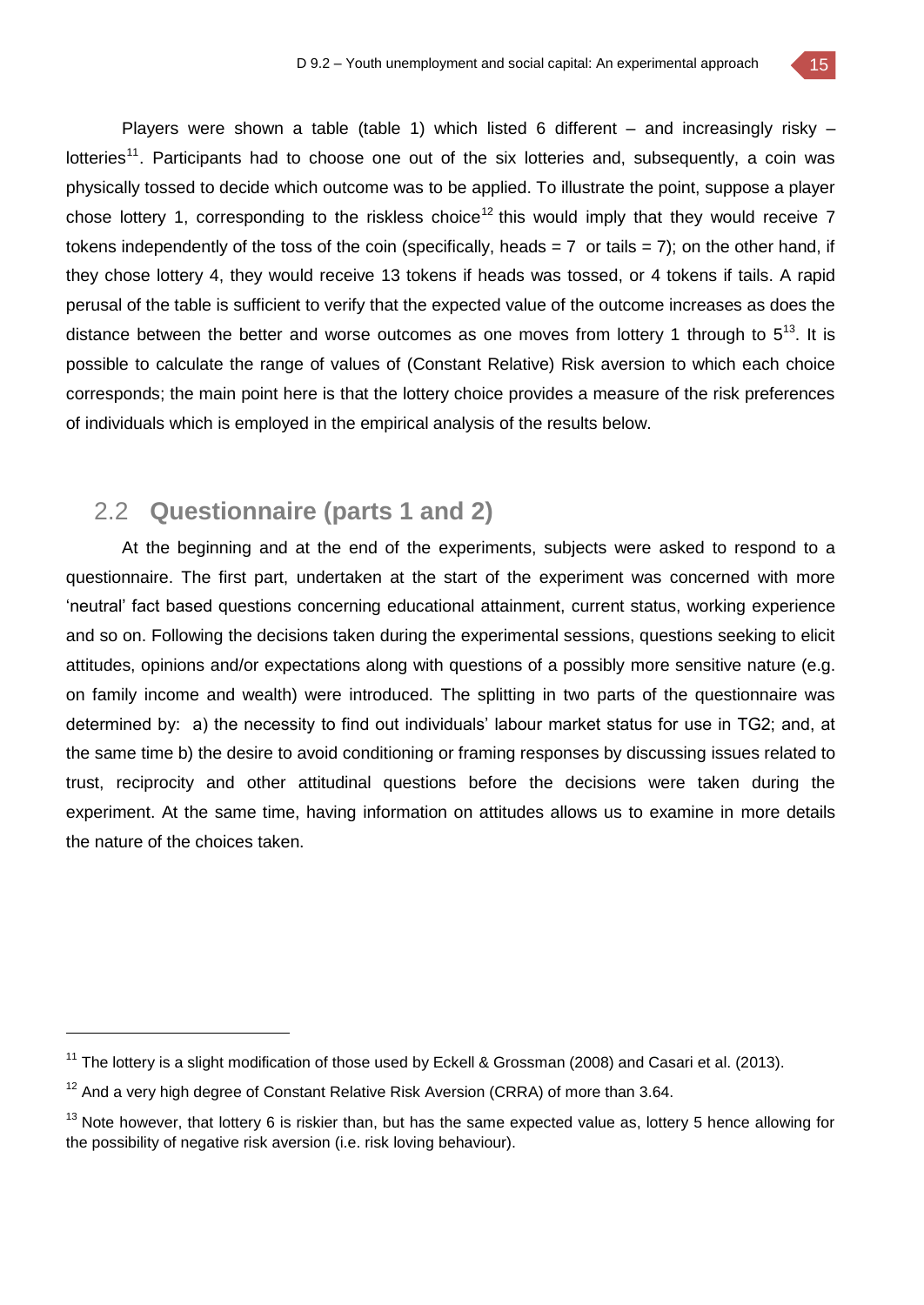## **3. Descriptive analysis of behaviour**

In this section we present some first results emerging from the experiments based on descriptive analysis of choices made. For the time being these are based on the results from Hungary and Italy.

### 3.1 **The Dictator Game**

Rather unsurprisingly, the height of the blue bars show that on average, A players kept rather more than they shared with B players in the DG (figure 1). Looking at behaviour across countries, the UK dictators kept the largest portion (almost 8 tokens on average) whilst the Italian ones kept slightly more for themselves than their Hungarian counterparts. What is perhaps a little more surprising is that a priori expectations amongst B players conformed fairly closely to reality on average (see the sent and expected columns); indeed, the country ranking of the average expectations of B players concerning the generosity of A's is the same as the country ranking of A's demonstrated generosity.





**Source:** Author calculations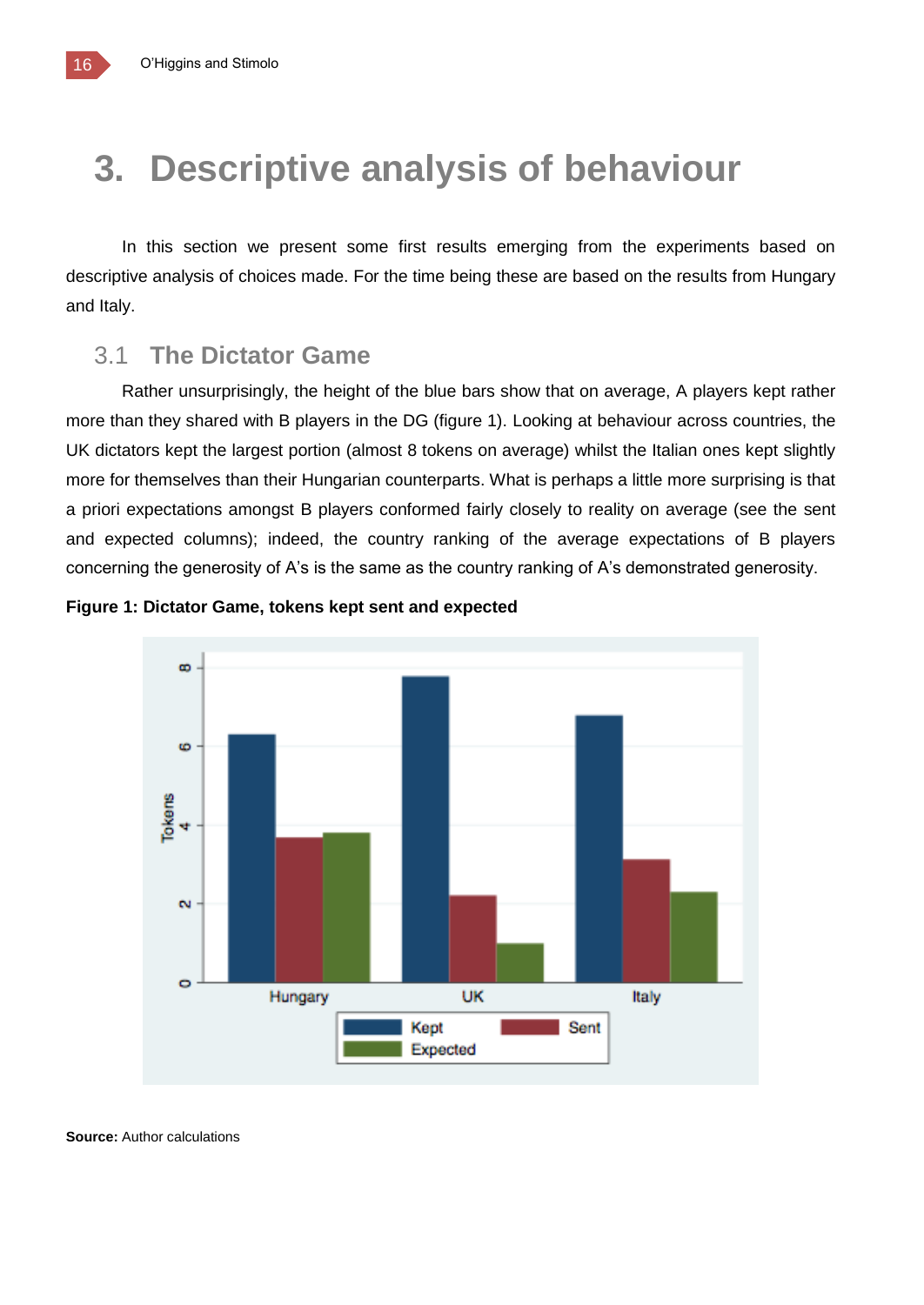Looking at behaviour in the Dictator Game by labour market status, one finds rather small differences between the employed, students and NEET. NEET and students are more generous than the employed in Hungary and less so in Italy and the UK. In all three countries, students are at least as generous as NEETs. Perhaps the most striking impression from the figure is that differences across labour market states are much less marked than are differences across countries. Indeed, in the econometric results reported below, interaction terms between countries and labour market status were never statistically significant and were consequently dropped from the analysis. A second observation emerging is that the expectations of B players tend to mirror actual behaviour of Dictators rather closely, apart from in the UK as observed above.



#### **Figure 2: Tokens sent and expected by status**

**Source:** Author calculations

## 3.2 **Trust game**

Turning to the Trust game (figure 3), one may observe a broadly similar pattern in senders (Player A) behaviour across labour market states to that observed in the DG (figure 2). Across countries several differences emerge. Comparison of behaviour across DG and TG suggest that other-regarding motives are relatively weak and consequently strategic motives are relatively strong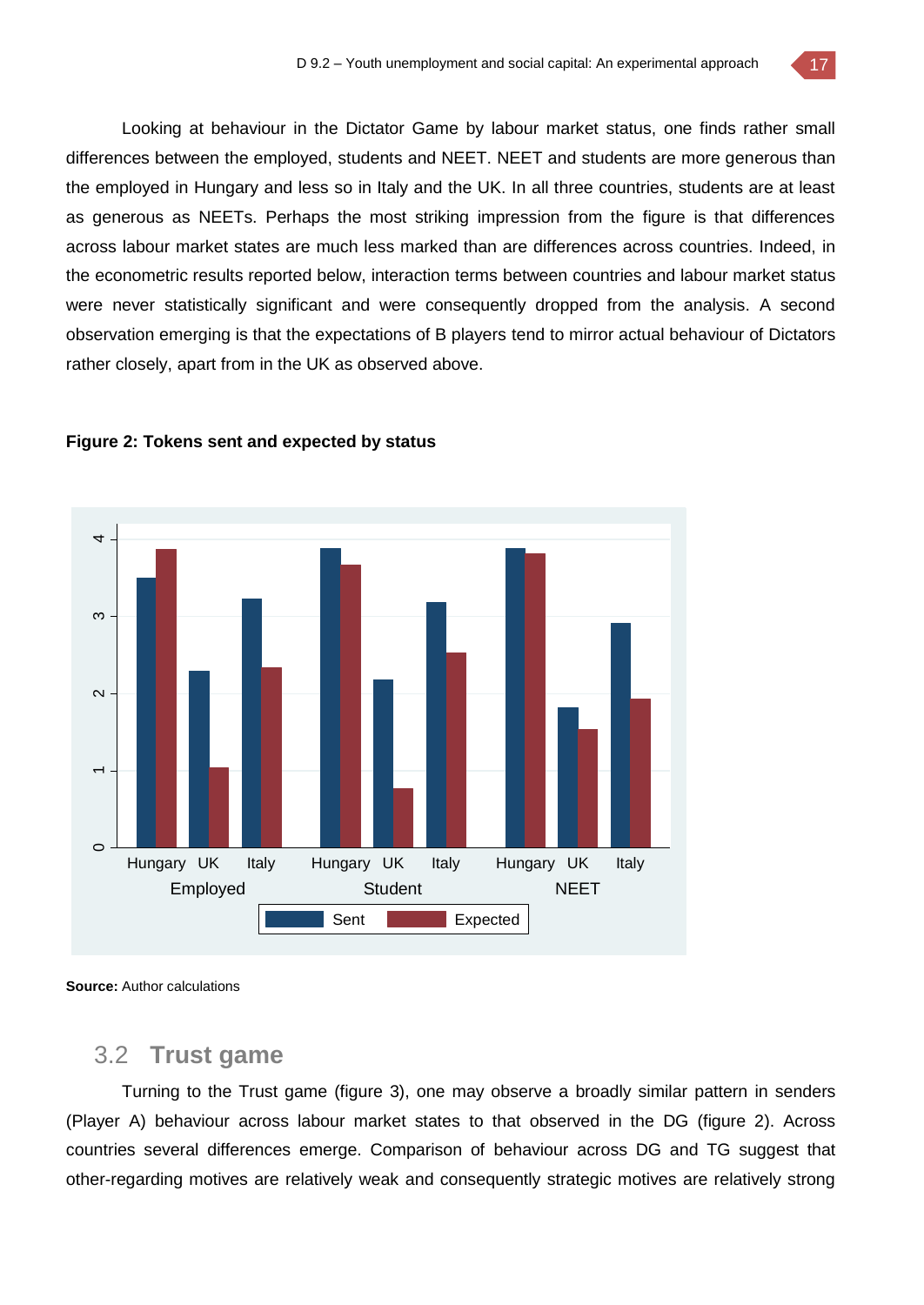in the UK. IN contrast, in Italy one observes an apparently contradictory result; the average number of tokens actually fell between the DG and TG1 in Italy, whereas, as has been more commonly observed in other experiments, in Hungary the amounts sent increased slightly (and in the UK more substantially).

The apparent contradiction in Italians' behaviour arises inasmuch as, following Cox (2004), it has often been assumed that the DG provides an indicator of other-regarding preferences whilst the TG provides an indication of other-regarding preferences PLUS the (non-negative by assumption) 'trust' motive. This is the intuition underlying Cox's (2004) triadic experimental design. If this is the case then players should never give less in the TG than in the DG. Clearly this condition is violated here. The Italian results presented here, however, are in line with the findings of Ashraf et al. (2006) who question the assumption of the additionality of trust. Inter alia, the simplistic reasoning underlying the presumption of additionality does not allow for the effects of betrayal aversion (i.e. the disutility of experiencing or anticipating the non-reciprocal behaviour or 'cheating' by the counterpart) in the decision making process. More precisely, given that receivers in the DG play a passive role, dictators do not run the risk of being "cheated on" by recipients. By contrast, in the TG the receiver has the possibility to free ride on the sender's trusting choice. Because of that, senders may anticipate the costs of receivers' non-reciprocal' behaviour by sending less compared to the amount sent in the DG.





**Source:** Author calculations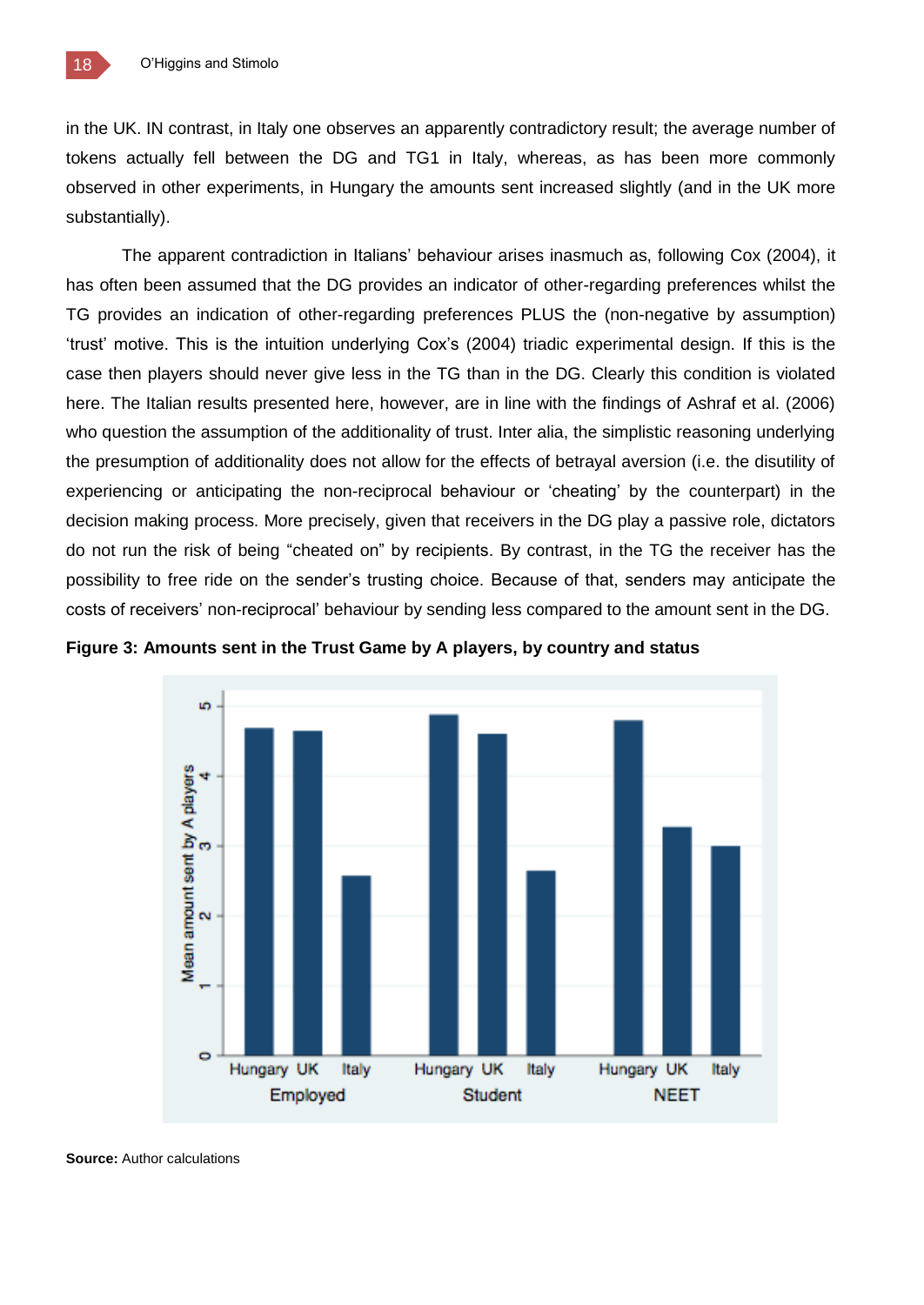The subjective degree of betrayal aversion depends on the level of social capital in a given context. Indeed, much of the early evidence on social capital and the effects of its lack, comes indeed from Southern Italy *(*Puttnam et al. 1993). If, as is plausible, betrayal aversion is particularly strong in Southern Italy, then it is quite possible for the trust motive to lead to a 'negative' investment choice on the basis of the trust element; in other words, this raises the possibility of reference-dependent betrayal aversion considered by Bohnet et al. (2009). On the other hand, players from the UK who were the least generous in the Dictator game, increase substantially their contributions in the Trust game. We shall return to this issue below.

It also raises the issue of the 'sensibleness' of trust in this context. If we abandon for a moment the notion of rationality as envisaged by neoclassical economists and base it rather on observed behaviour one can examine the question of whether it makes sense for A players to 'trust' B players sense of obligation. The strategy method used to elicit B players' choices is particularly well adapted to consider the question of whether A players were right (or would have been right) to invest.

In Hungary, it is clear that investment in the game by A players tended to pay off (figure 4a). Looking at A players as a whole, independently of what type of person they interacted with, the average rate of return<sup>14</sup> is always greater than one; this indicates that A benefitted (or would have benefitted) from the 'investment'<sup>15</sup>. One may also observe that it is increasing in the amount of tokens sent, so that on average, A's overall profits increased with the amount sent. On the other hand, in both Italy and the UK, the investment of trusts doesn't, on average, payoff and, although in common with Hungary rates of return in both Italy and the UK tend to increase with the amount sent by senders, rates of return for all three countries taken together remain less than one (figure 4b).

 $\overline{a}$ 

 $14$  The rate of return is defined here as the no. of tokens sent back by B divided by the number of tokens sent by A. Clearly, 1 is the break-even point. Any rate of return above that represents a positive return on A's 'investment'.

<sup>&</sup>lt;sup>15</sup> Note that the figure is constructed using the strategy method replies of B which provides information on the amounts which were to be sent back conditional on the amount sent by  $A$  – for all possible values.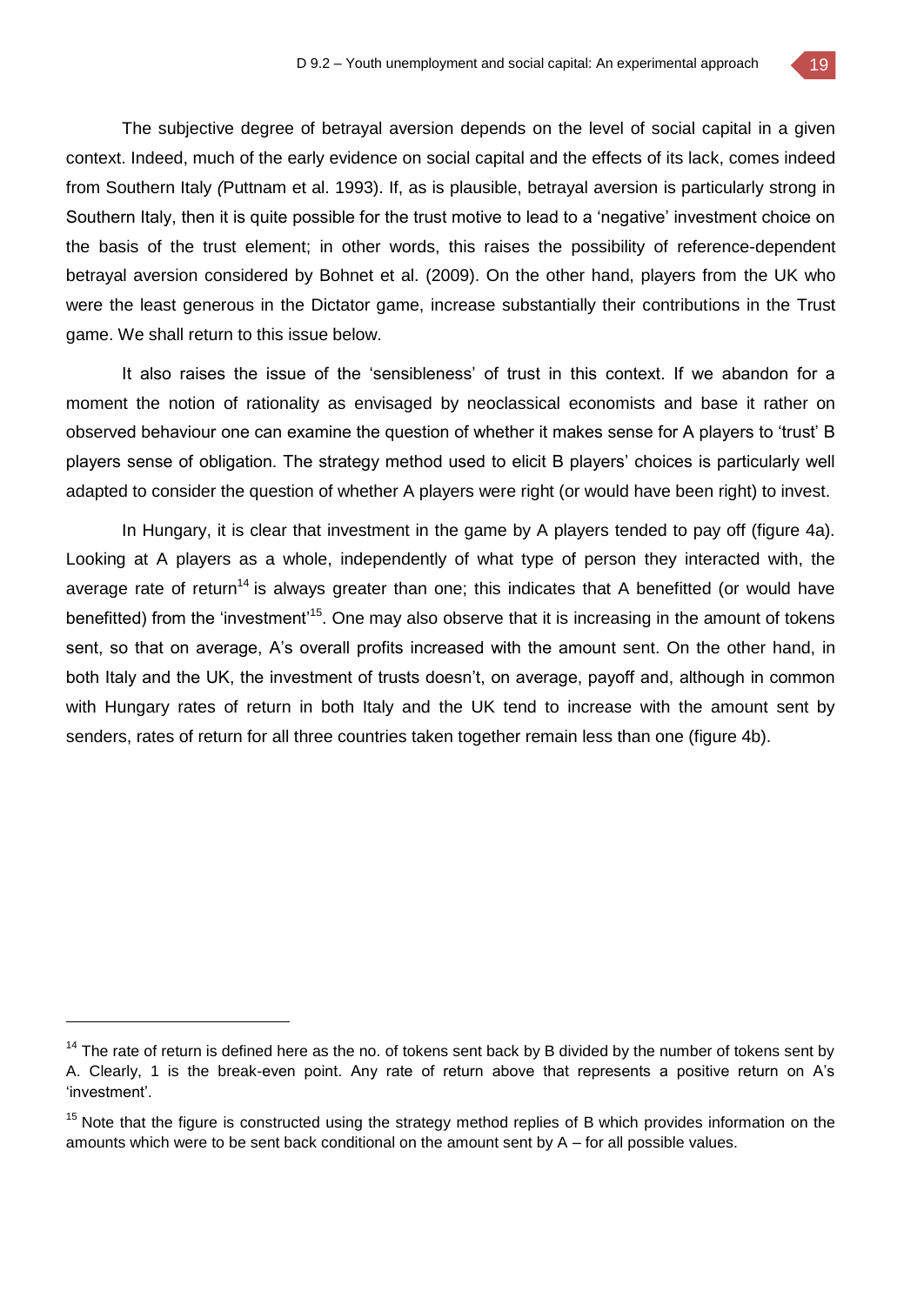





**4b: Pooled data (Hungary, Italy & UK)**



**Source:** author calculations

**Note:** the rate of return is defined as the amount sent back by B divided by the (hypothetical) amount sent by an A player, elicited through the strategy method.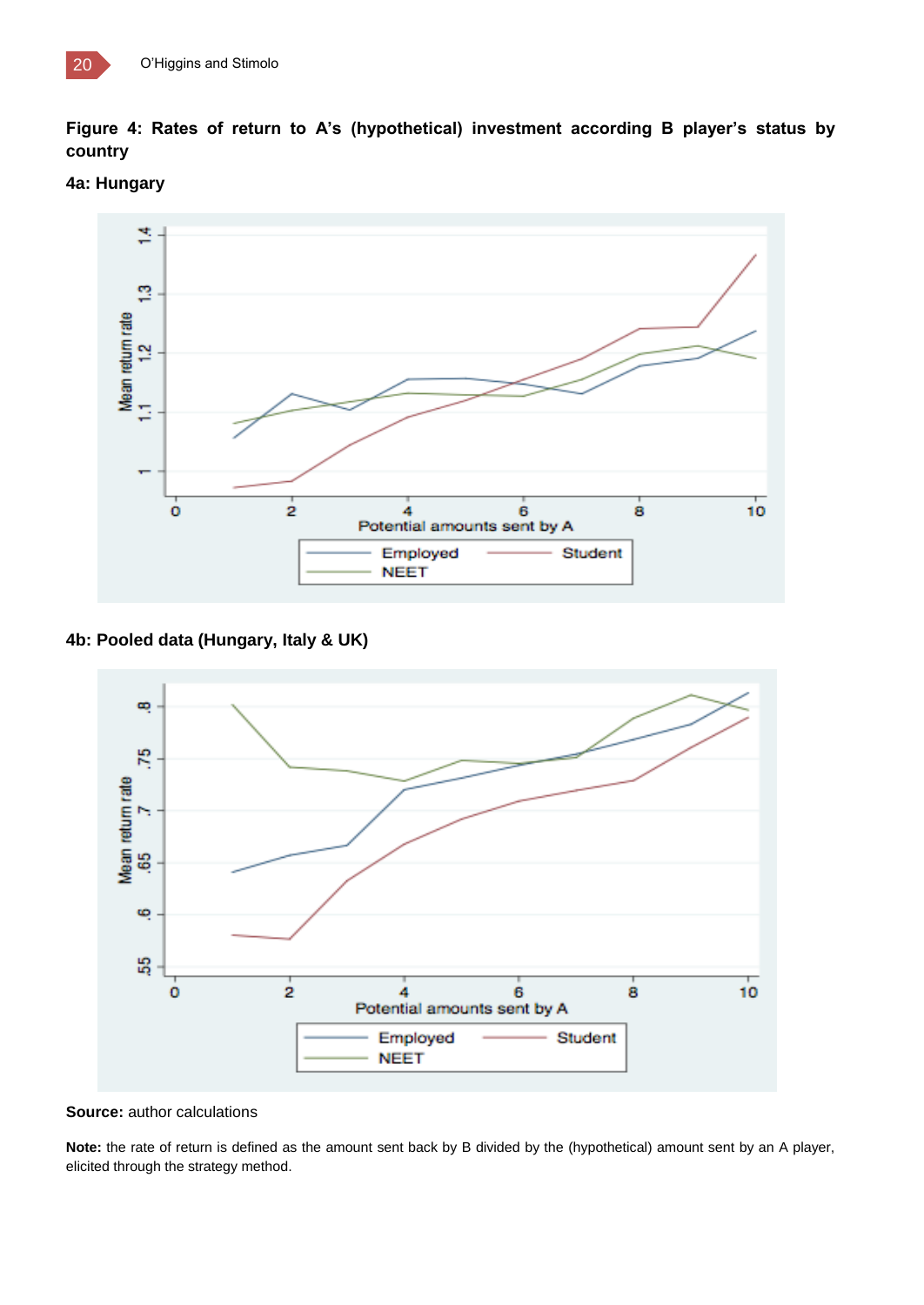## 3.3 **Trust game with information on recipients**

In the second Trust Game (TG2), players were provided with information on their interlocutors. Thus A players knew whether the person with whom they were interacting was employed, a student or NEET. We can see that, in both Hungary and Italy, the average amounts sent by A players increased albeit moderately according to whether the recipient was employed, student or NEET respectively (table 2). In the UK, senders tended to be more generous with students but not with NEETs. Overall, the pattern of sending seems to be more in line with a solidaristic approach with those without income (Students and NEETs) usually receiving more than the employed.

#### **Table 2: Amounts sent by A players according to the (known) status of B players**

|                | Hungary | UK   | Italy |
|----------------|---------|------|-------|
| All            | 4.52    | 4.54 | 2.27  |
| Employed       | 4.39    | 4.21 | 2.26  |
| <b>Student</b> | 4.4     | 5.14 | 2.86  |
| <b>NEET</b>    | 4.88    | 4.25 | 3.32  |

**Source:** Author calculations

## 3.4 **Risk preferences: Lotteries**

As it turns out, in our samples, the NEET are the least risk averse of the three (status defined) groups in both (figure 5). This is likely be an important factor in determining trust, and shall be returned to below.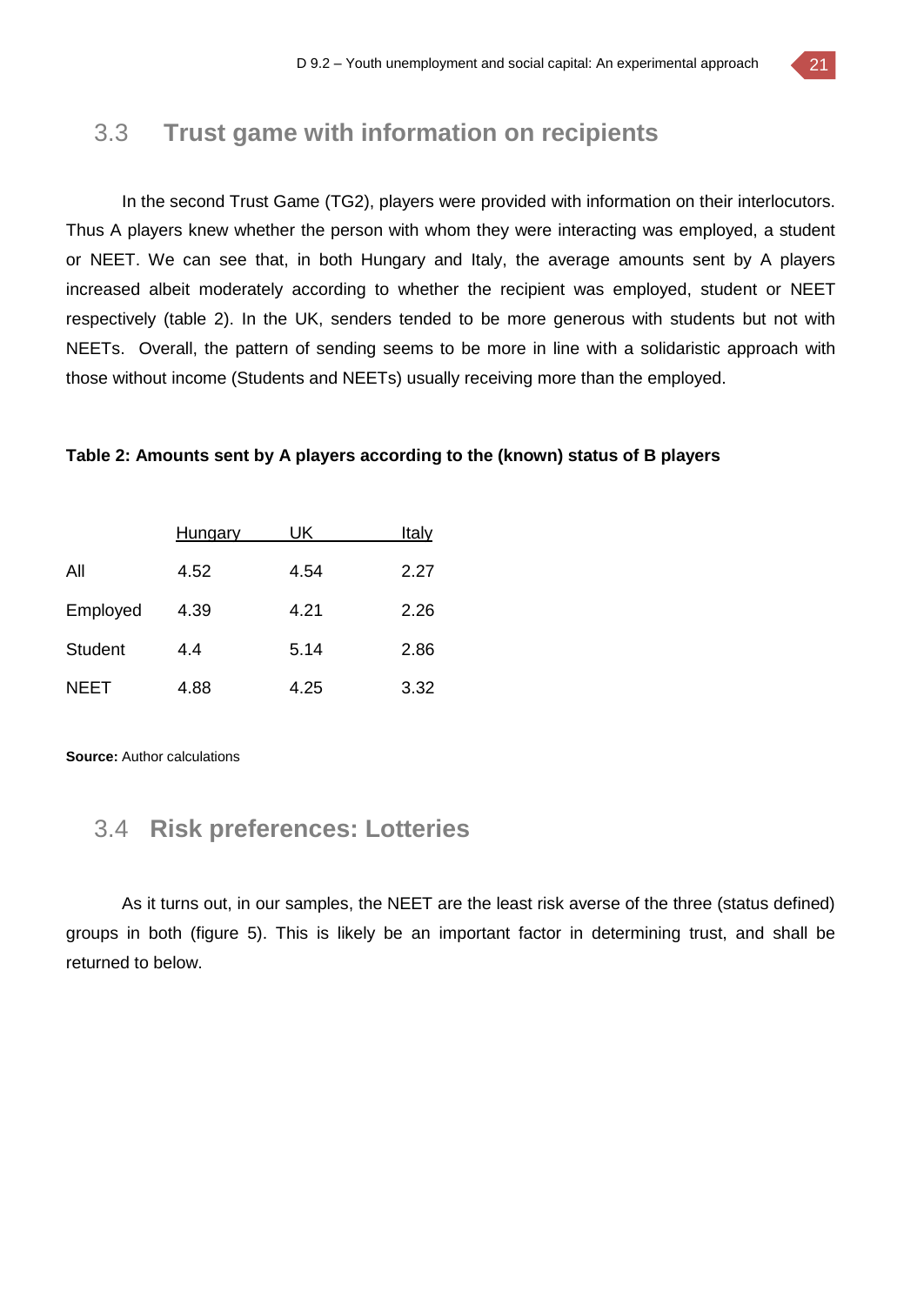



**Source:** Author calculations

## 3.5 **Attitudes**

Before embarking on the econometric exploration of the data, it is worth briefly looking at attitudinal issues which emerged from the experiments. Once the behavioural tasks had been completed, but before the outcomes were known, participants in the experiment were asked a series of questions (see appendix for complete questionnaire) related to their attitudes to trust, cooperation, reciprocity and locus of control. These were used to construct four indices concerning these four dimensions which were used as controls in the econometric analysis. It is instructive however to examine briefly the relation between status and these attitudes here (table 3).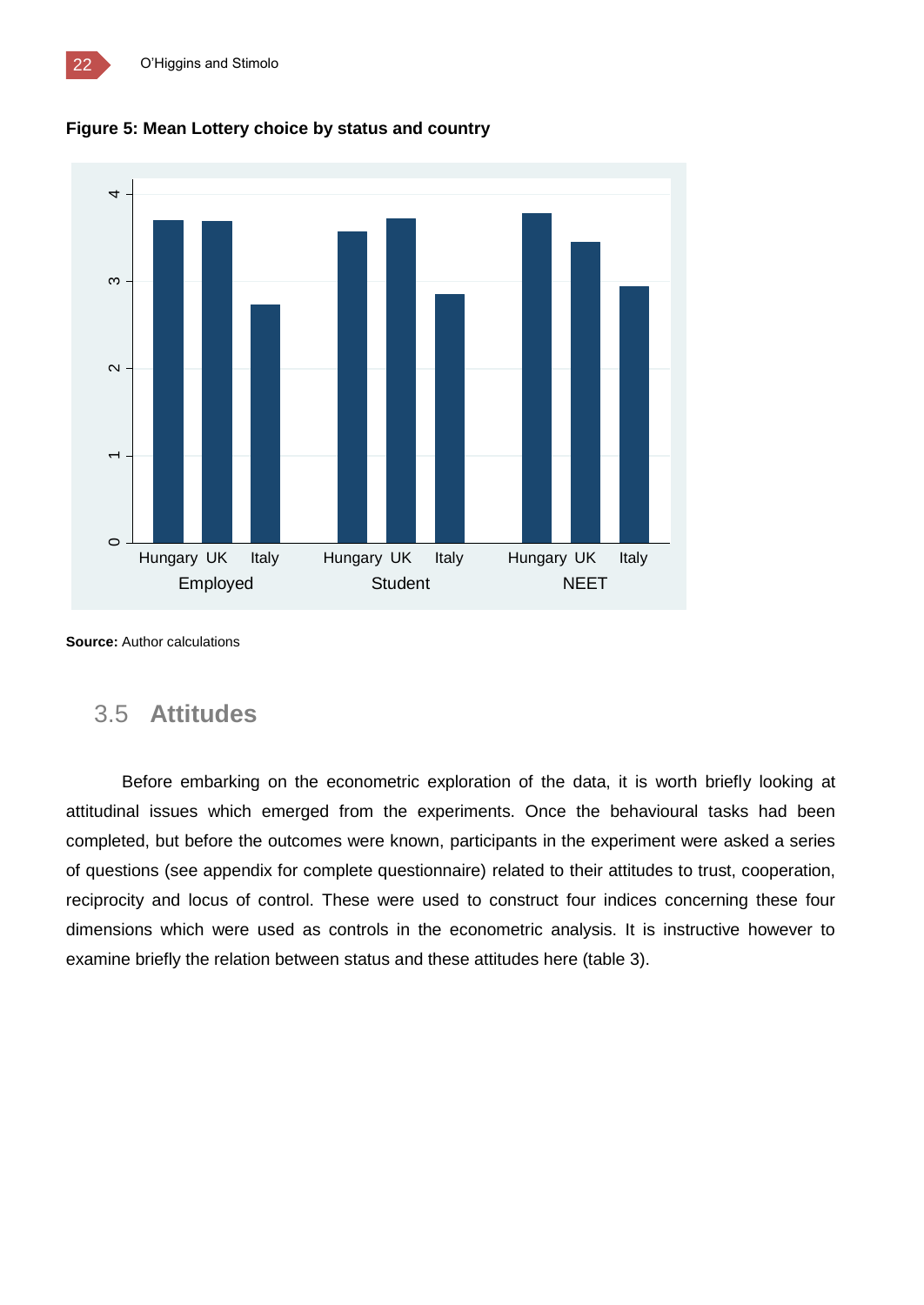## **Table 3: Indices of trust, reciprocity, cooperation and locus of control by status and country**

|                                   | <b>Italy</b> |                 |                |             |
|-----------------------------------|--------------|-----------------|----------------|-------------|
|                                   | All          | <b>Employed</b> | <b>Student</b> | <b>NEET</b> |
| <b>Trust</b>                      | 12.8         | 13.3            | 12.7           | 11.9        |
| <b>Reciprocity</b>                | 12.2         | 12.0            | 12.5           | 12.2        |
| Cooperation                       | 12.6         | 12.8            | 12.1           | 12.9        |
| <b>Locus of</b><br><b>Control</b> | 13.5         | 13.4            | 13.6           | 13.4        |
|                                   |              |                 | <b>UK</b>      |             |
|                                   | All          | <b>Employed</b> | <b>Student</b> | <b>NEET</b> |
| <b>Trust</b>                      | 17.4         | 17.4            | 17.5           | 16.2        |
| <b>Reciprocity</b>                | 12.9         | 12.9            | 13.3           | 11.9        |
| Cooperation                       | 13.1         | 13.4            | 12.2           | 14.5        |
| <b>Locus of</b><br><b>Control</b> | 13.5         | 13.4            | 13.7           | 13.2        |
|                                   |              |                 | <b>Hungary</b> |             |
|                                   | All          | <b>Employed</b> | <b>Student</b> | <b>NEET</b> |
| <b>Trust</b>                      | 14.5         | 14.5            | 15.6           | 13.7        |
| <b>Reciprocity</b>                | 12.5         | 12.4            | 12.5           | 12.7        |
| Cooperation                       | 12.1         | 12.3            | 12.0           | 11.9        |
| Locus of<br><b>Control</b>        | 14.8         | 14.9            | 14.8           | 14.5        |

**Source:** Author calculations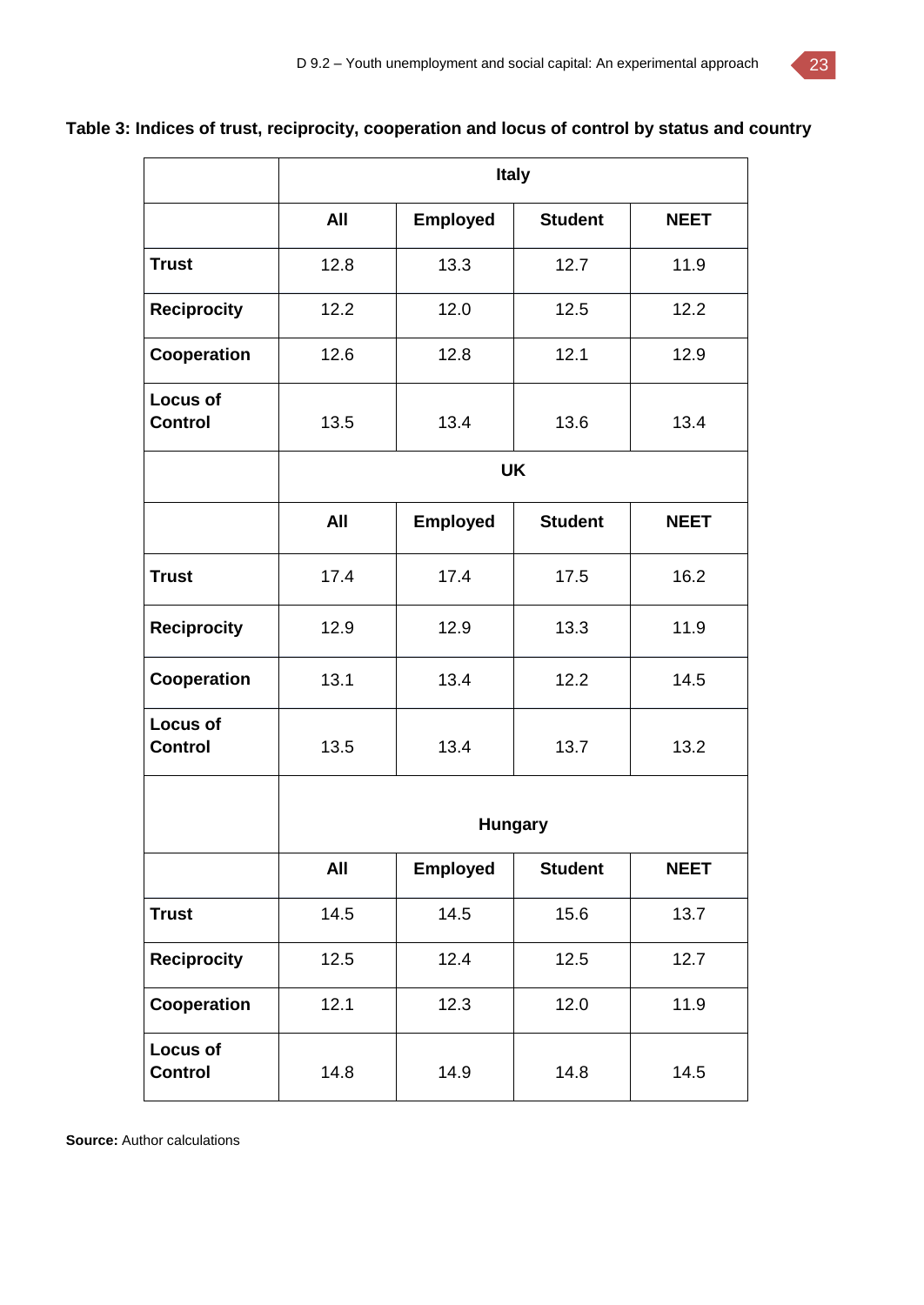One may observe that, consistent with the basic findings in the TG experiments reported above, young Italians are less trusting than their Hungarian counterparts who in turn are less trusting than young British people. It will also be observed that, students are more trusting than the employed in the UK and Hungary, and less so in Italy, in all countries, the NEET are the least trusting of all. This suggests that, as regards the NEETs, something other than trust – e.g. the investment motive, the relatively cavalier attitude of NEETs to risk and/or the possibility of projection - which may explain the relative generosity of NEETs in the TG. In any event, we will return to the role of attitudes below in the econometric analysis.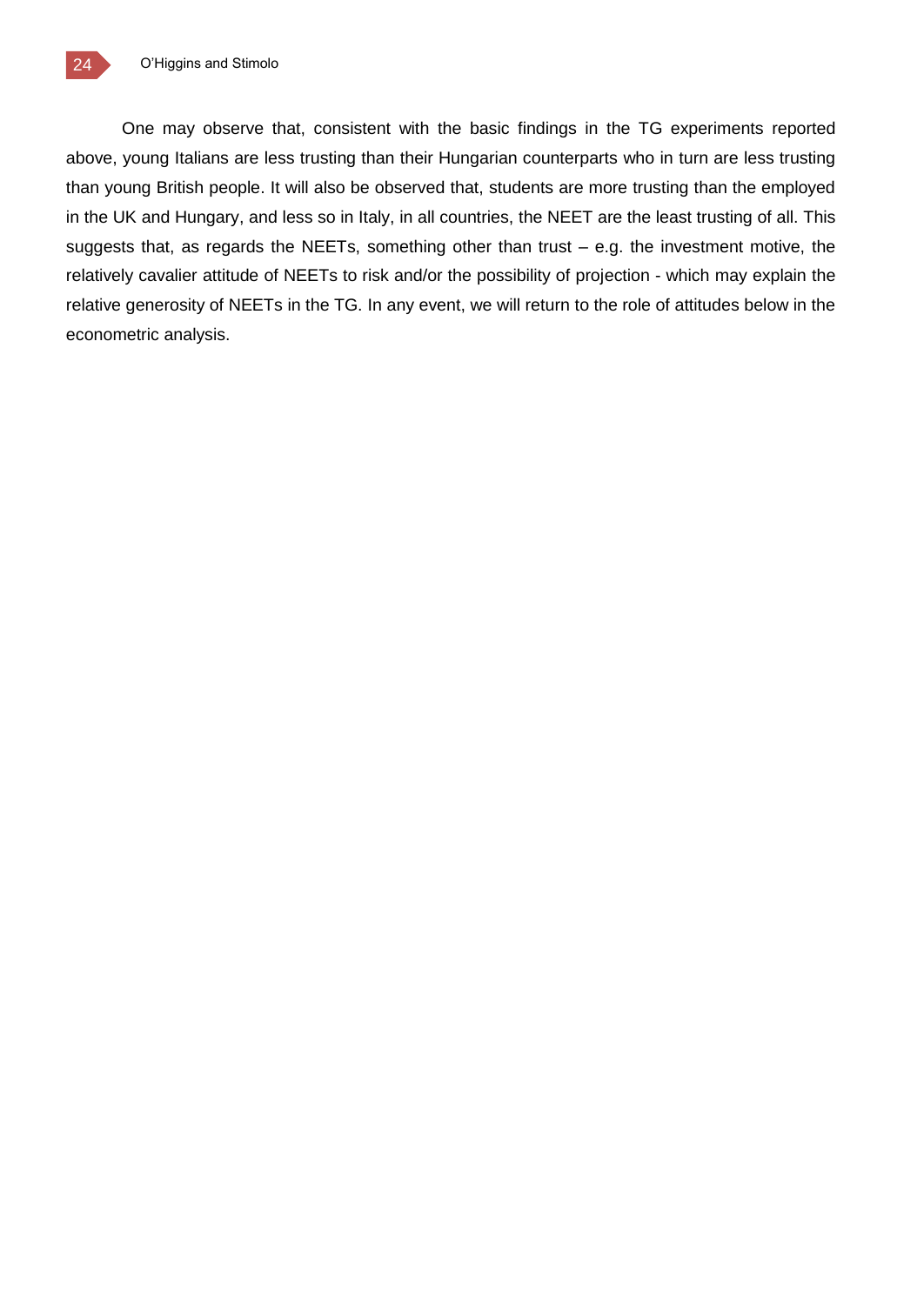## **4. The Determinants of Trust and Trustworthiness: Econometric analysis**

In this section, we report the results of the econometric analysis of subjects' behaviour in TG1 and TG2 together with the analysis of the behavioural variation across the two trust games.

## **4.1 Determinants of Trust in TG1**

 $\overline{a}$ 

In order to take the analysis one stage further, econometric analysis was employed to look at the role of individual characteristics, status and attitudes in the Trust game. The results presented here are on the basis of ordered probit models – the obvious choice given that the dependent variable is an integer– pooled over the three countries (table 4). First, the no. of tokens sent by A players was estimated as a function of some basic individual characteristics, variables representing labour market status and, in the second specification also variables representing attitudes and preferences. A term controlling for the number of tokens sent in the dictator game (called "other-regarding behaviour") is also included as an explanatory variable to control for possible altruistic motives as noted above.

Beyond the basic distinction between employed, student or NEET, the labour market status variables further identified types of employment (in particular, entering additional dummy variables for temporary and informal employment<sup>16</sup>) and within the NEET a dummy variable was added for the unemployed. The sub-categories of NEET and employed were added additionally to the base (NEET or Employed) category so the effect of say being unemployed (as opposed to being a student – the excluded labour market status variable) was the sum of the coefficients on NEET and unemployed.

Two specifications are reported: the first one includes only individuals' characteristics, while the second one introduces individuals' attitudes and preferences as further control variables. Looking first at the specification without attitudinal variables, as would be expected, the tokens sent in the Dictator Game are positively associated with those sent in the Trust Game. Perhaps of more interest, the young men appear to be more trusting than young women<sup>17</sup> as do older young people (aged over

 $16$  Permanent employees were the default – excluded - category from the regression; informal employees were defined as those with no employment contract.

 $17$  It might be further observed that this result is driven by the behaviour of Italian young men and women and this result is in line with the results reported in O'Higgins et al. (2015) which found, in contrast to analyses in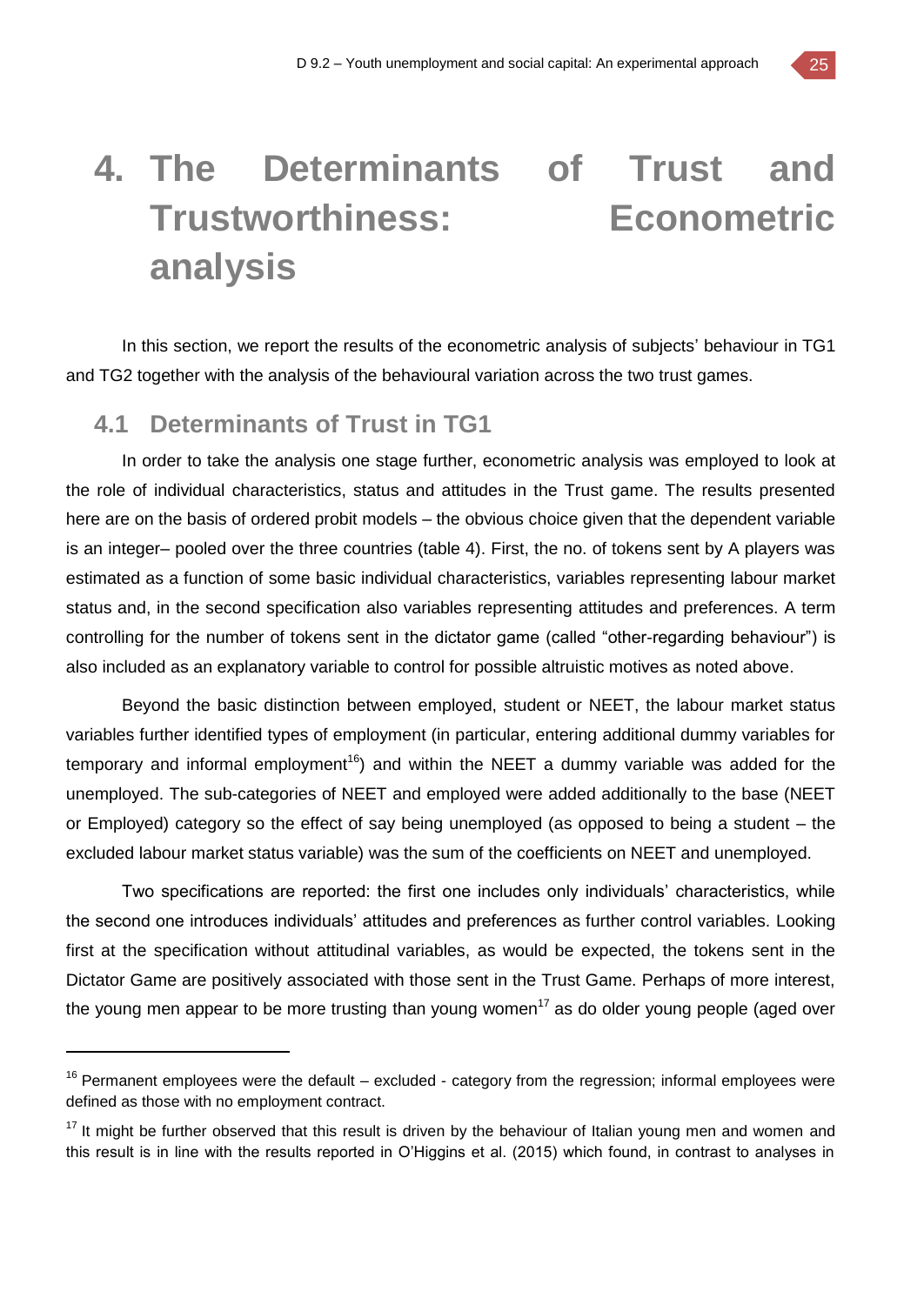25) as opposed to younger ones. As we observed in the above, Italians are the least trusting and the English the most. Note that the latter effect is a consequence of the fact that, although the amounts sent in the trust game by both Hungarians and English young people is broadly similar –indeed, the English young people send somewhat less on average than Hungarians – it is the English young people whose behaviour changes most between DG and TG.

|  | Table 4: Ordered probit estimation of the determinants of trust in TG1, Pooled data |  |
|--|-------------------------------------------------------------------------------------|--|
|  |                                                                                     |  |

|                                | <b>Pooled Data</b> |           |            |           |
|--------------------------------|--------------------|-----------|------------|-----------|
|                                | coeff              | <b>SE</b> | coeff      | <b>SE</b> |
| Individual char.s              |                    |           |            |           |
| Other-regarding<br>preferences | $0.32***$          | 0.01      | $0.31***$  | 0.01      |
| <b>Male</b>                    | $0.11***$          | 0.03      | $0.07*$    | 0.04      |
| <b>Aged 25-29</b>              | $0.17***$          | 0.04      | $0.17***$  | 0.04      |
| <b>Tertiary Educ.</b>          | $0.09*$            | 0.05      | 0.06       | 0.05      |
| <b>Hungary</b>                 | $0.62***$          | .002      | $0.54***$  | 0.05      |
| <b>UK</b>                      | $0.88***$          | 0.07      | $0.75***$  | 0.07      |
| <b>LM status</b>               |                    |           |            |           |
| <b>NEET</b>                    | 0.03               | 0.07      | 0.02       | 0.07      |
| - & Unemployed                 | 0.00               | 0.07      | 0.02       | 0.07      |
| <b>Employed</b>                | 0.01               | 0.05      | 0.03       | 0.05      |
| - & Temp. contract             | $-0.26***$         | 0.08      | $-0.26***$ | 0.08      |
| - & Informal                   | $-0.12*$           | 0.07      | $-0.13**$  | 0.07      |

other countries, that women were particularly ungenerous Dictators in DG's run amongst southern Italian students – a finding which is explained in terms of the matrilineal culture of that region.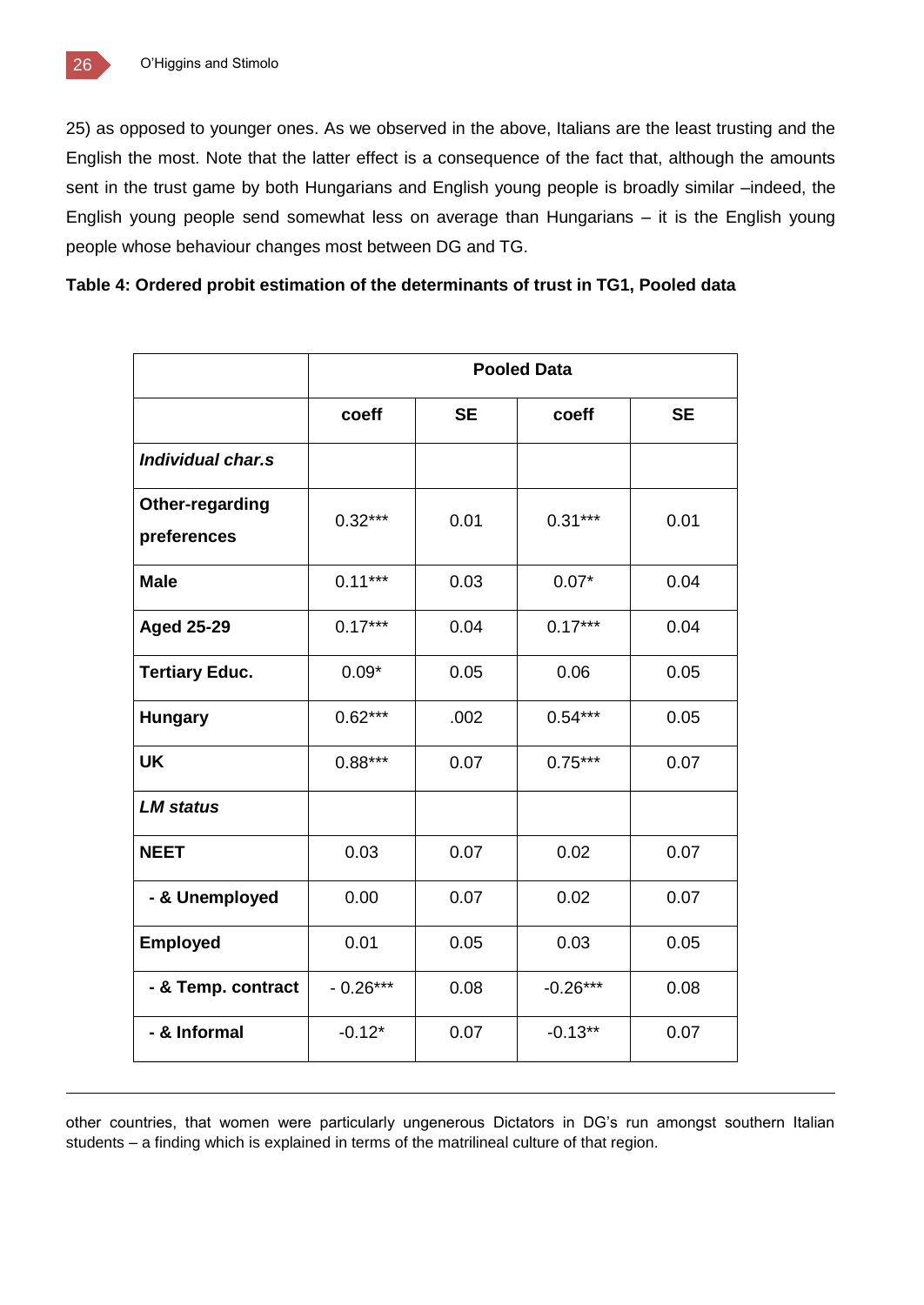| <b>Attitudes</b>                      |      |  |           |       |
|---------------------------------------|------|--|-----------|-------|
| Lottery (risk)                        |      |  | $0.08***$ | 0.01  |
| <b>Reciprocity</b>                    |      |  | 0.00      | 0.006 |
| <b>Trust</b>                          |      |  | $0.01***$ | 0.003 |
| Cooperation                           |      |  | $-0.00$   | 0.006 |
| <b>Locus of Control</b>               |      |  | $0.01*$   | 0.005 |
| <b>Pseudo R-Squared</b><br>(adjusted) | 0.12 |  | 0.13      |       |
| n                                     | 316  |  |           |       |

**Source:** Author calculations

As regards the labour market status variables, it appears that being NEET does not – across all countries – affect senders' behaviour. The key labour market variable determining a lack of trust is temporary employment, and, to a lesser extent informality. Thus, the results suggest that precariousness appears to have a more detrimental effect on trust than does non-employment per se.

Introducing attitudinal variables does not change the other parameter estimates greatly, although once attitudes to risk et al. are controlled for, the parameter on informality becomes statistically significant. This suggests that the negative influence of precarious employment on trusting behaviour is not determined by attitudes to risk per se.

Turning to the attitudinal variables themselves, the results suggest that it is risk preferences which are the primary 'attitudinal' determinants of 'trusting' behaviour. Thus, the investment motive is a relevant driver of senders' choice behaviour. However, this result does not amount to be a reduction of trust to the selfish maximization of expected utility. Indeed, consistent with the findings of Fehr et al. (2003) and Sapienza et al. (2013), the index of attitudinal trust is a also a statistically significant albeit numerically smaller predictor of senders' behaviour. Note too that trust is also positively associated with a more internal locus – that is with a greater sense of one's own ability to influence outcomes.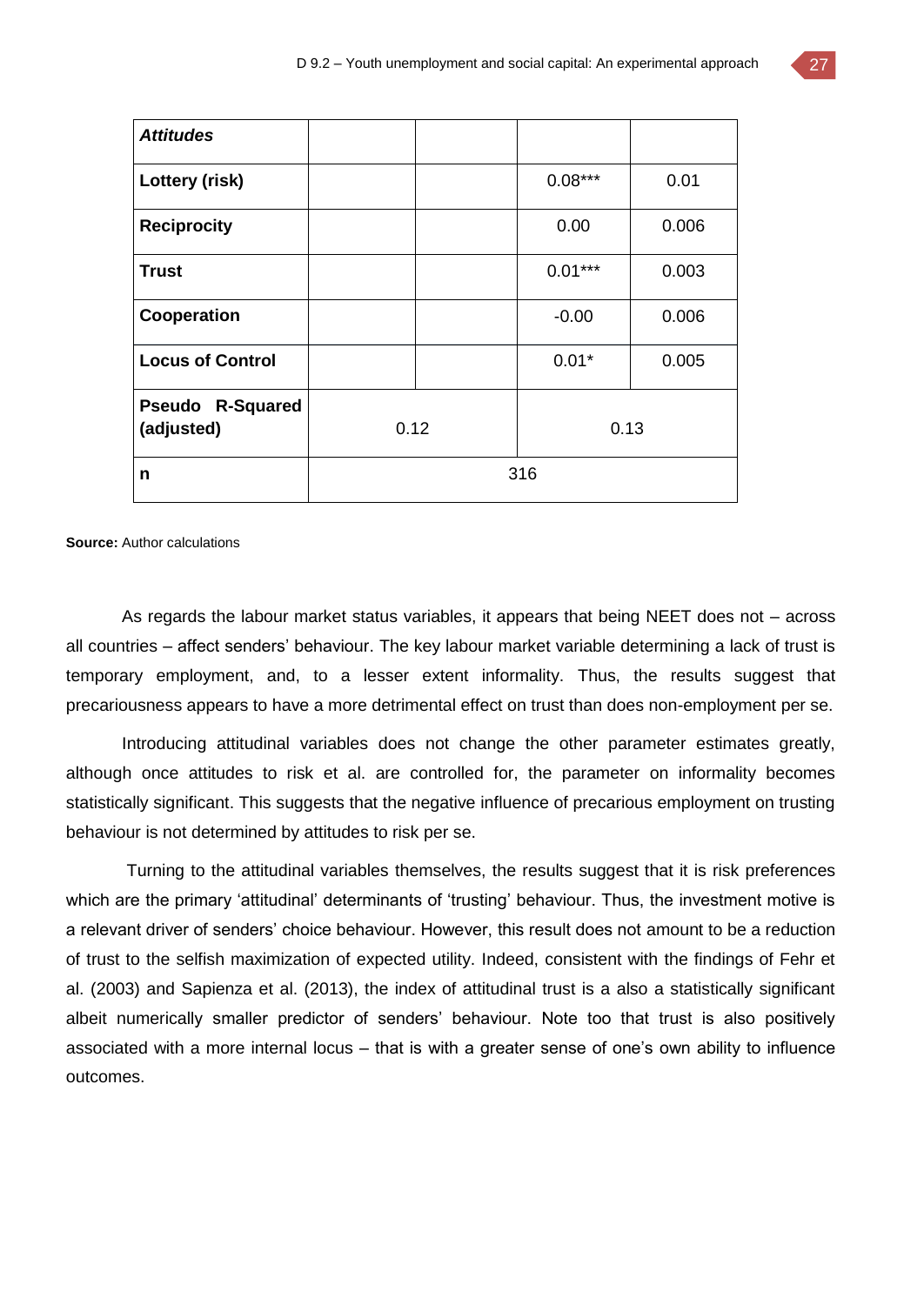### 4.1.1 **Determinants of trustworthiness in TG1**

Turning now to the amounts sent back by B players - or behavioural reciprocity – the estimates are more precise, also because in this case, due to the use of the strategy method, the number of observations is rather larger (table  $5)^{18}$ . In this case, and in contrast to player A behaviour, there is no role played by risk preference as indeed one would expect. Otherwise, with some minor exceptions, the results are rather similar to those for trust, at least as far as labour market status is concerned. Indeed, individuals on temporary contracts and to a lesser extent those in informal employment send back less. This mirrors rather precisely the results for A players reported in table 5 above, which again provides further – albeit implicit - support for the hypothesis that projection onto other players is a relevant determinant of player A's behaviour. Specifically, A players' decisions on how much to send, are likely to depend, to a greater or lesser extent, on how they expect B players to react to that choice; one possible way of informing this decision is introspection – that is, how they themselves would react in this situation<sup>19</sup>. That is, it maybe that senders project their own behaviour patterns onto their correspondents<sup>20</sup>, and, If this effect operates and people in precarious (temporary and/or informal) employment are less reciprocal on average than others, then, as a consequence, we would tend to observe also a lower degree of trust amongst those in precarious employment precisely because they expect recipients to react as they would; that is, as a consequence of being less reciprocal than the average they will send less than average because they expect all to behave as they do.

 $18$  Although due account is taken of the panel nature of the data in the calculation of the standard errors.

<sup>&</sup>lt;sup>19</sup> See, for example, Sapienza et al. (2013) who provide explicit evidence that senders base their expectations of B reactions on their own trustworthiness.

 $^{20}$  It is also arguable in this context that if it produces a positive return, as in Hungary, trusting behavior is in a (more general) sense (than usually understood by neoclassical economists) 'rational'.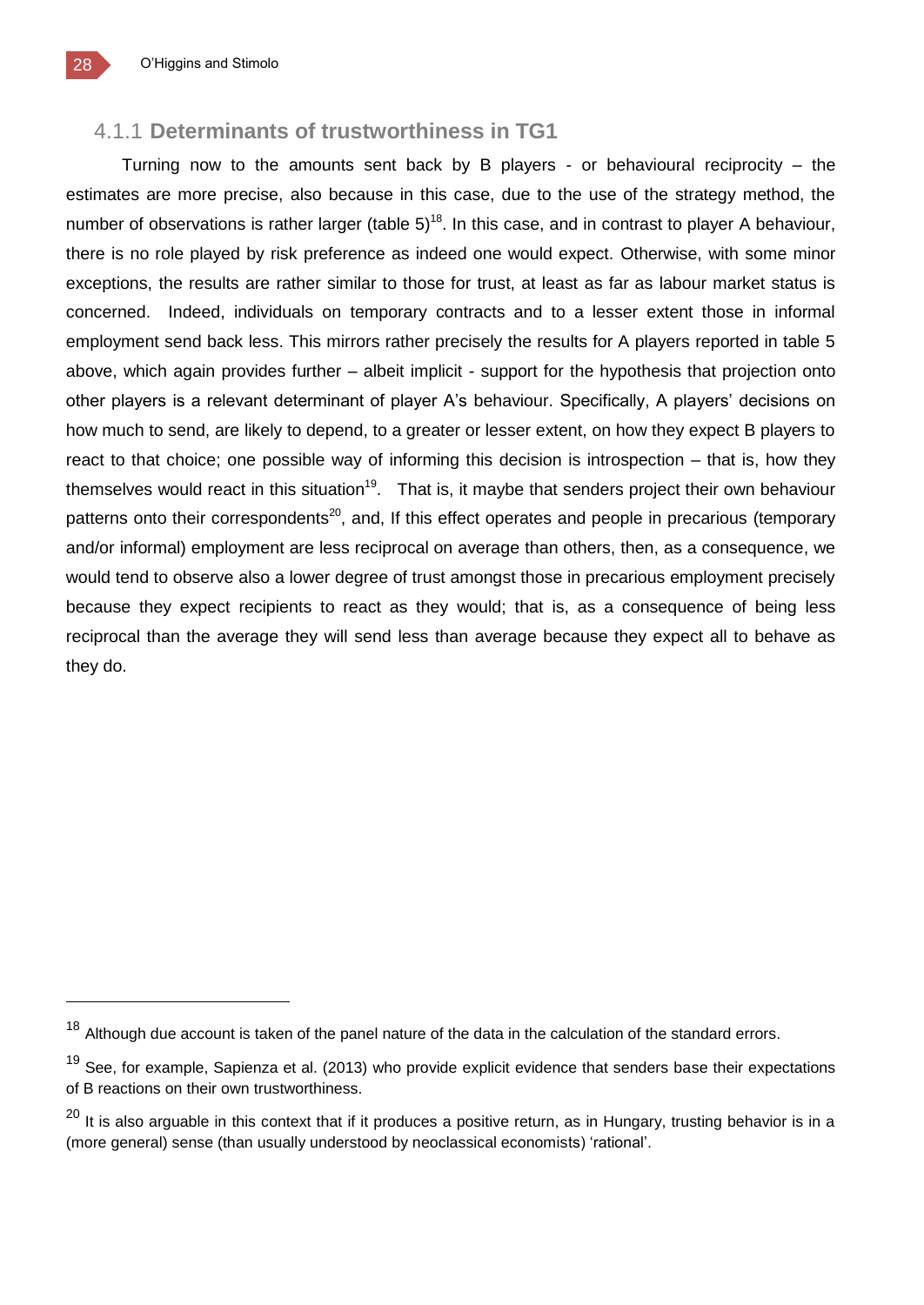

## **Table 5: Ordered probit estimates of the amounts sent back by B players (Trustworthiness) in TG1, Pooled data**

|                                    | <b>Pooled data</b> |           |            |           |
|------------------------------------|--------------------|-----------|------------|-----------|
|                                    | coeff              | <b>SE</b> | coeff      | <b>SE</b> |
| sent by player A                   | $0.30***$          | 0.01      | $0.31***$  | 0.01      |
| Individual char.s                  |                    |           |            |           |
| <b>Male</b>                        | $0.10***$          | 0.03      | 0.09       | 0.03      |
| <b>Aged 25-29</b>                  | $-0.04$            | 0.04      | $-0.04$    | 0.04      |
| <b>Tertiary Educ.</b>              | $-0.15***$         | 0.05      | $-0.12**$  | 0.05      |
| <b>Hungary</b>                     | $0.12***$          | 0.04      | $0.07*$    | 0.05      |
| <b>UK</b>                          | $-0.27***$         | 0.06      | $-0.38***$ | 0.06      |
| <b>LM</b> status                   |                    |           |            |           |
| <b>NEET</b>                        | $0.30**$           | 0.09      | $0.38***$  | 0.09      |
| - & Unemployed                     | $-0.31***$         | 0.10      | $-0.39***$ | 0.10      |
| <b>Employed</b>                    | $0.13***$          | 0.05      | $0.10**$   | 0.05      |
| - & Temp. contract                 | $-0.38***$         | 0.06      | $-0.38***$ | 0.07      |
| - & Informal                       | $-0.06$            | 0.06      | 0.03       | 0.06      |
| <b>Attitudes</b>                   |                    |           |            |           |
| Lottery (risk)                     |                    |           | $-0.01$    | 0.01      |
| <b>Reciprocity</b>                 |                    |           | 0.002      | 0.007     |
| <b>Trust</b>                       |                    |           | $0.02***$  | 0.006     |
| Cooperation                        |                    |           | $0.02***$  | 0.006     |
| <b>Locus of Control</b>            |                    |           | $0.02***$  | 0.005     |
| <b>Pseudo R-Squared (adjusted)</b> |                    | 0.10      | 0.11       |           |
| ${\sf N}$                          | 3160               |           | 3160       |           |

**Source:** Author calculations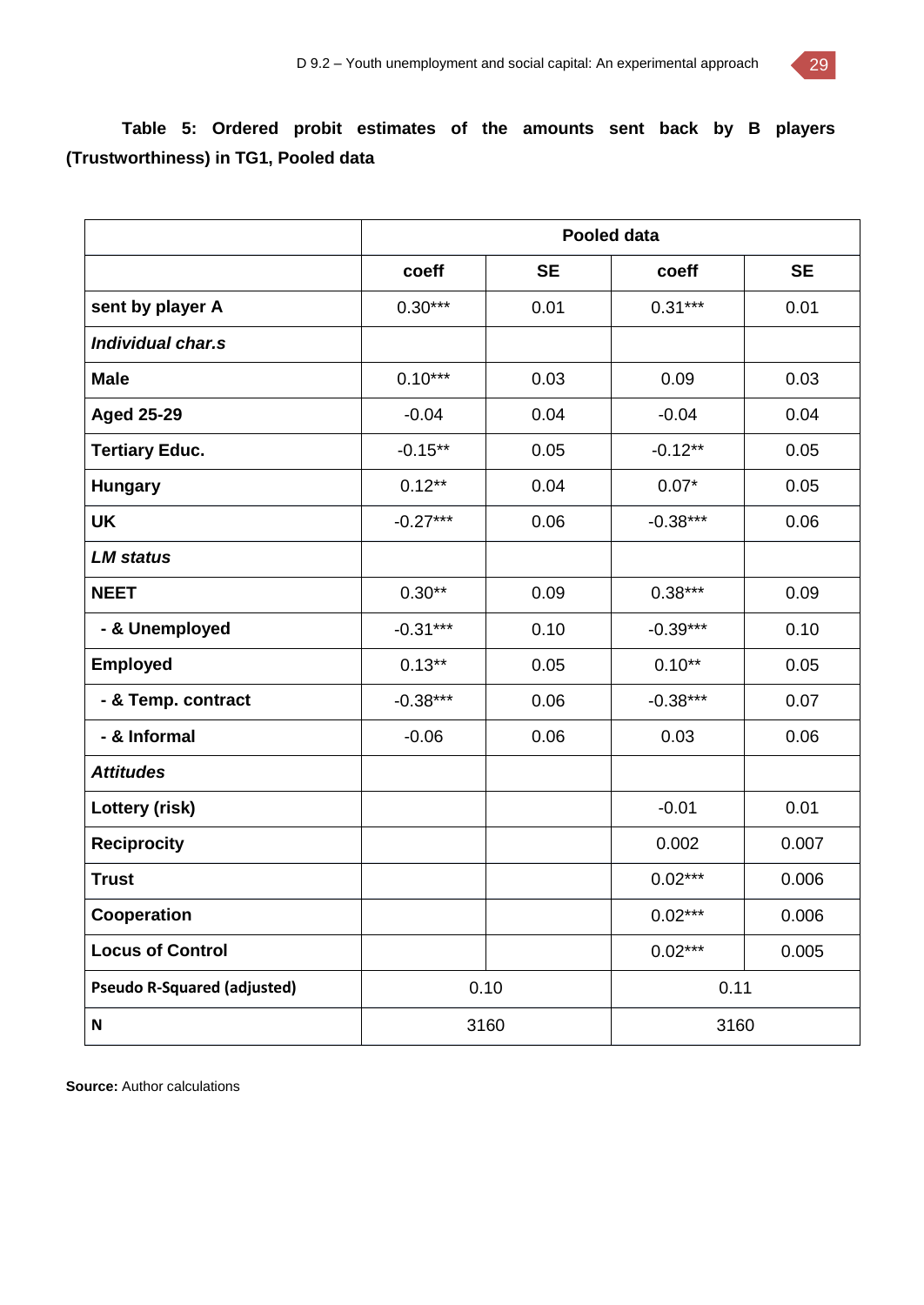On the other hand, one result which is direct contrast with player A behaviour concerns the unemployed. Unemployed young people are particularly unreciprocal, in contrast to their behaviour as senders reported above. One may also observe that Italian young people are particularly unreciprocal, which is in line with Italian A players' lack of trust, but so too are young English people – in contrast to their trusting behaviour observed above. One possible explanation of the latter finding is the relative absence of other-regarding motives observable in British young people through their behaviour in the dictator game observed above  $2^1$ ; certainly this aspect would bear further investigation.

The introduction of attitudes into the equation again does not change the original parameter estimates very much, however, it does so more than it did in the estimates of trust. Finally, it is worth noting that attitudinal trust, cooperativeness and locus of control, but not attitudinal reciprocity, are positively related to behavioural reciprocity, once again consistent with the findings of Fehr et al. (2003).

## **4.2 The role of information: determinants of trust and trustworthiness in TG2**

#### 4.2.1 **Changes in trust**

In order to look more closely on the role of information concerning player's counterparts, we estimated the determinants of differences in behaviour between TG1 and TG2 $^{22}$ . We present the results in two different ways; first by looking at variations in behaviour from the point of view of the passive partner in the decision - that is, for example, the recipient in the decision made by senders and then according to who is making the decision - and then according to who is the active partner in the specific decision.

In this case, in the spirit of a time differenced model, we drop all of the invariant characteristics form the estimates and introduce the nine possible matches between employed, students and NEETs as explanatory variables.

 $\overline{a}$ 

 $21$  And which is consistent with the somewhat stereotypical albeit broadly held notion of the UK as a more individualistic society than either Italy or Hungary.

 $22$  Of course, we also verified that the estimates of the behaviour of senders and recipients in TG2 was otherwise similar that of TG1.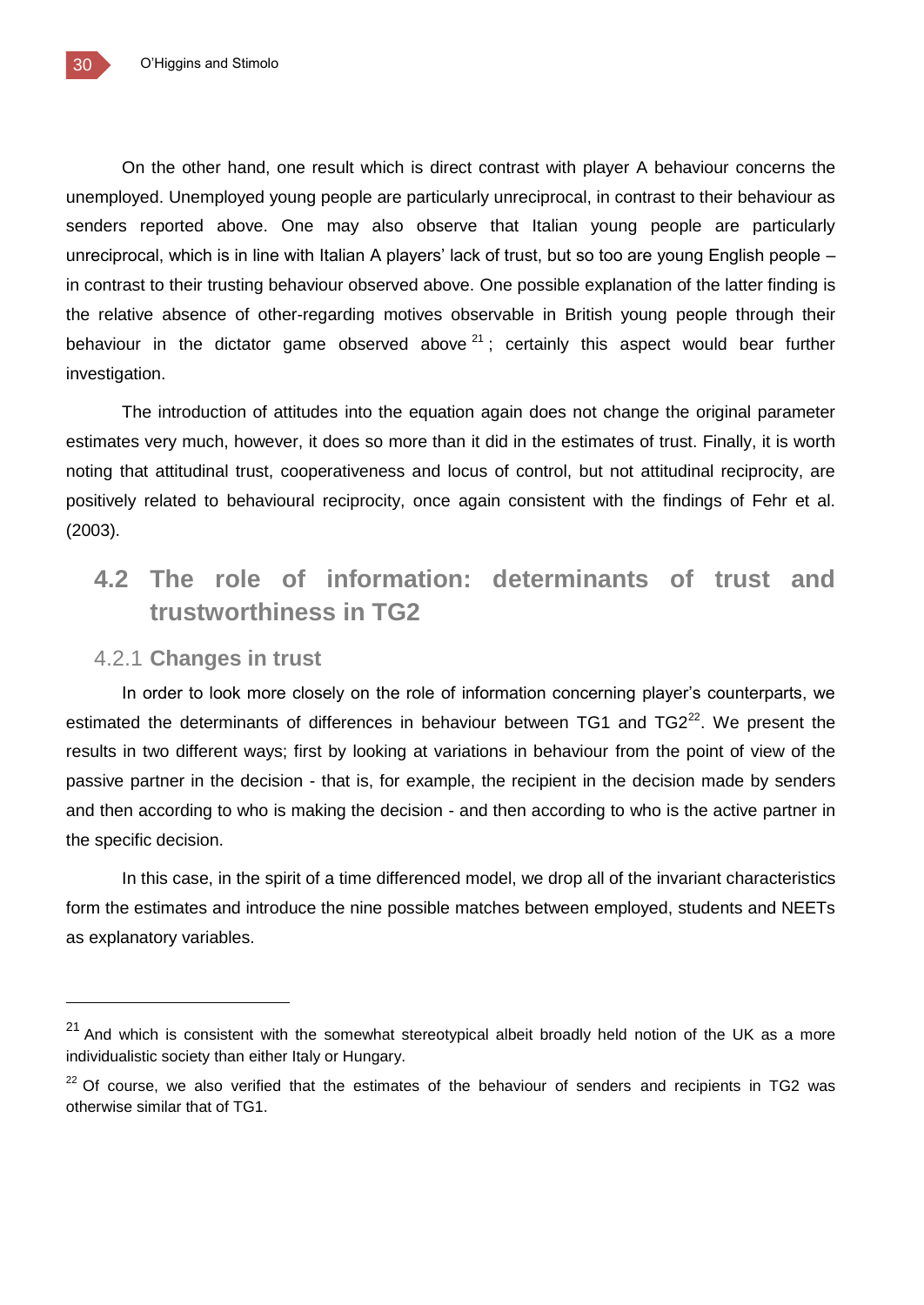Table 6 reports the results of this procedure. Consistent with a notion of solidaristic behaviour or fairness as applying to those without incomes (NEET and students) and also - broadly – in line with the descriptive statistics presented above, all types of sender tend to increase the amounts sent when faced by a NEET recipient, although this estimated change is never statistically significant. Similarly, both NEETs and the employed tend to increase the amounts sent when faced by a student (although students don't); but again, this is only statistically significant when an employed sender is matched with a student recipient. Finally, both NEETs and students tend to reduce the amounts sent when paired with someone with a job.

| <b>DiffSent</b>                | Pooled   |           |
|--------------------------------|----------|-----------|
|                                | coeff    | <b>SE</b> |
| LМ<br>Matching<br>by<br>status |          |           |
| Employed/Employed              | 0.25     | 0.24      |
| Student/Student                | $-0.19$  | 0.28      |
| <b>NEET/NEET</b>               | 0.26     | 0.30      |
| <b>Employed/Student</b>        | $0.34*$  | 0.25      |
| Employed/NEET                  | 0.27     | 0.31      |
| Student/Employed               | $-0.38*$ | 0.18      |
| Student/NEET                   | 0.22     | 0.33      |
| NEET/Employed                  | $-0.28$  | 0.23      |
| NEET/Student                   | 0.29     | 0.25      |
| R-Squared (adjusted)           |          | 0.02      |
| n                              | 316      |           |

**Table 6: Estimation of the determinants of changes in trust between TG1 and TG2**

**Source:** Author calculations

**Note: XXX**/**YYY** in the table indicates that the sender was type XXX and the recipient was type YYY and, in TG2 this information is common knowledge.

In order to facilitate further interpretation of these results table 7 reports the results of linear tests on the differences across coefficients. If one likes, it reports the difference-in-difference in amounts sent according to who receives them.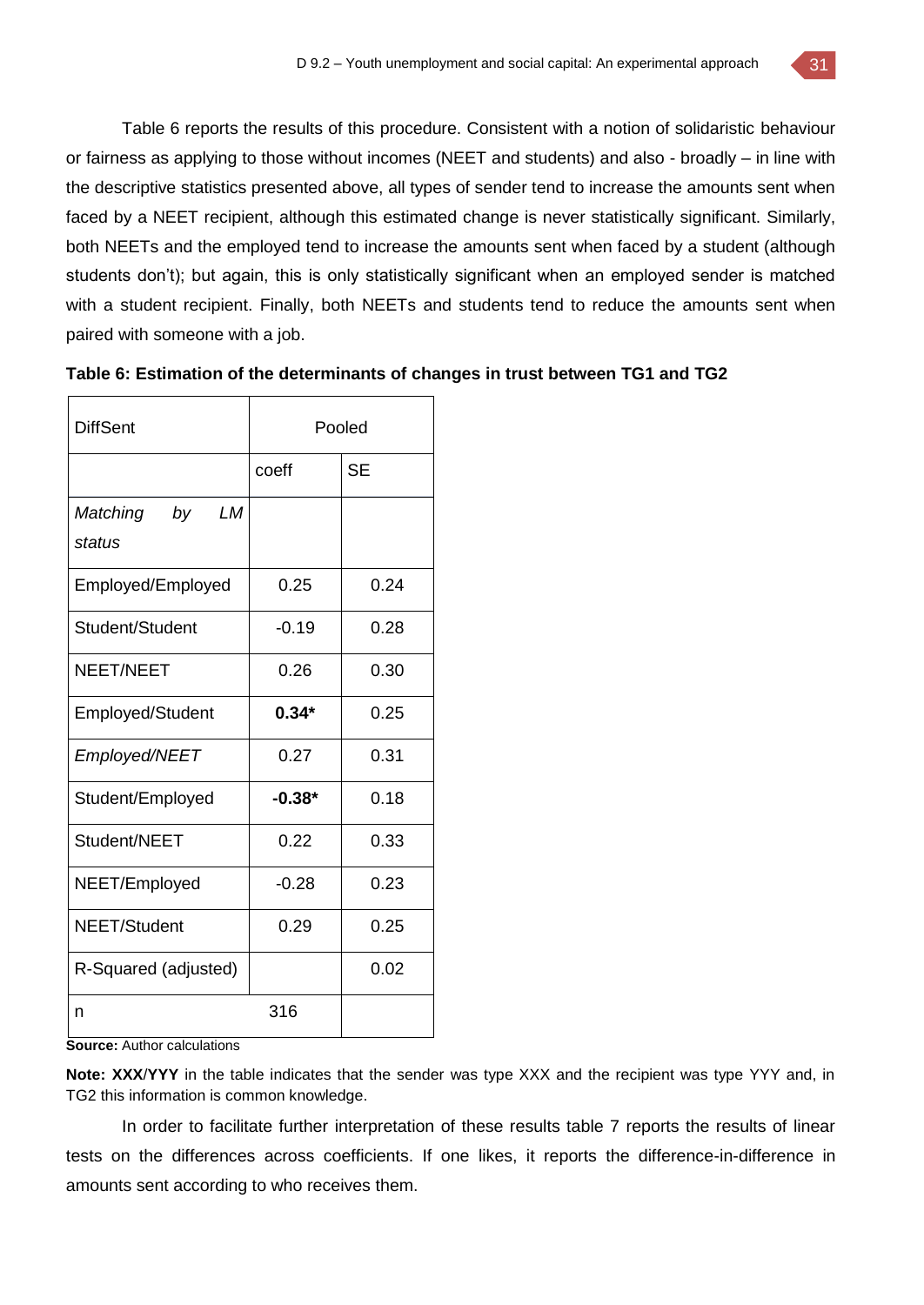The tables illustrate inter alia that although when employed senders are matched with employed receivers they tend to increase their level of trust across TG1 and TG2 (Table 6), employed senders tend to be more generous with students and NEET (i.e. individuals without wages) than with receivers of their own category (Table  $7)^{23}$ .

| Table 7: Tests of the Equality of Coefficients: difference-in-difference (DiffSent) |  |  |
|-------------------------------------------------------------------------------------|--|--|
|                                                                                     |  |  |

| <b>Differences</b>                                    | Coeff.  | <b>SE</b> |
|-------------------------------------------------------|---------|-----------|
| <b>Employed/Employed -</b><br><b>Employed/Student</b> | $-0.08$ | 0.35      |
|                                                       |         |           |
| Employed/Employed -                                   | $-0.01$ | 0.40      |
| <b>Employed/NEET</b>                                  |         |           |
| Student/Student-                                      | 0.19    | 0.33      |
| <b>Student/Employed</b>                               |         |           |
| Student/Student-                                      | $-0.41$ | 0.43      |
| Student/NEET                                          |         |           |
| <b>NEET/NEET -</b>                                    | $0.54*$ | 0.38      |
| <b>NEET/Employed</b>                                  |         |           |
| NEET/NEET -                                           | $-0.02$ | 0.39      |
| <b>NEET/Student</b>                                   |         |           |

**Note:** As in table 6 above, **XXX**/**YYY** in the table indicates that the sender was type XXX and the recipient was type YYY and, in TG2 this information is common knowledge.

Students tend to decrease – though not significantly - their level of trust across TG1 and TG2 when they are matched with other students (Table 6); on the other hand, students are more generous with receivers of their own category than they are with employed subjects (table 7). Furthermore, students tend to increase their level of trust across the two games when they are matched with NEET

<sup>&</sup>lt;sup>23</sup> Although the differences are not statistically significant.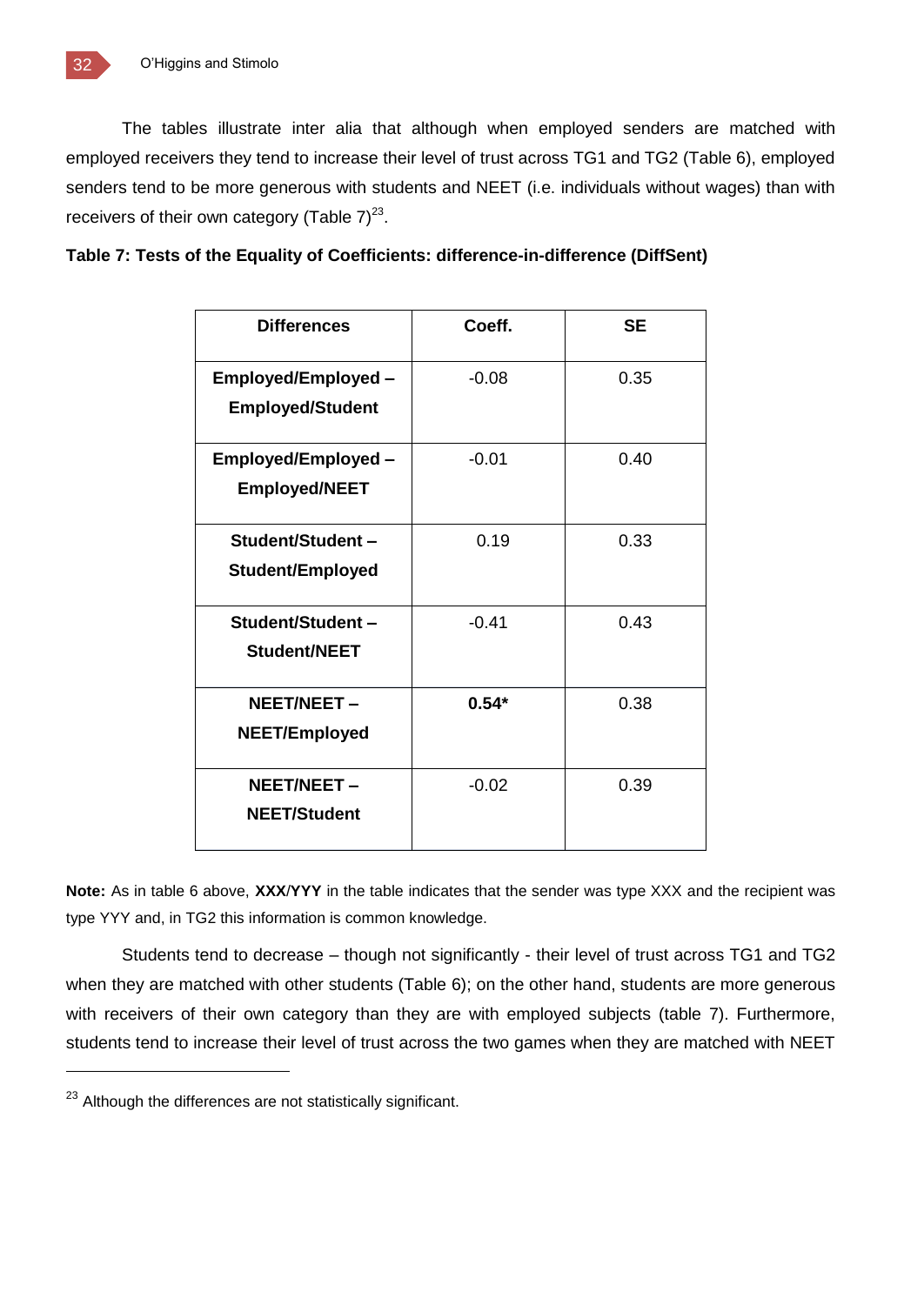receivers: this is testified by both the negative result of the test of the equality of coefficients in Table 7 and by the positive effect of the matching Student/NEET in Table 6.

As regards the NEET, there is a not statistically significant positive effect of being matched with other NEET (table 6); however, NEET senders are more generous with other NEET receivers than they are with the employed (Table 7); that is, the NEET tend to decrease their level of trust when they are matched with employed receivers. Finally, NEET are more generous with students than with other NEET (Table 7) so that NEET senders tend to increase their trusting behaviour in TG2 more when they are matched with students then when they are matched with other NEETs.

#### 4.2.2 **Information and trustworthiness**

Now we turn to look at the effects of information on the behaviour of recipients. Also in this case, reporting the base coefficients (table 8) as well as explicit tests of equality across specific categories (table 9) can be informative.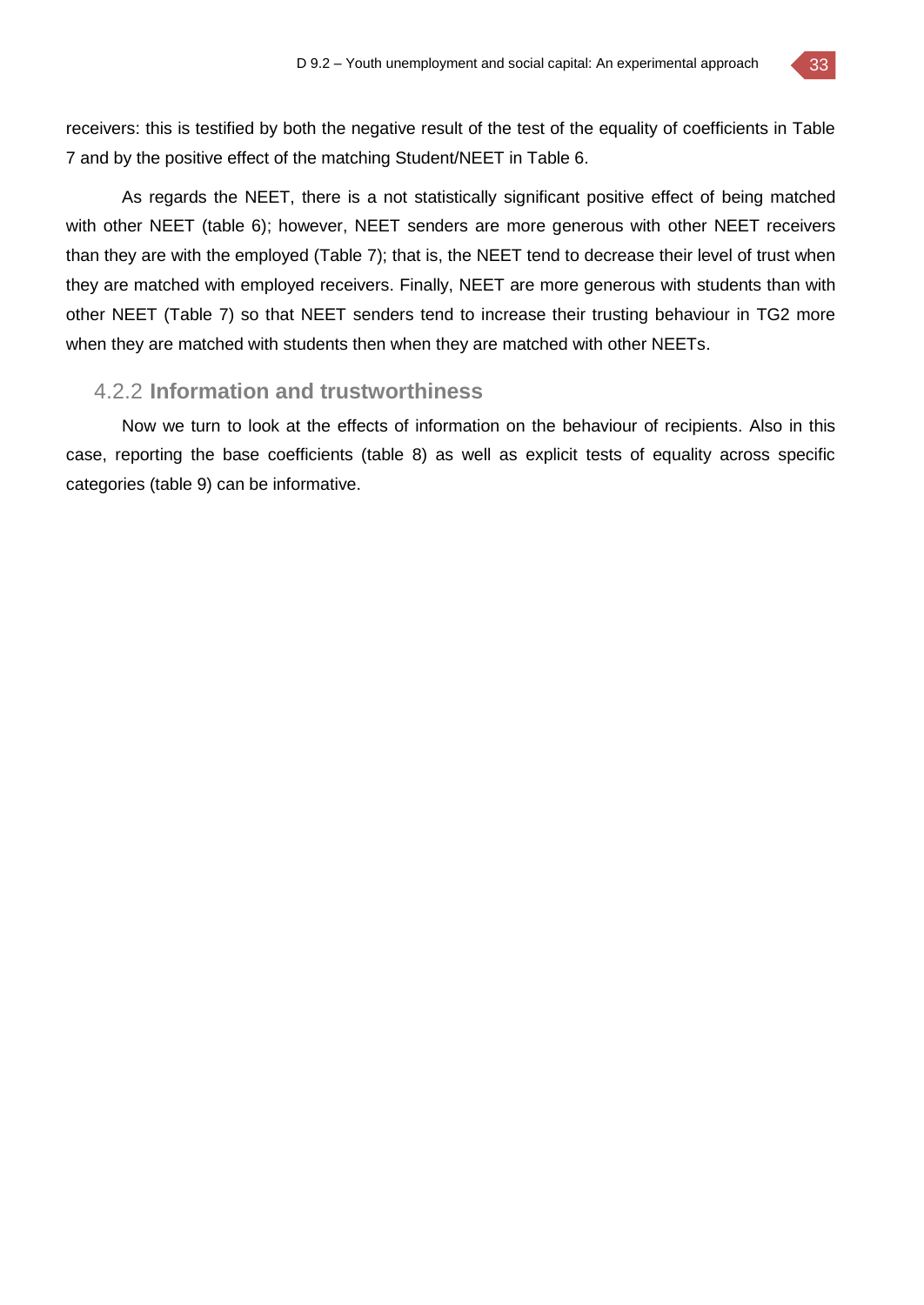#### **Table 8: Estimation of the difference in amounts sent back by recipients**

| <b>DiffSentback</b>                   | Pooled     |           |
|---------------------------------------|------------|-----------|
|                                       | coeff      | <b>SE</b> |
| <b>LM</b><br>Matching<br>by<br>status |            |           |
| Employed/Employed                     | $-0.42***$ | 0.13      |
| Student/Student                       | $-0.66**$  | 0.278     |
| NEET/NEET                             | $0.43*$    | 0.26      |
| Employed/Student                      | $-0.20$    | 0.18      |
| Employed/NEET                         | $-0.74***$ | 0.22      |
| Student/Employed                      | $-0.20*$   | 0.12      |
| Student/NEET                          | $0.56*$    | 0.14      |
| NEET/Employed                         | $-0.12$    | 0.22      |
| NEET/Student                          | $0.91***$  | 0.20      |
| R-Squared (adjusted)                  | 0.01       |           |
| n                                     | 3160       |           |

Once again one can observe that being faced by an employed sender tends to make all types of recipient less reciprocal (table 8); for all types of recipient, in this case, the amount sent back falls when the sender is known to be employed. Also knowing that the sender is a student tends to reduce the amount sent back for the employed and other students but increases reciprocity amongst the NEET. On the other hand, knowing that a sender is NEET, tends to increase the reciprocity of students and other NEETs and leaves employed B players (virtually) unchanged in their behaviour.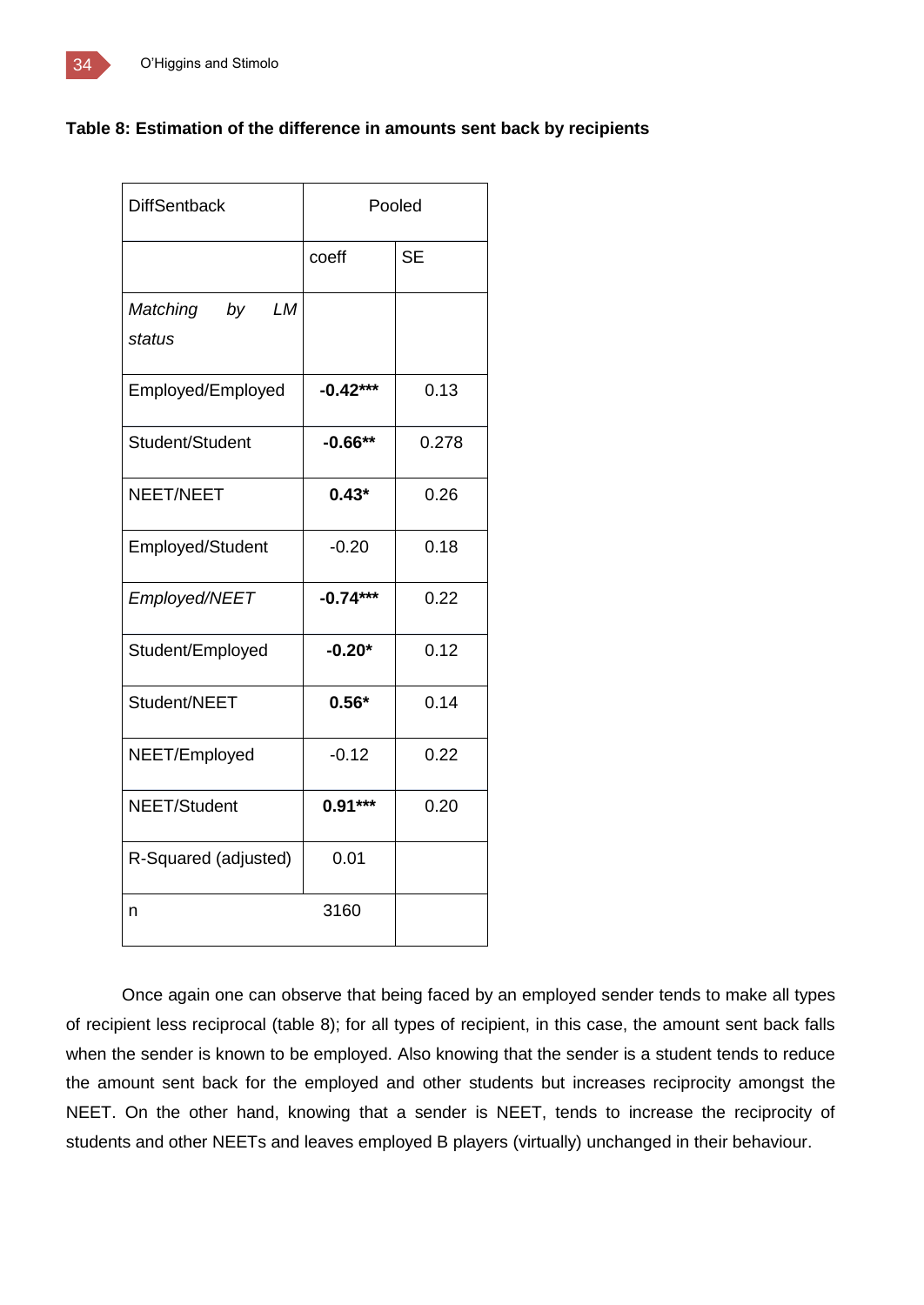Turing to the explicit difference-in-difference (table 9), although the differences in this case are not statistically significant, one can observe that the employed tend to send back less to other employed than they do to students and NEET.

|  |  | Table 9: Test of the Equality of Coefficients: difference-in-difference (DiffSentback) |
|--|--|----------------------------------------------------------------------------------------|
|--|--|----------------------------------------------------------------------------------------|

| <b>Differences</b>         | Coeff.     | SЕ   |
|----------------------------|------------|------|
| Employed/Employed -        | $-0.22$    | 0.18 |
| <b>Student/Employed</b>    |            |      |
| <b>Employed/Employed -</b> | $-0.30$    | 0.26 |
| <b>NEET/Employed</b>       |            |      |
| Student/Student-           | $-0.46*$   | 0.33 |
| <b>Employed/Student</b>    |            |      |
| Student/Student-           | $-1.58***$ | 0.34 |
| <b>NEET/Student</b>        |            |      |
| NEET/NEET-                 | $1.17***$  | 0.34 |
| <b>Employed/NEET</b>       |            |      |
| <b>NEET/NEET -</b>         | $-0.12$    | 0.30 |
| <b>Student/NEET</b>        |            |      |

Students send back less to students than they do to the employed, which does not seem to conform to the broad pattern of fairness or solidarity observed above, however, they are much more reciprocal towards NEETs than they are to other students. NEETs on the other hand are much more reciprocal towards other NEETs than they are towards the employed; they are (almost) equally reciprocal with students as they are with other NEETS.

It would appear that for B players or recipients, some notion of fairness or solidarity is leading them – on average - to be more reciprocal with players who are not in employment and hence not receiving a wage or salary. For senders, although a similar pattern is - more or less – discernible, it is much less pronounced and it is plausible to suggest that the mixture of other-regarding and investment motives are playing a role, also in terms of determining the decision on the amounts to send.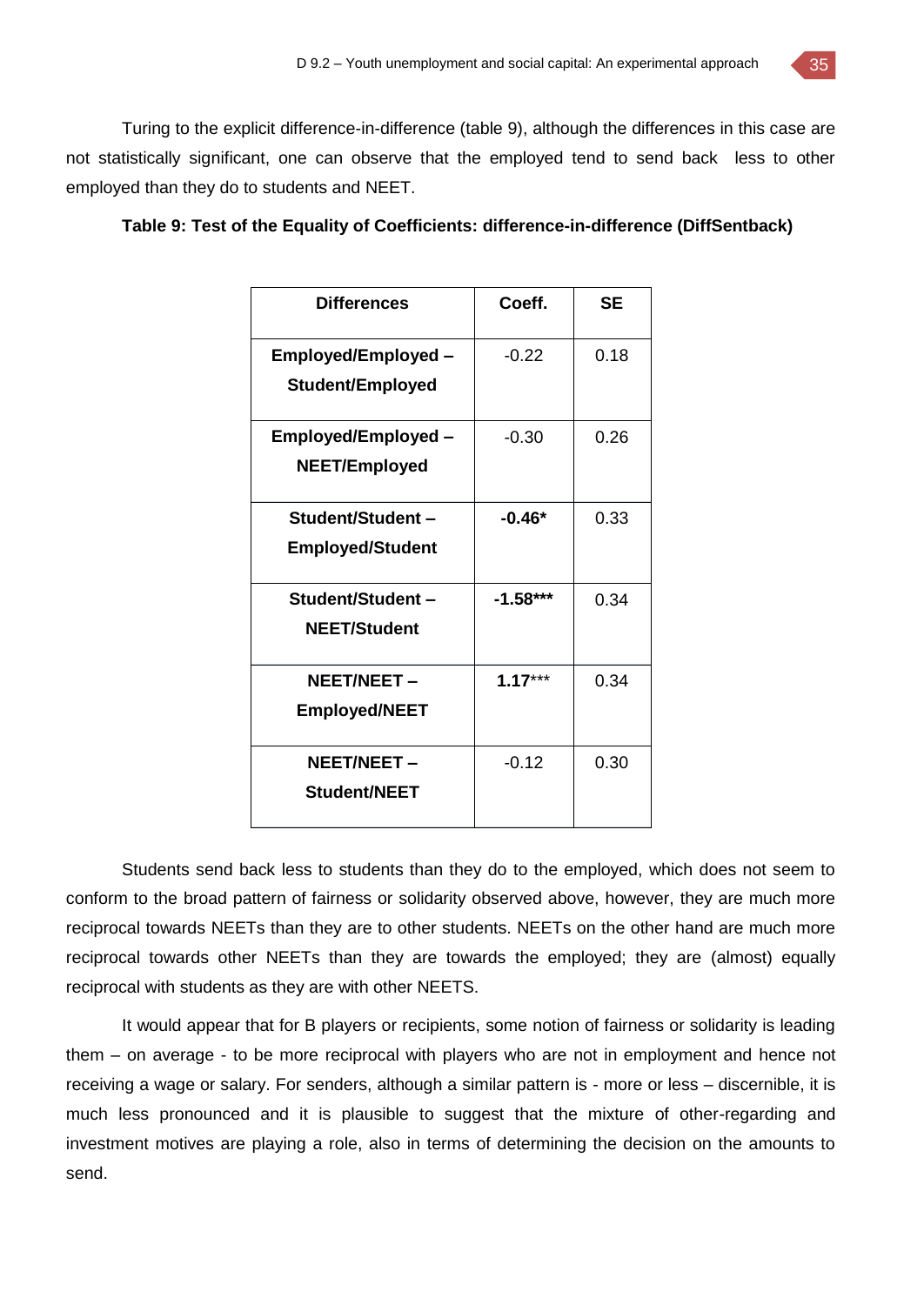## **5. Concluding remarks**

The findings presented here are the result of a rather innovative approach to analysing the question of differences in youth labour markets. Given the relative novelty of the approach and the number of possible aspects to study, we largely confine attention here to establishing the existence of behavioural differences across countries and labour market states and leave for further analysis a detailed analysis of the sources of this variation.

At the same time, the analysis has produced various interesting results as well as suggesting a number of possible avenues for further investigation. We find in the first place statistically significant differences in behaviour – of both senders and recipients in the trust game – across countries and across labour market states. With regard to the latter, these are not strictly in line with our a priori expectations. Contrary to our expectations, for example, NEETs in Italy are more - not less generous senders in the Trust Game than other young people. The econometric analysis however, allowed us to qualify this basic observation, and showed the importance – as has been noted by various commentators in different contexts  $24$  of distinguishing amongst NEETS. Clearly, the behavioural analysis presented here supports the importance of this distinction. Unemployed young people are much less generous than other young people in general and other NEETs in particular. A second major finding is the importance of precariousness in employment in its deleterious effects on behavioural trust. Concerns have regularly been voiced in recent years about the negative effects of the increasing prevalence of temporary employment forms on young people's early labour market experiences<sup>25</sup> and the results presented here appear to strongly support these concerns. Temporary employment appears to be at least as damaging to behavioural trust as unemployment, adding further support to those who would question the ever increasing flexibilization of youth labour markets.

On the other hand, the findings are in line with – and throw light on - some of the other findings in the behavioural economics literature. In terms of the impact of unemployment on behaviour, there are quite striking similarities in the results presented here and those of Fehr et al. (2003) which analysed working age adults in Germany. The results are strongly suggestive, albeit not definitive, on the existence of betrayal aversion which appears to be particularly strong in Italy and relatively weak in the UK. Behavioural changes arising from information on the labour market states of other participants seems to suggest a strong role for solidaristic other-regarding – motives as

 $24$  For example, Furlong (2006) and Elder (2014).

<sup>25</sup> See, *inter alia*, O'Higgins (2010, 2012).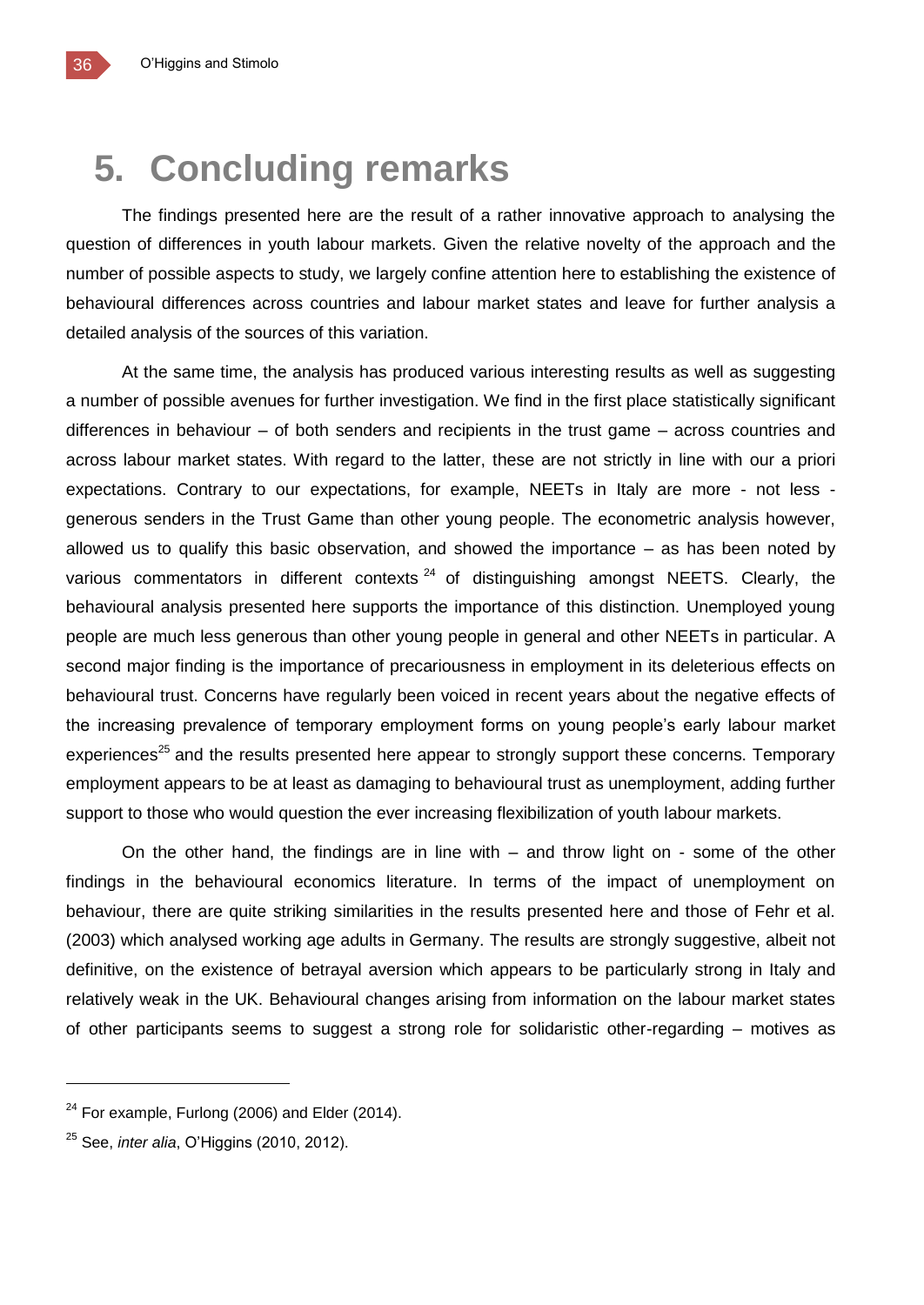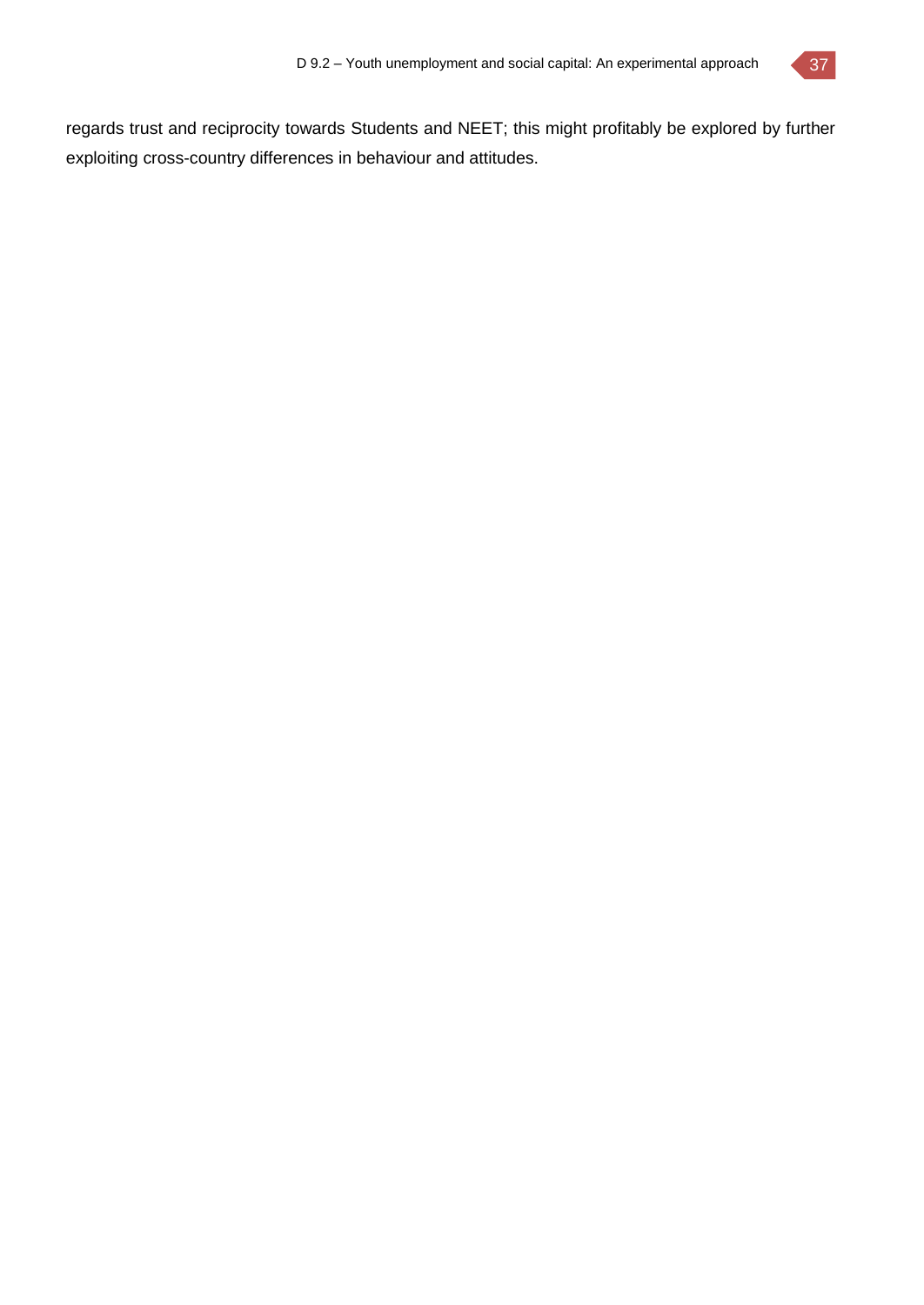## **6. Bibliography**

- Alesina, Alberto, Paola Giuliano. (2015). "Culture and Institutions," Journal of Economic Literature 53(4): 898-944.
- Ashraf, N., Bohnet, I., Piankov, N. (2006). "Decomposing trust and trustworthiness." *Experimental economics*, 9(3): 193-208.
- Battistin, Erich, Enrico Rettore, Ugo Trivellato. (2007). "Choosing Between Alternative Classification Criteria to Measure the Labour Force State". *Journal of the Royal Statistical Society. Series A (statistics in Society)* 170(1): 5–27.
- Berg, Joyce, John Dickhaut, Kevin McCabe. (1995). "Trust, Reciprocity, and Social History." *Games and Economic Behavior* 10(1): 122-142.
- Bohnet, Iris, Fiona Greig, Benedikt Herrmann, Richard Zeckhauser. (2008). "Betrayal Aversion: Evidence from Brazil, China, Oman, Switzerland, Turkey, and the United States". *American Economic Review* 98(1): 294–310.
- Brandolini, A., Cipollone, P. and Viviano, E. (2004) "Does the ILO definition capture all unemployment?" Temi di Discussione no. 529, Banca d'Italia, Rome.
- Clark, K.B., Summers, L.H. Holt, C.C., Hall, R.E. and Baily, M.N. (1979). Labor Market Dynamics and Unemployment: A Reconsideration," *Brookings Papers on Economic Activity* 1: 13-72.
- Cockx, B. and Picchio, M. (2011). "Scarring effects of remaining unemployed for long-term unemployed school-leavers," Institute de Recherches Économiques et Sociale de L'Université catholique de Louvain, Discussion Paper 2011-32.
- Cox, J. C. (2004). How to identify trust and reciprocity. *Games and economic behavior*, *46*(2), 260- 281.
- Elder, S. (2014). *What does NEETs mean and why is the concept so easily misinterpreted?* (Geneva, ILO).
- Eurofound. (2012). *Young people not in employment, education or training: Characteristics, costs and policy responses in Europe.* (Dublin, Eurofound).
- Farina, F., O'Higgins, N. and Sbriglia, P. (2009). *"Suit the action to the word, the word to the action*: Eliciting Motives for trust and reciprocity by Attitudinal and Behavioural Measures," *Research in Economics,* 63: 253-265.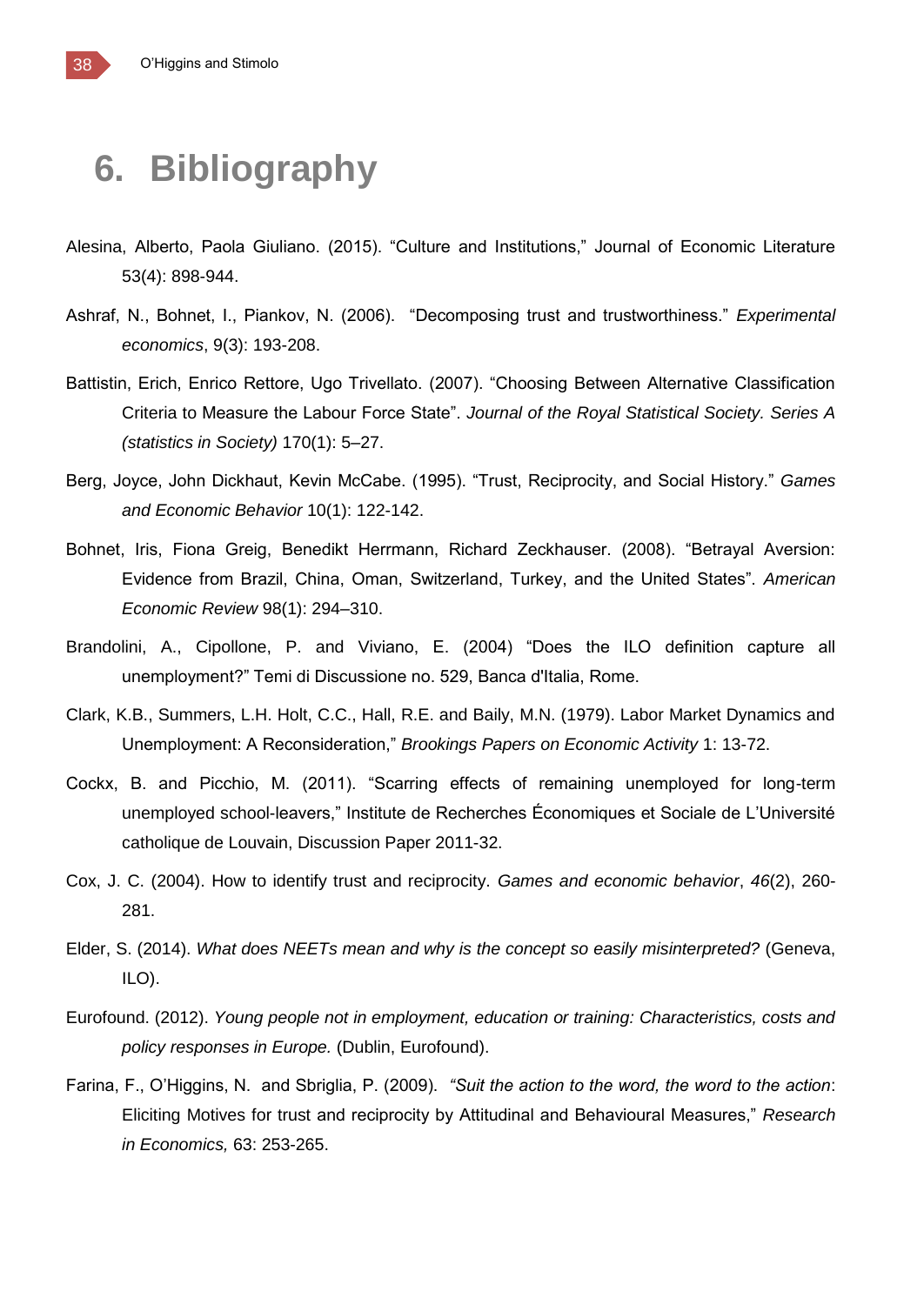- Fehr E., Fischbacher, U. Von Schupp, B. and Wagner, G.G. (2003). "A Nation-Wide Laboratory. Examining Trust and Trustworthiness by Integrating Behavioral Experiments into Representative Surveys", Cesifo Working Paper n. 866.
- Flinn, C.J. and Heckman, J.J. (1982). "Models for the Analysis of Labor Market Dynamics," in *Advances in Econometrics*, R. Basmann and G. Rhodes, eds. JAI Press, Vol. 1 (1982a): 35— 95.
- Flinn, C.J. and Heckman, J.J. (1983). "Are unemployment and out of the labor force behaviorally distinct labor force states?" *Journal of Labor Economics*, 1(1): 28-42.
- Furlong, A. (2006). "Not a very NEET solution: representing problematic labour market transitions among early school-leavers", in *Work, Employment and Society*, 20(3): 553-69.
- Glaeser E.L., Laibson, D., Scheinkman, J.A. and Soutter, C.L. (2000). "Measuring Trust", *Quarterly Journal of Economics*, 65: 811-846.
- Gregg, P. (2001). "The impact of youth unemployment on adult unemployment in the NCDS," *Economic Journal*, F626-F653.
- Gregg, P. and Tominey, E. (2005). "The wage scar from male youth unemployment," *Labour Economics* 12: 487–509.
- Jones, S. R. G. and Riddell, W. C. (1999) "The measurement of unemployment: an empirical approach." Econometrica, 67: 147-162.
- O'Higgins, Niall. (2010). "The impact of the economic and financial crisis on youth employment: Measures for labour market recovery in the European Union, Canada and the United States. ILO: Employment Working Paper No. 70.*"* Employment Working Paper No. 70, Geneva: ILO.
- O'Higgins, Niall. (2012). "This Time It's Different? Youth labour markets during 'The Great Recession'", *Comparative Economic Studies,* 54(2): 395-412.
- Puttnam, Robert; Robert Leonardi, Raphaelle Nanetti (1993). Making Deomocracy Work. (NJ, Princeton University Press)
- Sapienza, P., Toldra, A., & Zingales, L. (2007). *Understanding trust* (No. w13387). National Bureau of Economic Research.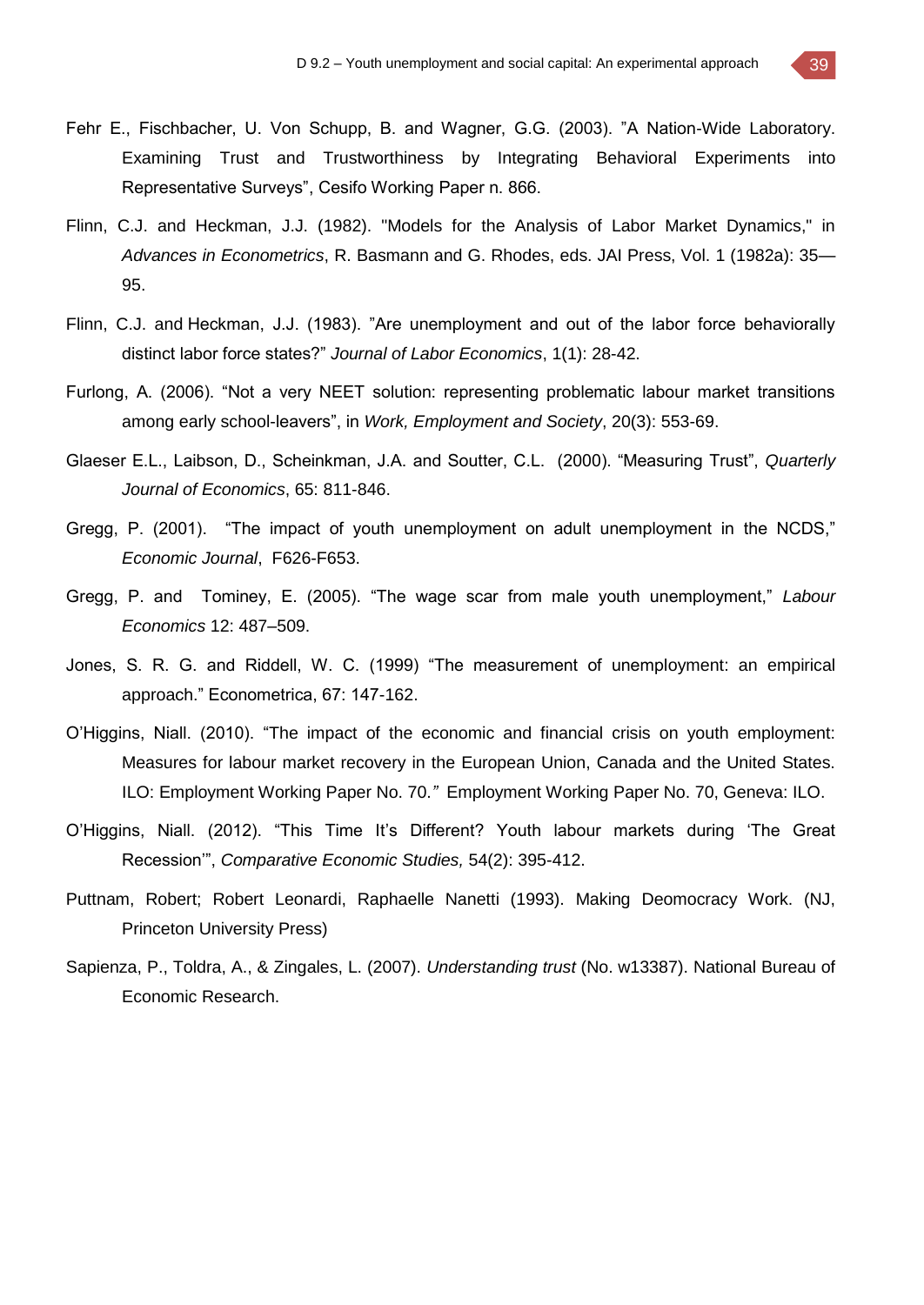# **7. Recent titles in this series**

Available at:<http://www.style-research.eu/publications/working-papers/>

## **WP3 POLICY PERFORMANCE**

**Key Indicators and Drivers of Youth Unemployment** Hadjivassiliou, Kirchner Sala and Speckesser (2015) STYLE Working Paper WP3.1 Indicators and Drivers of Youth [Unemployment](http://www.style-research.eu/wordpress/wp-content/uploads/ftp/STYLE-Working-Paper-WP3_1.pdf) **The Effectiveness of Policies to combat Youth Unemployment** Gonzalez Carreras, Kirchner Sala and Speckesser (2015) STYLE Working Paper WP3.2 Policies to combat Youth [Unemployment](http://www.style-research.eu/wordpress/wp-content/uploads/ftp/D_3_2_The_effectiveness_of_policies_to_combat_youth_unemployment_FINAL.pdf)

**Policy Performance and Evaluation: Qualitative Country Case Studies** Eichhorst, Hadjivassiliou and Wozny (eds.)(2015) STYLE Working Paper WP3.3 Policy [Performance](http://www.style-research.eu/wordpress/wp-content/uploads/2015/03/D_3_3_Policy_Performance_and_Evaluation_Synthesis_of_Country_Reports.pdf) and Evaluation – Synthesis Report

**Country Reports**

**Policy Performance and Evaluation: Germany** Eichhorst, Wozny and Cox (2015) STYLE Working Paper WP3.3 [Performance](http://www.style-research.eu/wordpress/wp-content/uploads/2015/03/STYLE-Working-Paper-WP3.3-Performance-Germany.pdf) Germany

**Policy Performance and Evaluation: Estonia** Eamets and Humal (2015) STYLE Working Paper WP3.3 [Performance](http://www.style-research.eu/wordpress/wp-content/uploads/2015/03/STYLE-Working-Paper-WP3.3-Performance-Estonia.pdf) Estonia

**Policy Performance and Evaluation: Spain** González-Menéndez, Mato, Gutiérrez, Guillén, Cueto and Tejero (2015) STYLE Working Paper WP3.3 [Performance](http://www.style-research.eu/wordpress/wp-content/uploads/2015/03/STYLE-Working-Paper-WP3.3-Performance-Spain.pdf) Spain

**Policy Performance and Evaluation: Netherlands** Bekker, van de Meer, Muffels and Wilthagen (2015) STYLE Working Paper WP3.3 [Performance](http://www.style-research.eu/wordpress/wp-content/uploads/ftp/STYLE-Working-Paper-WP3.3-Performance-Netherlands.pdf) Netherlands

**Policy Performance and Evaluation: Poland** Ślezak and Szopa (2015) STYLE Working Paper WP3.3 [Performance](http://www.style-research.eu/wordpress/wp-content/uploads/ftp/STYLE-Working-Paper-WP3.3-Performance-Poland.pdf) Poland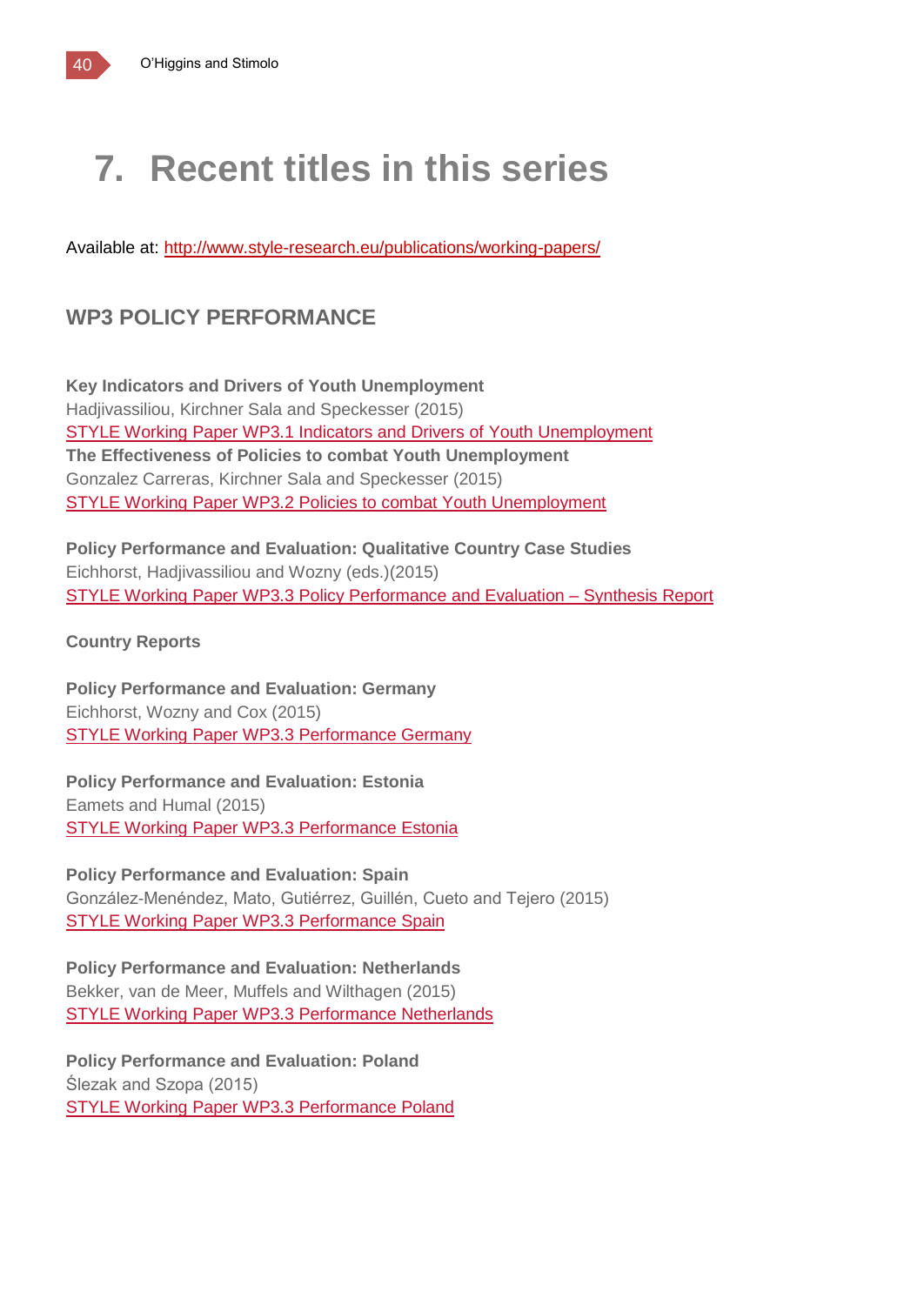**Policy Performance and Evaluation: Sweden** Wadensjö (2015) STYLE Working Paper WP3.3 [Performance](http://www.style-research.eu/wordpress/wp-content/uploads/2015/03/STYLE-Working-Paper-WP3.3-Performance-Sweden.pdf) Sweden **Policy Performance and Evaluation: Turkey** Gökşen, Yükseker, Kuz and Öker (2015) STYLE Working Paper WP3.3 [Performance](http://www.style-research.eu/wordpress/wp-content/uploads/ftp/STYLE-Working-Paper-WP3.3-Performance-Turkey-.pdf) Turkey

**Policy Performance and Evaluation: United Kingdom** Hadjivassiliou, Tassinari, Speckesser, Swift and Bertram (2015) STYLE Working Paper WP3.3 [Performance](http://www.style-research.eu/wordpress/wp-content/uploads/2015/03/STYLE-Working-Paper-WP3.3-Performance-UK.pdf) UK

### **WP4 POLICY TRANSFER**

**Barriers to and triggers of innovation and knowledge transfer** Petmesidou and González-Menéndez (eds.)(2015) STYLE Working Paper WP4.1 Barriers to and triggers of policy innovation and [knowledge](http://www.style-research.eu/wordpress/wp-content/uploads/2015/03/D_4_1_Barrier_to_and_triggers_of_policy_innovation_and_knowledge_transfer.pdf) transfer

#### **Country Reports**

**Barriers to and triggers for innovation and knowledge transfer in Belgium** Martellucci and Marconi (2015) [STYLE-D4.1](http://www.style-research.eu/wordpress/wp-content/uploads/2015/03/STYLE-D4.1-Country-Report-Belgium.pdf) Country Report Belgium

**Barriers to and triggers of policy innovation and knowledge transfer in Denmark** Carstensen and Ibsen (2015) [STYLE-D4.1](http://www.style-research.eu/wordpress/wp-content/uploads/2015/03/STYLE-Working-Paper-WP4.1-Denmark.pdf) Country Report Denmark

**Barriers to and triggers for innovation and knowledge transfer in Spain** González-Menéndez, Guillén, Cueto, Gutiérrez, Mato and Tejero (2015) [STYLE-D4.1](http://www.style-research.eu/wordpress/wp-content/uploads/2015/03/STYLE-D4.1-Country-Report-Spain.pdf) Country Report Spain

**Barriers to and triggers for innovation and knowledge transfer in France** Smith, Toraldo and Pasquier (2015) [STYLE-D4.1](http://www.style-research.eu/wordpress/wp-content/uploads/ftp/STYLE-D4.1-Country-Report-France.pdf) Country Report France

**Barriers to and triggers for innovation and knowledge transfer in Greece** Petmesidou and Polyzoidis (2015) [STYLE-D4.1](http://www.style-research.eu/wordpress/wp-content/uploads/2015/03/STYLE-D4.1-Country-Report-Greece.pdf) Country Report Greece

**Barriers to and triggers for innovation and knowledge transfer in the Netherlands** Bekker, van der Meer and Muffels (2015) [STYLE-D4.1](http://www.style-research.eu/wordpress/wp-content/uploads/2015/03/STYLE-D4.1-Country-Report-Netherlands.pdf) Country Report Netherlands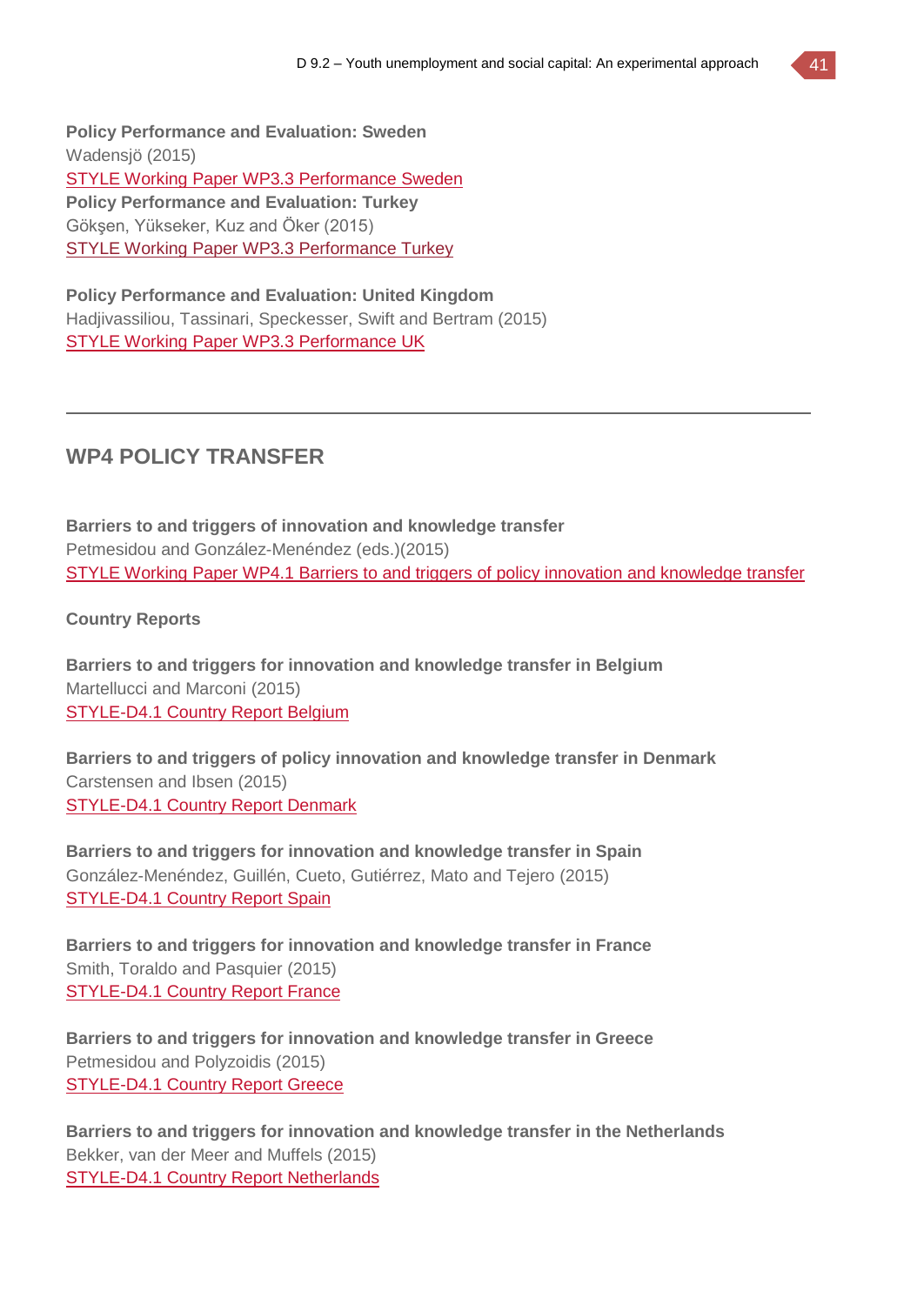**Barriers to and triggers of policy innovation and knowledge transfer in Slovakia** Veselkova (2015) [STYLE-D4.1](http://www.style-research.eu/wordpress/wp-content/uploads/2015/03/STYLE-D4.1-Country-Report-Slovakia.pdf) Country Report Slovakia

**Barriers to and Triggers for Innovation and Knowledge Transfer in Turkey** Gökşen, Yükseker, Kuz and Öker (2015) [STYLE-D4.1](http://www.style-research.eu/wordpress/wp-content/uploads/2015/03/STYLE-D4.1-Country-Report-Turkey.pdf) Country Report Turkey

**Barriers to and Triggers for Innovation and Knowledge Transfer in the UK** Hadjivassiliou, Tassinari and Swift (2015) [STYLE-D4.1](http://www.style-research.eu/wordpress/wp-content/uploads/2015/03/STYLE-D4.1-Country-Report-UK.pdf) Country Report UK

## **WP5 MISMATCH: SKILLS AND EDUCATION**

**A Comparative Time Series Analysis of Overeducation in Europe: Is there a common policy approach?** McGuinness, Bergin and Whelan (2015) STYLE Working Paper WP5.1 [Overeducation](http://www.style-research.eu/wordpress/wp-content/uploads/ftp/STYLE-Working-Paper-WP5_1.pdf) in Europe

**Are student workers crowding out low-skilled youth?** Beblavý, Fabo, Mýtna Kureková, and Žilinčíková (2015) STYLE Working Paper WP5.3 Are student workers [crowding](http://www.style-research.eu/wordpress/wp-content/uploads/ftp/D_5_3_Are_student_workers_crowding_out_the_low_skilled_youth_FINAL.pdf) out the low skilled youth

**Recruitment Methods & Educational Provision effects on Graduate Over-Education and Over-Skilling**

McGuinness, Bergin and Whelan (2015) STYLE Working Paper WP 5.4 Report [Recruitment](http://www.style-research.eu/wordpress/wp-content/uploads/ftp/D_5_4_Report_Recruitment_Methods_FINAL.pdf) Methods

## **WP6 MISMATCH: MIGRATION**

**Re-emerging migration patterns: structures and policy lessons.** Akgüç and Beblavý (2015) STYLE Working Papers, WP6.3

## **WP7 SELF-EMPLOYMENT AND BUSINESS START UPS**

**Business Start-Ups and Youth Self-Employment: A Policy Literature Overview** Sheehan and McNamara (2015) STYLE Working Paper D7.1 Business Start-Ups Youth [Self-Employment](http://www.style-research.eu/wordpress/wp-content/uploads/ftp/D_7_1_Business_Start-Ups_Youth_Self-Employment_Policy_Literature-Review_FINAL.pdf) Policy Literature Review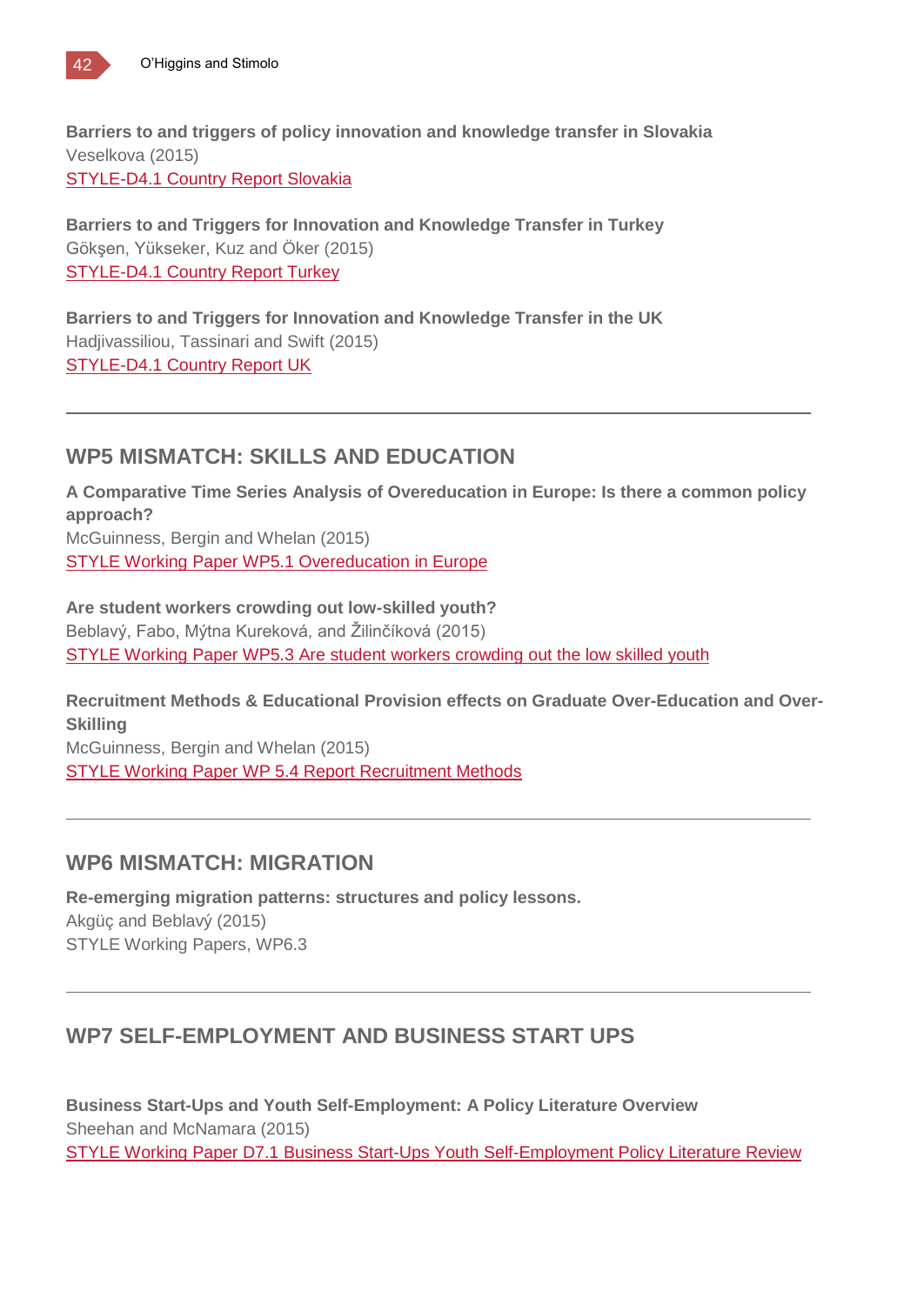**Country Reports**

**Business Start-Ups and Youth Self-Employment in Germany** Ortlieb and Weiss (2015) STYLE Working Paper WP7.1 [Germany](http://www.style-research.eu/wordpress/wp-content/uploads/2015/03/STYLE-Working-Paper-WP7.1-Germany-.pdf)

**Business Start-Ups and Youth Self-Employment in Estonia** Masso and Paes (2015) STYLE [Working](http://www.style-research.eu/wordpress/wp-content/uploads/2015/03/STYLE-Working-Paper-WP7.1-Estonia-.pdf) Paper WP7.1 Estonia

**Business Start-Ups and Youth Self-Employment in Spain** González Menéndez and Cueto (2015) STYLE [Working](http://www.style-research.eu/wordpress/wp-content/uploads/2015/03/STYLE-Working-Paper-WP7.1-Spain.pdf) Paper WP7.1 Spain

**Business Start-Ups and Youth Self-Employment in Ireland** Sheehan and McNamara (2015) STYLE [Working](http://www.style-research.eu/wordpress/wp-content/uploads/2015/03/STYLE-Working-Paper-WP7.1-Ireland.docx) Paper WP7.1 Ireland

**Business Start-Ups and Youth Self-Employment in Poland** Pocztowski, Buchelt and Pauli (2015) STYLE [Working](http://www.style-research.eu/wordpress/wp-content/uploads/2015/03/STYLE-Working-Paper-WP7.1-Poland-.pdf) Paper WP7.1 Poland

**Business Start-Ups and Youth Self-Employment in the UK** Hinks, Fohrbeck and Meager (2015) STYLE [Working](http://www.style-research.eu/wordpress/wp-content/uploads/2015/03/STYLE-Working-Paper-WP7.1-UK.pdf) Paper WP7.1 UK

**Mapping patterns of self-employment** Masso et al. (2015) STYLE Working Papers, WP7.2

### **WP8 FAMILY DRIVERS**

**Work-poor and work-rich families: Influence on youth labour market outcomes** Berloffa, Filandri, Matteazzi, Nazio, O'Reilly, Villa and Zuccotti (2015) STYLE Working Paper WP8.1 [Work-poor](http://www.style-research.eu/wordpress/wp-content/uploads/ftp/STYLE-Working-Paper-WP8_1.pdf) and work-rich families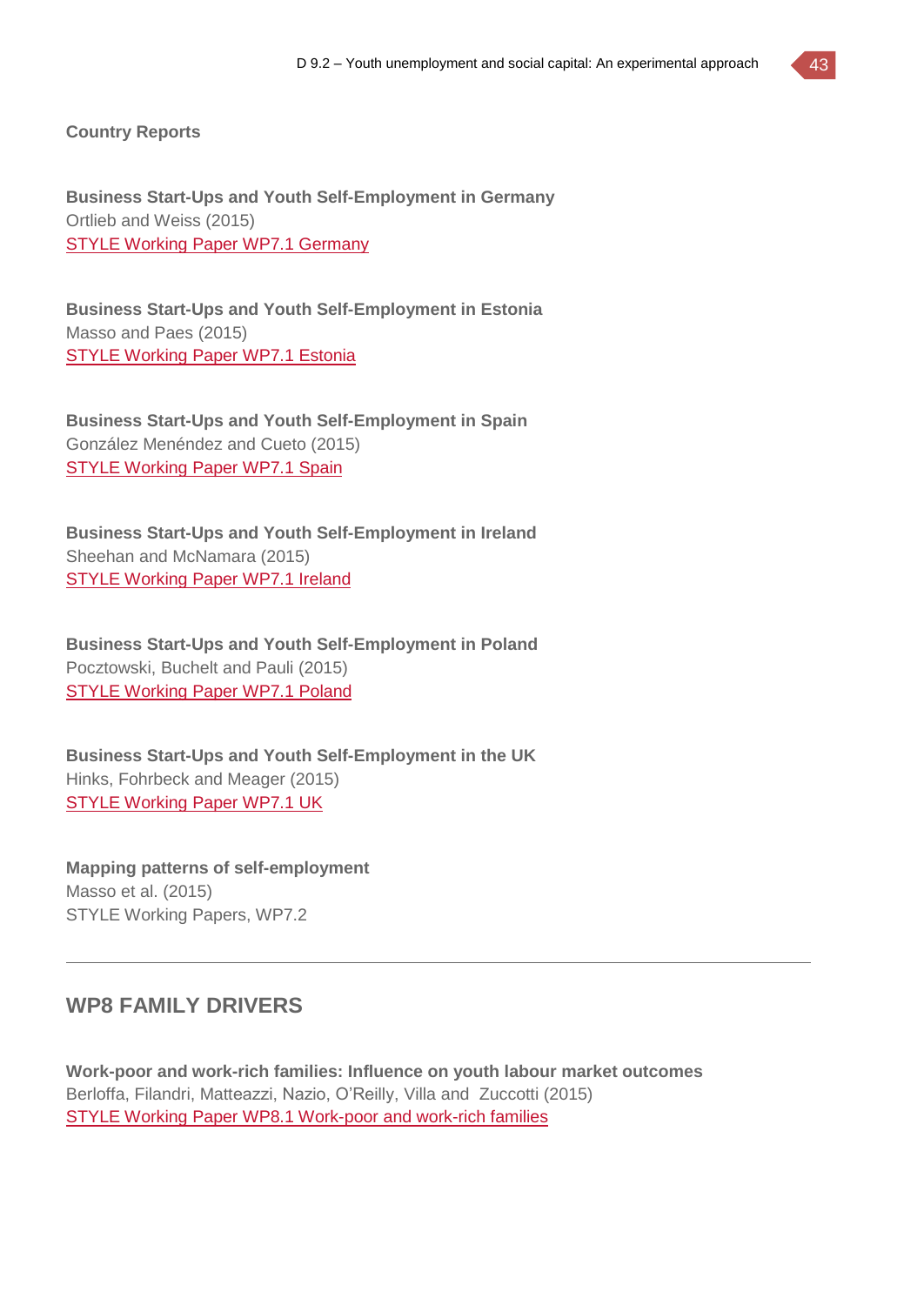

**Leaving and returning to the parental home during the economic crisis** (forthcoming) STYLE Working Papers, WP8.3

## **WP9 ATTITUDES AND VALUES**

**Value system shared by young generations towards work and family** Hajdu and Sik (2015) STYLE Working Paper WP9.1 Searching for gaps: are work values of the younger [generations](http://www.style-research.eu/wordpress/wp-content/uploads/ftp/D_9_1_Value_system_shared_by_young_generations_towards_work_and_family.pdf) [changing?](http://www.style-research.eu/wordpress/wp-content/uploads/ftp/D_9_1_Value_system_shared_by_young_generations_towards_work_and_family.pdf)

**The impact of youth unemployment on social capital** (forthcoming) (2015) STYLE Working Paper WP9.2

**Aspirations of vulnerable young people in foster care** Hart, Stubbs, Plexousakis, Georgiadi and Kourkoutas (2015) STYLE Working Paper WP9.3 [Aspirations](http://www.style-research.eu/wordpress/wp-content/uploads/2015/11/D_9_3_Aspirations_of_vulnerable_youth_in_foster_care_FINAL.pdf) of vulnerable youth in foster care

## **WP 10 FLEXICURITY**

**Mapping Flexicurity Performance in the Face of the Crisis: Key Indicators and Drivers of Youth Unemployment** Eamets, Beblavý, Bheemaiah, Finn, Humal, Leschke, Maselli and Smith (2015)

STYLE Working Paper WP10.1 Mapping flexibility and security [performance](http://www.style-research.eu/wordpress/wp-content/uploads/2015/11/D_10_1_Mapping_flexibility_and_security_performance_in_the_face_of_the_crisis_FINAL.pdf) in the face of the crisis

**Youth School-To-Work Transitions: from Entry Jobs to Career Employment** Berloffa, Matteazzi, Mazzolini, Sandor and Villa (2015) STYLE Working Paper WP10.2 Youth [School-To-Work](http://www.style-research.eu/wordpress/wp-content/uploads/ftp/D_10_2_Report_From_Entry_Jobs_to_Career_Employment.pdf) Transitions: from Entry Jobs to Career **[Employment](http://www.style-research.eu/wordpress/wp-content/uploads/ftp/D_10_2_Report_From_Entry_Jobs_to_Career_Employment.pdf)** 

#### **Flexicurity and Subjective Insecurity**

(forthcoming) STYLE Working Papers, WP10.3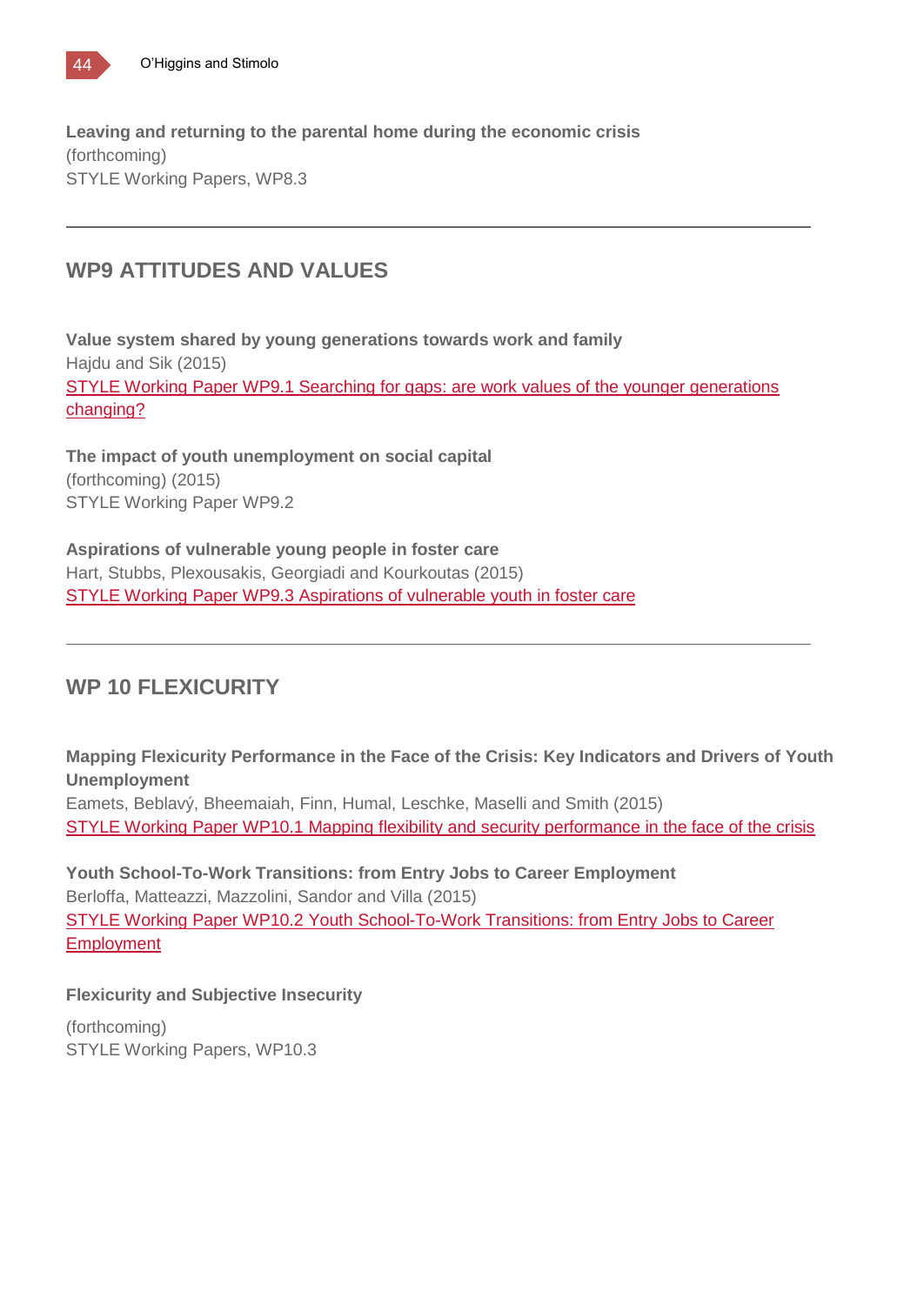## **8. Research Partners**

- 1. University of Brighton BBS CROME United Kingdom
- 2. Institute for Employment Studies United Kingdom
- 3. Institute for the Study of Labor Germany
- 4. Centre for European Policy Studies Belgium
- 5. TARKI Social Research Institute Hungary
- 6. University of Trento Italy
- 7. National University of Ireland Galway Republic of Ireland
- 8. Democritus University of Thrace Figure Greece
- 9. University of Oxford United Kingdom
- 10. Economic & Social Research Institute Republic of Ireland
- 11. University of Salerno **Fig. 2018** Italy
- 12. University of Oviedo Spain
- 13. University of Tartu **Facture 13. University of Tartu Facture 13. In the Latin America**  $-$  Estonia
- 14. Cracow University of Economics Poland
- 15. Slovak Governance Institute Slovakia
- 16. Metropolitan University Prague Czech Republic
- 17. Grenoble School of Management France
- 18. University of Tilburg and American control of Tilburg and American American American American American Control of Netherlands
- 19. University of Graz **Face Contract Contract Contract Austria** Austria
- 20. Copenhagen Business School Denmark
- 21. Norwegian Social Research Norway
- 22. Swedish Institute for Social Research Sweden
- 23. Koç University Social Policy Centre Turkey
- 24. University of Turin The University of Turin Italy
- 25. EurActiv Channel Holland, and Holland Belgium
- 
- 
- 
- 
- 
- 
- 
- 
- 
- 
- 
- 
- 
- 
- 
- 
- 
- 
- 
- 
- 
- 
- 
- 
- 

<http://www.style-research.eu/research-organisations>